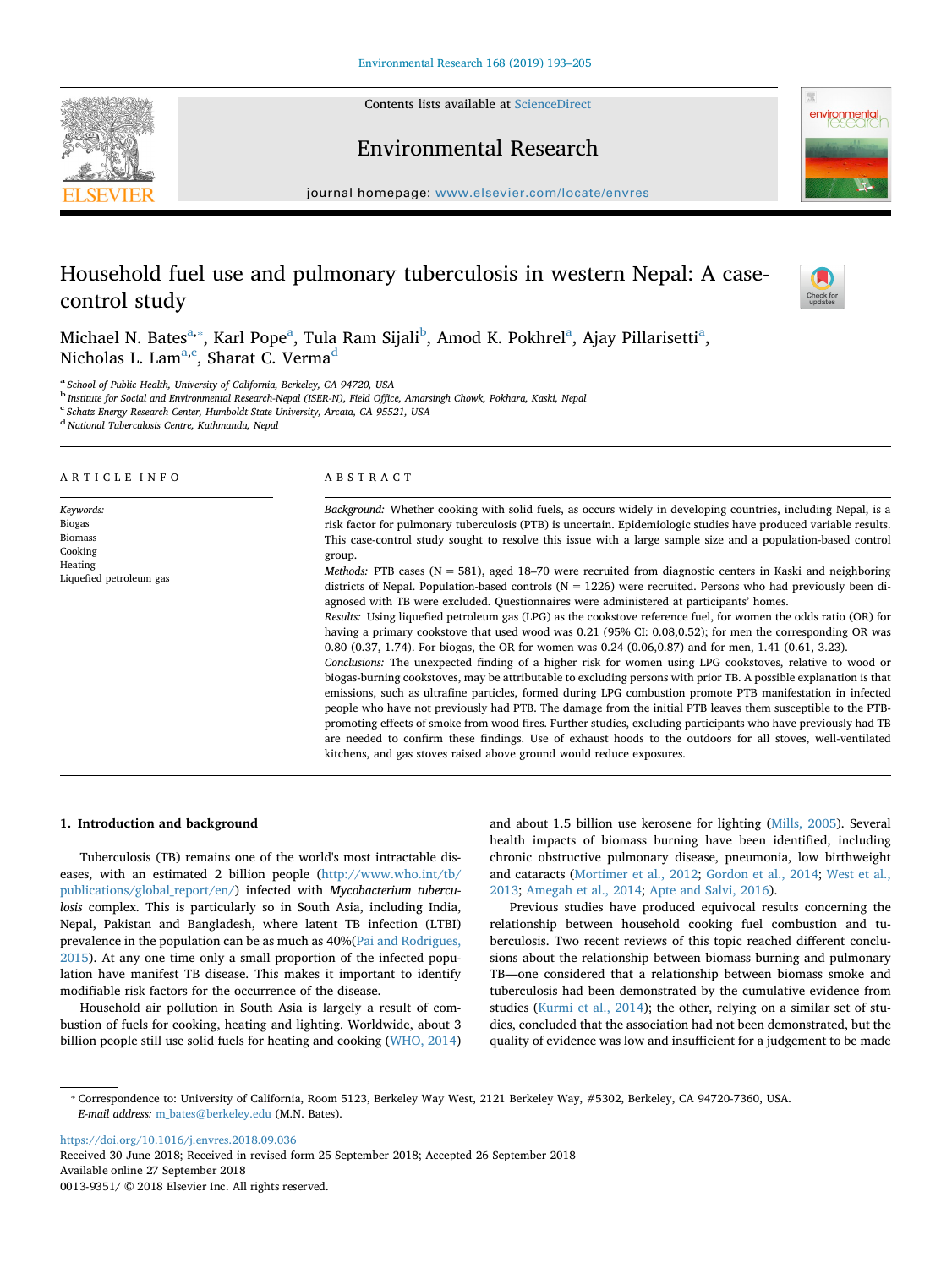## ([Lin et al., 2014](#page-12-6)).

A previous study carried out in Kaski District, Nepal, provided little evidence that cooking with biomass was associated with pulmonary TB, but biomass for heating appeared to be a risk factor [\(Pokhrel et al.,](#page-12-7) [2010\)](#page-12-7). The same study suggested that kerosene use, both for cooking and lighting, was associated with TB.

A limitation of that study was that most cases were recruited from a TB diagnostic center, whereas all controls and only about 10% of the cases were selected from the outpatient department of a nearby hospital. More of the cases (28%) were resident in districts outside of Kaski than were controls (6%). This raised the possibility of a selection bias influencing the results.

The lack of consensus from previous studies in general and, in particular, the uncertainty in interpretation of the Kaski study, were major impetuses for the present study using a population-based control selection method. Its main objective was to investigate whether household fuel uses for cooking, heating or lighting are pulmonary TB risk factors.

### **2. Materials and methods**

This was a case-control study of pulmonary TB disease in both men and women, recruited mainly from the Western Regional TB Center (WRTC) in Pokhara, Nepal. Although women are the adult family members generally most exposed to cooking smoke, men were also included as participants, as they are also exposed to smoke, particularly from heating and lighting fuels.

Before any field work was carried out, ethical approval was obtained from the Center for Protection of Human Subjects at the University of California, Berkeley, and the Nepal Health Research Council. The work described was carried out in accordance with the Code of Ethics of the World Medical Association (Declaration of Helsinki). Informed consent was obtained from all subjects before they participated in the study.

## *2.1. Recruitment of cases*

Recruitment of pulmonary TB cases began in May 2013 and concluded in February 2017. Eligible for recruitment as cases were all patients, aged 18–70, with newly diagnosed active pulmonary TB by chest x-ray and sputum smear positivity (at least one of two sputum specimens positive for acid-fast bacilli by microscopy), using methods recommended by the World Health Organization [\(Getahun et al.,](#page-11-3) [2007\)](#page-11-3). Later in the study, cases diagnosed using GeneXpert (Cepheid Inc.) were included after the TB Center acquired a GeneXpert device. Excluded as cases were:

- 1. Anyone with known immunosuppressive conditions or taking immunosuppressive drugs (e.g., corticosteroids, cancer chemotherapy) to minimize effect modification, as exploration of this was not an objective of the investigation.
- 2. Anyone with a history of TB.

Although informed consent was obtained at the time of diagnosis, collection of data for the study did not begin until at least 4 weeks of treatment had occurred, as a precautionary measure for the field staff.

Although the original intention had been to collect all cases mainly from Kaski District, where the WRTC is located, towards the end of the field data collection, since recruitment of cases from the WRTC was slower than anticipated, cases were also obtained from TB diagnostic centers in districts neighboring Kaski, namely Tanahun, Syanja and Parbat.

## *2.2. Control recruitment*

To achieve a suitable population-based control group for this study,

we used the geographic distribution of residences of pulmonary TB cases mainly in Kaski District diagnosed by the WRTC in the previous 3 years. We sought to obtain a geographic distribution of controls (2:1, control to case ratio) that reflected the previous distribution of cases, on the assumption that the distribution of such cases during the period of study data collection would be similar.

At the time of the study, rural areas of districts in Nepal were divided into political units called Village Development Committees (VDCs) and metropolitan areas were divided into wards. For example, the Kaski district comprised 47 VDCs and two metropolitan areas (Pokhara and Lekhnath). Each VDC had a population of around 3000–12,000. Pokhara city had a population of more than 200,000, divided among 18 wards; Lekhnath's population was about 70,000 in 15 wards. Based on statistical power calculations and on the expected gender ratio for cases, our goal was to obtain 1300 controls, proportionately selected on the previous distribution of cases from VDCs and metropolitan wards. Houses were randomly selected from the 2008 voter registration list provided by the Nepal Government Electoral Commission in Kathmandu, with each residence in a VDC or ward having a probability of being selected proportionate to the number of registered voters in the household. If more than one person in a household was eligible, a methodology was used that randomly selected from among those eligible, with a 2:1 ratio of males to females, reflecting the expected ratio among cases. We did not obtain historical data for the diagnostic centers in other districts, but for each case recruited from those centers, two controls were selected from the same VDC/ward using a similar procedure with the voter lists for those other districts—a procedure designed to be equivalent to the use of historical case data in Kaski District.

For efficiency, rather than individually matching controls to cases as cases arose, the anticipated necessary number of controls was recruited on a frequency basis, ward by ward and VDC by VDC. Recruitment of controls was made by visits to selected residences in the VDCs. Residences in each ward/VDC were visited in the order of their random selection. If a house contained no person eligible to be a control or a selected potential control was unwilling to participate, then the next household was approached following the random order. Exclusion criteria for controls were the same as for cases— no TB history, nor on immunosuppressive medication. All participation refusals were recorded.

## *2.3. Data collection*

Apart from TB case diagnostic data, all study data for both cases and controls were collected during the field visit to the current residence.

### *2.4. The questionnaire*

The study questionnaire was developed in English and team-translated into Nepali for administration. It was set up on laptop computers using CasicBuilder Software (West Portal Software Corporation, San Francisco, CA). After extensive field testing to ensure cultural and linguistic appropriateness and correct functioning of skip patterns, data were directly entered on the laptop during the interview. Modules in the questionnaire covered means of cooking, heating and lighting in the household, personal history of tobacco use and alcohol consumption, socio-economic factors (education, income, type of work), housing type, health history, household history of TB, food availability, use of mosquito coils and incense, number of people in the household, presence of other household members who were smokers, number of rooms, kitchen configuration and ventilation features.

## *2.5. Diabetes screening test*

We obtained from both cases and controls a finger-prick blood sample, which we tested in the field for Hemoglobin A1c (HbA1c) using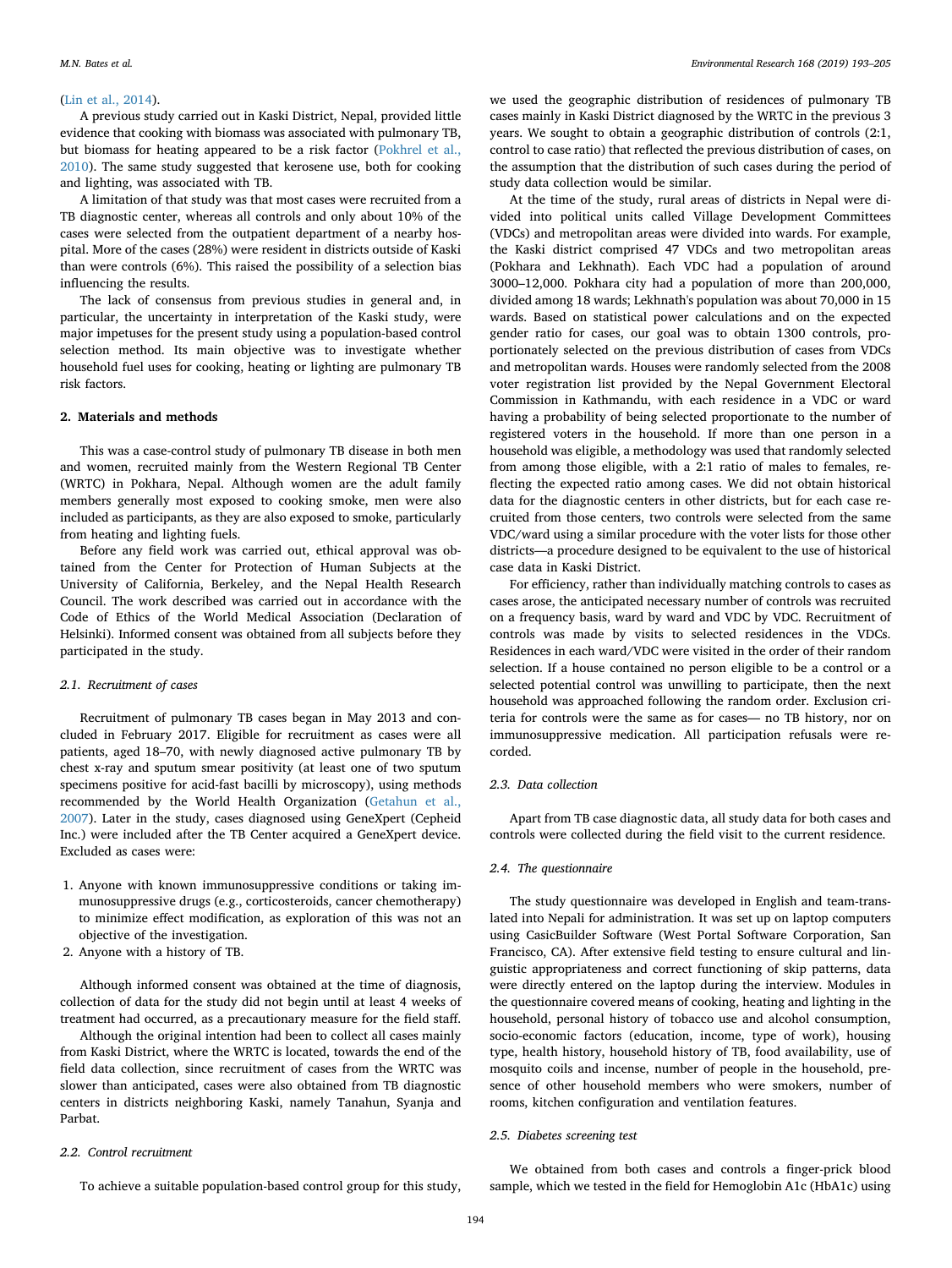the In2it (Bio-Rad Laboratories, Hercules, CA, U.S.A), a point-of-care device operated on batteries. This test measures the presence of glycated hemoglobin, an adduct of hemoglobin and glucose, and provides a measure of the average level of blood glucose over about the last 4 months. Uncontrolled diabetics have higher levels of HbA1c than nondiabetics. Towards the end of the study, manufacture and sales of the In2it machines and their cartridges were discontinued by the manufacturer. We then switched to collecting a 0.5 ml blood sample from each participant using sterile venipuncture technique. This was put into a CBC vial containing the anti-coagulent EDTA. Blood samples were collected by trained phlebotomists, kept cool and taken to the Fishtail Laboratory and Diagnostic Center, Pokhara, where they were analyzed for their HbA1c concentration using a MISPA I2 automated analyzer (Agappe Diagnostics, Switzerland).

## *2.6. Conclusion of participation*

Each participant received 300 Nepali rupees (about US\$3.00) as compensation for their time and effort. Participants were also advised of their HbA1c results and, if the reading was above 6.5%, advised to seek medical advice.

## *2.7. Data analysis*

The initial analysis involved a descriptive analysis, comparing distributions of key variables, mainly collected by questionnaire, but also from the HbA1c analysis, across cases and controls, with calculation of bivariate odds ratios and confidence intervals using conditional logistic regression, with the linking variable being the VDC or urban ward from which controls were selected. Conditional regression was used because of the large number of VDCs and wards on which cases and controls were frequency matched, causing small numbers of participants in many of the data cells [\(Hosmer and Lemeshow, 2000](#page-11-4)). For selection of the main kitchen in households with two kitchens (none had more than two), we used the following procedure: (1) if one of the kitchens was used in more seasons than the other, then we selected that kitchen; (2) if seasonal use was equal, we selected the kitchen first in the following sequence: inside the main house, attached to the main house, separate building from the main house. This sequence reflects the descending frequency of main kitchens in single kitchen households.

Most households contained more than one stove. Although one of these stoves was designated by the interviewee as the primary stove, we coded all secondary stoves with a series of dichotomous variables denoting presence or absence of each stove type in a household. For this purpose, any additional stove in a household that was the same type as the primary stove was not coded as present with the secondary stove variables.

For diabetes, we coded as diabetic anyone who fell into either of two categories: those who reported a doctor's diagnosis of diabetes and those who had HbA1c levels of 7% or greater.

The descriptive analysis by case and control status was followed by a descriptive analysis of how the same set of variables distributed according to the three primary fuel types used in study participant homes—LPG, biogas and wood.

Multivariate analysis was carried out using conditional logistic regression, with the matching variable being VDC or urban ward. For the main model we included all likely household sources of household air pollution exposure, including cooking, heating and lighting fuels, mosquito coils and incense burning, as well as tobacco smoking. Potential confounders were selected by examining whether covariates were independently associated with the outcome and with cooking fuel use, the main exposure of interest, as well as individually testing whether each variable affected the main result of interest—for primary cookstoves. Variables that altered any of the main outcomes by 10% or more were included in the final model, after excluding possible colliders or variables on the causal pathway (e.g., kitchen ventilation and

use of fume hoods). Most models were based on stratification by the effect modifier, sex, and some models investigated the influence of kitchen characteristics, and urban or rural residence.

Meta-analysis of previous studies using a random-effects model was carried out to compare results of previous studies of pulmonary TB and cooking fuels that had excluded cases who had a history of TB with those that had not applied such an exclusion criterion. The basis for this was studies that had been used in two recently published (2014) metaanalyses and a few more recently published studies ([Rabbani et al.,](#page-12-8) [2017;](#page-12-8) [Dhanaraj et al., 2015;](#page-11-5) [Woldesemayat et al., 2014\)](#page-12-9). Studies were excluded if they did not include a comparison of biomass with gas or where there was little variation in cooking fuel type across the study population.

## **3. Results**

We obtained informed consent and study data from a total of 581 cases and 1226 controls. Sixteen cases died before we could interview them, 7 went abroad, contact was lost with 8 cases after they returned to their homes after attending the diagnostic center, 14 were excluded for reasons to do with their living circumstances (e.g., homeless or living in a hotel or hostel), 1 because of deafness, and 2 were excluded for interviewer-safety reasons, because they had multi-drug resistant TB. Ten cases refused to participate with no particular reason given. Of the controls, 24 refused to participate with no particular reason provided and 10 were excluded because they refused to provide a blood sample. Considering only the numbers refusing to participate, this gives participation rates of 98.3% and 97.3% for cases and controls, respectively.

[Table 1](#page-3-0) shows basic descriptive data for cases and controls, separately for males and females, with bivariate odds ratios (OR) and 95% confidence intervals. Most houses had only one kitchen; two kitchens were present in 140 households. For women, results in [Table 1](#page-3-0) suggest a protective association for both biogas and wood primary stoves, relative to LPG stoves; for males also a protective association for biogas, but a slightly elevated OR for wood stoves. The ORs for pulmonary TB declines with age, particularly in women; wealthier people have generally lower ORs; higher education appears protective in men, but has relatively little association in women; literacy and owning land appear protective in both sexes, but again more so in men. Using either kerosene or candles for lighting during periods of electricity blackout appears to be a risk factor, and having others in the household who are smokers appears to be a risk factor. There is no clear relationship with religion, but higher caste appears protective in both sexes. There is some suggestion that, relative to having a kitchen inside the house, having an attached kitchen or an outside kitchen building may have a protective effect. Strong pulmonary TB risk factors appear to be not owning one's house, having a more crowded house (> 2 people per room), being a smoker (men only), heavier alcohol consumption, having been diagnosed with diabetes, and having had a family member with TB in the last few years. Generally, with the exception of results for the cookstoves, these patterns are consistent with TB risk factors found in other populations. Two widely established risk factors for TB, malnutrition (as judged by self-reported days of going without food) and physician-diagnosed HIV infection, were present at only very low levels in this population.

[Table 2](#page-6-0) shows how the study population (cases and controls combined) was distributed according to whether the primary household cooking fuel was LPG, biogas or wood. That is to say that it shows whether variables are associated with the primary exposure of interest—a key consideration for confounding to be present. Most of the demographic covariates were differentially distributed according to the primary household fuel type. In general, urban, younger, wealthier, better-educated and higher caste people were more likely to use LPG, and rural, older, poorer, less educated and lower caste people to use wood for cooking. Participants with kitchens inside the main house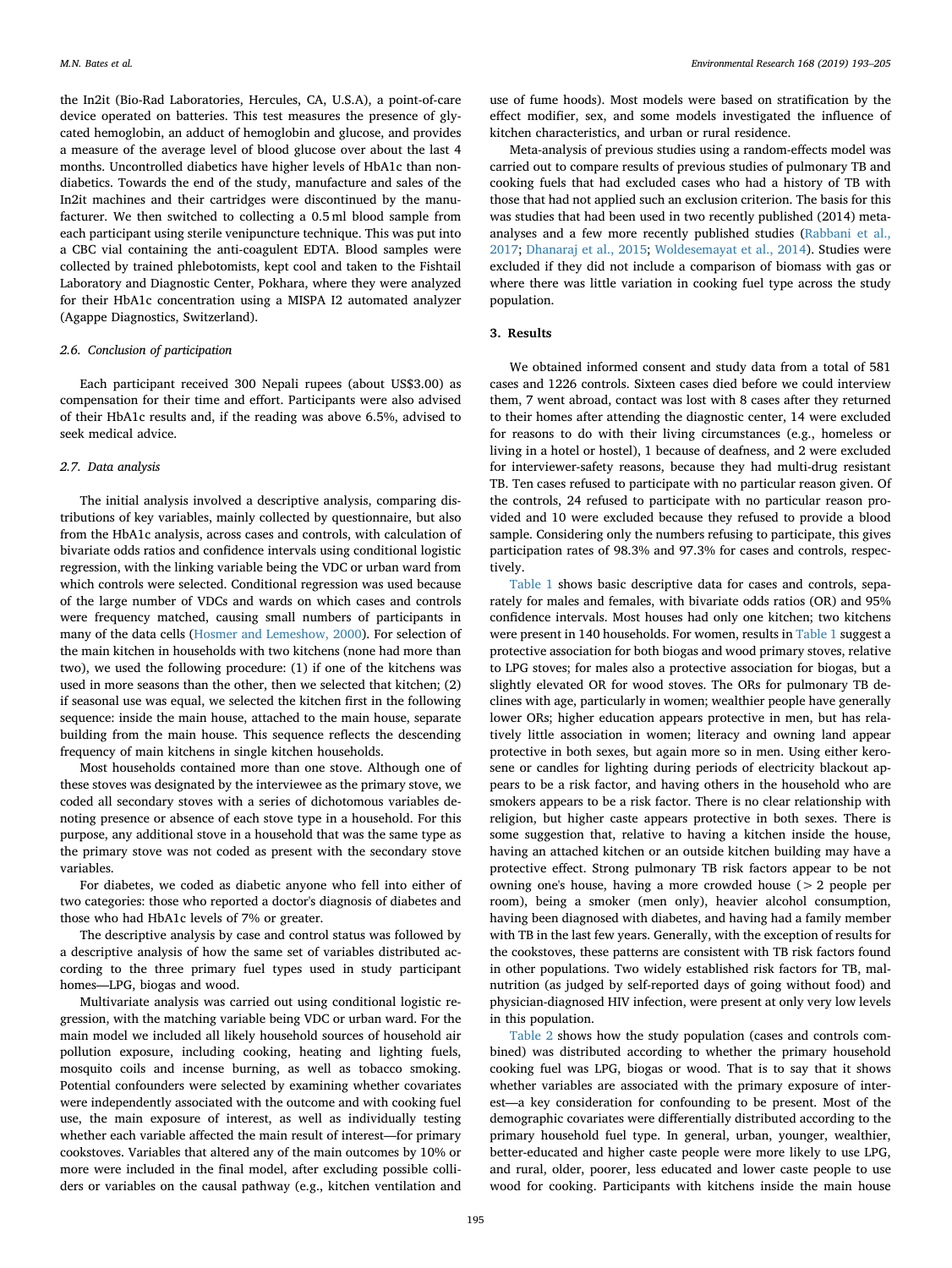# <span id="page-3-0"></span>**Table 1**

Socio-demographic and household fuel use characteristics of study participants, by sex and case or control status ( $N = 1807$ ).

| Cases<br>Controls<br><b>Bivariate Analysis</b><br>Controls<br><b>Bivariate Analysis</b><br>Cases<br>OR (95% CI)<br>N (col. %)<br>N (col. %)<br>OR (95% CI)<br>N (col. %)<br>$N$ (col. %)<br>Total participants<br>191 (100)<br>649 (100)<br>390 (100)<br>577 (100)<br>Primary stove, main kitchen<br>LPG<br>142 (74.3)<br>1.00<br>1.00<br>341 (52.5)<br>245 (62.8)<br>362 (62.7)<br><b>Biogas</b><br>7(3.7)<br>70 (10.8)<br>$0.26(0.10-0.65)$<br>21(5.4)<br>61(10.6)<br>$0.56(0.30-1.05)$<br>Wood<br>42 (22.0)<br>234 (36.1)<br>$0.53(0.29 - 0.98)$<br>121 (31.0)<br>152 (26.3)<br>$1.24(0.78 - 1.98)$<br>Other<br>0(0.0)<br>4(0.6)<br>1.00<br>3(0.8)<br>2(0.3)<br>2.22 (0.34-14.45)<br>Secondary stoves<br>LPG<br>No<br>181 (94.8)<br>570 (87.8)<br>1.00<br>364 (93.3)<br>513 (88.9)<br>1.00<br>Yes<br>10(5.2)<br>$0.48(0.22 - 1.03)$<br>26(6.7)<br>64 (11.1)<br>$0.60(0.35 - 1.02)$<br>79 (12.2)<br><b>Biogas</b><br>188 (98.4)<br>609 (93.8)<br>1.00<br>367 (94.1)<br>543 (94.1)<br>1.00<br>No<br>3(1.6)<br>$0.37(0.11 - 1.26)$<br>23 (5.9)<br>34 (5.9)<br>$0.92(0.51 - 1.68)$<br>Yes<br>40 (6.2)<br>Wood<br>178 (93.2)<br>1.00<br>347 (89.0)<br>512 (88.7)<br>1.00<br>No<br>572 (88.1)<br>Yes<br>13 (6.8)<br>77 (11.9)<br>$0.62(0.32 - 1.21)$<br>43 (11.0)<br>65 (11.3)<br>$0.96(0.61 - 1.51)$<br>Kerosene<br>No<br>187 (97.9)<br>639 (98.5)<br>1.00<br>373 (95.6)<br>568 (98.4)<br>1.00<br>Yes<br>4(2.1)<br>10(1.5)<br>$0.93(0.27 - 3.28)$<br>17(4.4)<br>9(1.6)<br>2.80 (1.19-6.57)<br>Electric<br>188 (98.4)<br>1.00<br>1.00<br>No<br>628 (96.8)<br>383 (98.2)<br>550 (95.3)<br>3(1.6)<br>21(3.2)<br>$0.39(0.11 - 1.39)$<br>7(1.8)<br>27(4.7)<br>$0.28(0.11 - 0.70)$<br>Yes<br>Rice Cooker (electric)<br>1.00<br>1.00<br>No<br>93 (48.7)<br>299 (46.1)<br>208 (53.3)<br>203 (35.2)<br>Yes<br>98 (51.3)<br>350 (53.9)<br>$0.57(0.38 - 0.85)$<br>182 (46.7)<br>374 (64.8)<br>$0.40(0.29 - 0.56)$<br>Other sec. stove type<br>187 (97.9)<br>1.00<br>378 (96.9)<br>544 (94.3)<br>1.00<br>No<br>618 (95.2)<br>$0.57(0.18 - 1.82)$<br>$0.58(0.27 - 1.25)$<br>Yes<br>4(2.1)<br>31(4.8)<br>12(3.1)<br>33(5.7)<br>Residential area <sup>a</sup><br>Urban<br>120 (62.8)<br>343 (52.9)<br>226 (57.9)<br>344 (59.6)<br>Rural<br>71 (37.2)<br>164 (42.1)<br>306 (47.1)<br>233 (40.4)<br>Age Categories (years)<br>18 to $\leq$ 28<br>84 (44.0)<br>1.00<br>83 (21.3)<br>118 (20.5)<br>1.00<br>125 (19.3)<br>$28 \text{ to } < 38$<br>41 (21.5)<br>$0.36(0.23 - 0.59)$<br>81 (20.8)<br>97 (16.8)<br>$1.25(0.81 - 1.93)$<br>156 (24.0)<br>38 to $< 48$<br>24 (12.6)<br>69 (17.7)<br>109 (18.9)<br>123 (19.0)<br>$0.30(0.17-0.54)$<br>$0.88(0.57-1.37)$<br>48 to $< 58$<br>17(8.9)<br>73 (18.7)<br>120 (20.8)<br>118 (18.2)<br>$0.24(0.13 - 0.44)$<br>$0.81(0.52 - 1.25)$<br>58-70<br>25(13.1)<br>84 (21.5)<br>133 (23.1)<br>$0.91(0.59 - 1.40)$<br>127 (19.6)<br>$0.32(0.18 - 0.56)$<br><b>Marital Status</b><br>Married<br>521 (80.3)<br>1.00<br>287 (73.6)<br>467 (80.9)<br>1.00<br>131 (68.6)<br>Single<br>41(21.5)<br>56(8.6)<br>2.31 (1.42-3.77)<br>64 (16.4)<br>95 (16.5)<br>$1.20(0.82 - 1.75)$<br>Widow(er)<br>15(7.9)<br>62 (9.6)<br>$1.02(0.53 - 1.94)$<br>23(5.9)<br>10(1.7)<br>$3.09(1.41 - 6.78)$<br>Divorced<br>4(2.1)<br>5(0.9)<br>10(1.5)<br>$1.10(0.33 - 3.70)$<br>16(4.1)<br>4.96 (1.75-14.04)<br>Monthly Income (NR)<br>$<$ Rs 8 K<br>32 (16.8)<br>94 (14.5)<br>1.00<br>92 (23.6)<br>65 (11.3)<br>1.00<br>$Rs 8$ to $< 16K$<br>42 (22.0)<br>$0.83(0.45 - 1.52)$<br>92 (23.6)<br>110 (19.1)<br>$0.54(0.34 - 0.86)$<br>134 (20.6)<br>Rs 16 to $< 32 K$<br>52 (27.2)<br>166 (25.6)<br>99 (25.4)<br>166 (28.8)<br>$0.37(0.23 - 0.59)$<br>$0.82(0.46 - 1.46)$<br>Rs 32 To < 64 K<br>34 (17.8)<br>121 (18.6)<br>$0.50(0.27-0.93)$<br>57 (14.6)<br>130 (22.5)<br>$0.26(0.16 - 0.43)$<br>$\ge$ Rs 64 K<br>13(6.8)<br>57 (8.8)<br>$0.48(0.22 - 1.04)$<br>19 (4.9)<br>62 (10.7)<br>$0.18(0.09 - 0.35)$<br>18 (9.4)<br>Refuse/DNK<br>77 (11.9)<br>$0.56(0.27-1.16)$<br>31 (7.9)<br>44 (7.6)<br>$0.44(0.24 - 0.82)$<br>Worked Overseas<br>No<br>185 (96.9)<br>638 (98.3)<br>1.00<br>273 (70.0)<br>456 (79.0)<br>1.00<br>Yes<br>6(3.1)<br>11(1.7)<br>1.49 (0.47-4.72)<br>117 (30.0)<br>121 (21.0)<br>$1.52(1.11 - 2.08)$<br>Education<br>No formal Ed<br>67 (35.1)<br>243 (37.4)<br>1.00<br>81 (20.8)<br>52(9.0)<br>1.00<br>Any Primary<br>32(16.8)<br>118 (18.2)<br>$1.17(0.69 - 1.97)$<br>112 (28.7)<br>120 (20.8)<br>$0.61(0.38 - 0.98)$<br>Any Secondary<br>39 (20.4)<br>138 (35.4)<br>213 (36.9)<br>170 (26.2)<br>$0.80(0.50-1.29)$<br>$0.36(0.23 - 0.57)$<br>Any Intermediate or vocational qualification.<br>33 (17.3)<br>73 (11.2)<br>42 (10.8)<br>104(18.0)<br>$0.22(0.13 - 0.38)$<br>$1.24(0.72 - 2.13)$<br>Any College<br>20(10.5)<br>45 (6.9)<br>1.34 (0.70-2.58)<br>17(4.4)<br>88 (15.3)<br>$0.11(0.05 - 0.21)$<br>Read & Write Nepali<br>1.00<br>1.00<br>No<br>74 (38.7)<br>230 (35.4)<br>89 (22.8)<br>56 (9.7)<br>Yes<br>117 (61.3)<br>419 (64.6)<br>$0.72(0.50-1.05)$<br>301 (77.2)<br>521 (90.3)<br>$0.37(0.25 - 0.55)$<br>Religion<br>Hindu<br>157 (82.2)<br>570 (87.8)<br>1.00<br>313 (80.3)<br>495 (85.8)<br>1.00<br>Buddhist<br>18 (9.4)<br>52(8.0)<br>$0.94(0.51 - 1.74)$<br>57 (14.6)<br>64 (11.1)<br>$1.38(0.91 - 2.08)$<br>Muslim<br>3(1.6)<br>2(0.5)<br>5(0.9)<br>3(0.5)<br>2.83 (0.43-18.78)<br>$0.58(0.11-3.19)$<br>Christian<br>12(6.3)<br>19(2.9)<br>$1.94(0.88 - 4.29)$<br>12(3.1)<br>10(1.7)<br>2.22 (0.90-5.47) | Females ( $N = 840$ ) |  | Males ( $N = 967$ ) |  |
|----------------------------------------------------------------------------------------------------------------------------------------------------------------------------------------------------------------------------------------------------------------------------------------------------------------------------------------------------------------------------------------------------------------------------------------------------------------------------------------------------------------------------------------------------------------------------------------------------------------------------------------------------------------------------------------------------------------------------------------------------------------------------------------------------------------------------------------------------------------------------------------------------------------------------------------------------------------------------------------------------------------------------------------------------------------------------------------------------------------------------------------------------------------------------------------------------------------------------------------------------------------------------------------------------------------------------------------------------------------------------------------------------------------------------------------------------------------------------------------------------------------------------------------------------------------------------------------------------------------------------------------------------------------------------------------------------------------------------------------------------------------------------------------------------------------------------------------------------------------------------------------------------------------------------------------------------------------------------------------------------------------------------------------------------------------------------------------------------------------------------------------------------------------------------------------------------------------------------------------------------------------------------------------------------------------------------------------------------------------------------------------------------------------------------------------------------------------------------------------------------------------------------------------------------------------------------------------------------------------------------------------------------------------------------------------------------------------------------------------------------------------------------------------------------------------------------------------------------------------------------------------------------------------------------------------------------------------------------------------------------------------------------------------------------------------------------------------------------------------------------------------------------------------------------------------------------------------------------------------------------------------------------------------------------------------------------------------------------------------------------------------------------------------------------------------------------------------------------------------------------------------------------------------------------------------------------------------------------------------------------------------------------------------------------------------------------------------------------------------------------------------------------------------------------------------------------------------------------------------------------------------------------------------------------------------------------------------------------------------------------------------------------------------------------------------------------------------------------------------------------------------------------------------------------------------------------------------------------------------------------------------------------------------------------------------------------------------------------------------------------------------------------------------------------------------------------------------------------------------------------------------------------------------------------------------------------------------------------------------------------------------------------------------------------------------------------------------------------------------------------------------------------------------------------------------------------------------------------------------------------------------------------------------------------------------------------------------------------------------------------------------------------------------------------------------------------------------------------------------------------------------------------------------------------------------------------------------------------------------------------------------------------------------------------------------------------------------------------------------------------------------------------------------------------------------------|-----------------------|--|---------------------|--|
|                                                                                                                                                                                                                                                                                                                                                                                                                                                                                                                                                                                                                                                                                                                                                                                                                                                                                                                                                                                                                                                                                                                                                                                                                                                                                                                                                                                                                                                                                                                                                                                                                                                                                                                                                                                                                                                                                                                                                                                                                                                                                                                                                                                                                                                                                                                                                                                                                                                                                                                                                                                                                                                                                                                                                                                                                                                                                                                                                                                                                                                                                                                                                                                                                                                                                                                                                                                                                                                                                                                                                                                                                                                                                                                                                                                                                                                                                                                                                                                                                                                                                                                                                                                                                                                                                                                                                                                                                                                                                                                                                                                                                                                                                                                                                                                                                                                                                                                                                                                                                                                                                                                                                                                                                                                                                                                                                                                                                                              |                       |  |                     |  |
|                                                                                                                                                                                                                                                                                                                                                                                                                                                                                                                                                                                                                                                                                                                                                                                                                                                                                                                                                                                                                                                                                                                                                                                                                                                                                                                                                                                                                                                                                                                                                                                                                                                                                                                                                                                                                                                                                                                                                                                                                                                                                                                                                                                                                                                                                                                                                                                                                                                                                                                                                                                                                                                                                                                                                                                                                                                                                                                                                                                                                                                                                                                                                                                                                                                                                                                                                                                                                                                                                                                                                                                                                                                                                                                                                                                                                                                                                                                                                                                                                                                                                                                                                                                                                                                                                                                                                                                                                                                                                                                                                                                                                                                                                                                                                                                                                                                                                                                                                                                                                                                                                                                                                                                                                                                                                                                                                                                                                                              |                       |  |                     |  |
|                                                                                                                                                                                                                                                                                                                                                                                                                                                                                                                                                                                                                                                                                                                                                                                                                                                                                                                                                                                                                                                                                                                                                                                                                                                                                                                                                                                                                                                                                                                                                                                                                                                                                                                                                                                                                                                                                                                                                                                                                                                                                                                                                                                                                                                                                                                                                                                                                                                                                                                                                                                                                                                                                                                                                                                                                                                                                                                                                                                                                                                                                                                                                                                                                                                                                                                                                                                                                                                                                                                                                                                                                                                                                                                                                                                                                                                                                                                                                                                                                                                                                                                                                                                                                                                                                                                                                                                                                                                                                                                                                                                                                                                                                                                                                                                                                                                                                                                                                                                                                                                                                                                                                                                                                                                                                                                                                                                                                                              |                       |  |                     |  |
|                                                                                                                                                                                                                                                                                                                                                                                                                                                                                                                                                                                                                                                                                                                                                                                                                                                                                                                                                                                                                                                                                                                                                                                                                                                                                                                                                                                                                                                                                                                                                                                                                                                                                                                                                                                                                                                                                                                                                                                                                                                                                                                                                                                                                                                                                                                                                                                                                                                                                                                                                                                                                                                                                                                                                                                                                                                                                                                                                                                                                                                                                                                                                                                                                                                                                                                                                                                                                                                                                                                                                                                                                                                                                                                                                                                                                                                                                                                                                                                                                                                                                                                                                                                                                                                                                                                                                                                                                                                                                                                                                                                                                                                                                                                                                                                                                                                                                                                                                                                                                                                                                                                                                                                                                                                                                                                                                                                                                                              |                       |  |                     |  |
|                                                                                                                                                                                                                                                                                                                                                                                                                                                                                                                                                                                                                                                                                                                                                                                                                                                                                                                                                                                                                                                                                                                                                                                                                                                                                                                                                                                                                                                                                                                                                                                                                                                                                                                                                                                                                                                                                                                                                                                                                                                                                                                                                                                                                                                                                                                                                                                                                                                                                                                                                                                                                                                                                                                                                                                                                                                                                                                                                                                                                                                                                                                                                                                                                                                                                                                                                                                                                                                                                                                                                                                                                                                                                                                                                                                                                                                                                                                                                                                                                                                                                                                                                                                                                                                                                                                                                                                                                                                                                                                                                                                                                                                                                                                                                                                                                                                                                                                                                                                                                                                                                                                                                                                                                                                                                                                                                                                                                                              |                       |  |                     |  |
|                                                                                                                                                                                                                                                                                                                                                                                                                                                                                                                                                                                                                                                                                                                                                                                                                                                                                                                                                                                                                                                                                                                                                                                                                                                                                                                                                                                                                                                                                                                                                                                                                                                                                                                                                                                                                                                                                                                                                                                                                                                                                                                                                                                                                                                                                                                                                                                                                                                                                                                                                                                                                                                                                                                                                                                                                                                                                                                                                                                                                                                                                                                                                                                                                                                                                                                                                                                                                                                                                                                                                                                                                                                                                                                                                                                                                                                                                                                                                                                                                                                                                                                                                                                                                                                                                                                                                                                                                                                                                                                                                                                                                                                                                                                                                                                                                                                                                                                                                                                                                                                                                                                                                                                                                                                                                                                                                                                                                                              |                       |  |                     |  |
|                                                                                                                                                                                                                                                                                                                                                                                                                                                                                                                                                                                                                                                                                                                                                                                                                                                                                                                                                                                                                                                                                                                                                                                                                                                                                                                                                                                                                                                                                                                                                                                                                                                                                                                                                                                                                                                                                                                                                                                                                                                                                                                                                                                                                                                                                                                                                                                                                                                                                                                                                                                                                                                                                                                                                                                                                                                                                                                                                                                                                                                                                                                                                                                                                                                                                                                                                                                                                                                                                                                                                                                                                                                                                                                                                                                                                                                                                                                                                                                                                                                                                                                                                                                                                                                                                                                                                                                                                                                                                                                                                                                                                                                                                                                                                                                                                                                                                                                                                                                                                                                                                                                                                                                                                                                                                                                                                                                                                                              |                       |  |                     |  |
|                                                                                                                                                                                                                                                                                                                                                                                                                                                                                                                                                                                                                                                                                                                                                                                                                                                                                                                                                                                                                                                                                                                                                                                                                                                                                                                                                                                                                                                                                                                                                                                                                                                                                                                                                                                                                                                                                                                                                                                                                                                                                                                                                                                                                                                                                                                                                                                                                                                                                                                                                                                                                                                                                                                                                                                                                                                                                                                                                                                                                                                                                                                                                                                                                                                                                                                                                                                                                                                                                                                                                                                                                                                                                                                                                                                                                                                                                                                                                                                                                                                                                                                                                                                                                                                                                                                                                                                                                                                                                                                                                                                                                                                                                                                                                                                                                                                                                                                                                                                                                                                                                                                                                                                                                                                                                                                                                                                                                                              |                       |  |                     |  |
|                                                                                                                                                                                                                                                                                                                                                                                                                                                                                                                                                                                                                                                                                                                                                                                                                                                                                                                                                                                                                                                                                                                                                                                                                                                                                                                                                                                                                                                                                                                                                                                                                                                                                                                                                                                                                                                                                                                                                                                                                                                                                                                                                                                                                                                                                                                                                                                                                                                                                                                                                                                                                                                                                                                                                                                                                                                                                                                                                                                                                                                                                                                                                                                                                                                                                                                                                                                                                                                                                                                                                                                                                                                                                                                                                                                                                                                                                                                                                                                                                                                                                                                                                                                                                                                                                                                                                                                                                                                                                                                                                                                                                                                                                                                                                                                                                                                                                                                                                                                                                                                                                                                                                                                                                                                                                                                                                                                                                                              |                       |  |                     |  |
|                                                                                                                                                                                                                                                                                                                                                                                                                                                                                                                                                                                                                                                                                                                                                                                                                                                                                                                                                                                                                                                                                                                                                                                                                                                                                                                                                                                                                                                                                                                                                                                                                                                                                                                                                                                                                                                                                                                                                                                                                                                                                                                                                                                                                                                                                                                                                                                                                                                                                                                                                                                                                                                                                                                                                                                                                                                                                                                                                                                                                                                                                                                                                                                                                                                                                                                                                                                                                                                                                                                                                                                                                                                                                                                                                                                                                                                                                                                                                                                                                                                                                                                                                                                                                                                                                                                                                                                                                                                                                                                                                                                                                                                                                                                                                                                                                                                                                                                                                                                                                                                                                                                                                                                                                                                                                                                                                                                                                                              |                       |  |                     |  |
|                                                                                                                                                                                                                                                                                                                                                                                                                                                                                                                                                                                                                                                                                                                                                                                                                                                                                                                                                                                                                                                                                                                                                                                                                                                                                                                                                                                                                                                                                                                                                                                                                                                                                                                                                                                                                                                                                                                                                                                                                                                                                                                                                                                                                                                                                                                                                                                                                                                                                                                                                                                                                                                                                                                                                                                                                                                                                                                                                                                                                                                                                                                                                                                                                                                                                                                                                                                                                                                                                                                                                                                                                                                                                                                                                                                                                                                                                                                                                                                                                                                                                                                                                                                                                                                                                                                                                                                                                                                                                                                                                                                                                                                                                                                                                                                                                                                                                                                                                                                                                                                                                                                                                                                                                                                                                                                                                                                                                                              |                       |  |                     |  |
|                                                                                                                                                                                                                                                                                                                                                                                                                                                                                                                                                                                                                                                                                                                                                                                                                                                                                                                                                                                                                                                                                                                                                                                                                                                                                                                                                                                                                                                                                                                                                                                                                                                                                                                                                                                                                                                                                                                                                                                                                                                                                                                                                                                                                                                                                                                                                                                                                                                                                                                                                                                                                                                                                                                                                                                                                                                                                                                                                                                                                                                                                                                                                                                                                                                                                                                                                                                                                                                                                                                                                                                                                                                                                                                                                                                                                                                                                                                                                                                                                                                                                                                                                                                                                                                                                                                                                                                                                                                                                                                                                                                                                                                                                                                                                                                                                                                                                                                                                                                                                                                                                                                                                                                                                                                                                                                                                                                                                                              |                       |  |                     |  |
|                                                                                                                                                                                                                                                                                                                                                                                                                                                                                                                                                                                                                                                                                                                                                                                                                                                                                                                                                                                                                                                                                                                                                                                                                                                                                                                                                                                                                                                                                                                                                                                                                                                                                                                                                                                                                                                                                                                                                                                                                                                                                                                                                                                                                                                                                                                                                                                                                                                                                                                                                                                                                                                                                                                                                                                                                                                                                                                                                                                                                                                                                                                                                                                                                                                                                                                                                                                                                                                                                                                                                                                                                                                                                                                                                                                                                                                                                                                                                                                                                                                                                                                                                                                                                                                                                                                                                                                                                                                                                                                                                                                                                                                                                                                                                                                                                                                                                                                                                                                                                                                                                                                                                                                                                                                                                                                                                                                                                                              |                       |  |                     |  |
|                                                                                                                                                                                                                                                                                                                                                                                                                                                                                                                                                                                                                                                                                                                                                                                                                                                                                                                                                                                                                                                                                                                                                                                                                                                                                                                                                                                                                                                                                                                                                                                                                                                                                                                                                                                                                                                                                                                                                                                                                                                                                                                                                                                                                                                                                                                                                                                                                                                                                                                                                                                                                                                                                                                                                                                                                                                                                                                                                                                                                                                                                                                                                                                                                                                                                                                                                                                                                                                                                                                                                                                                                                                                                                                                                                                                                                                                                                                                                                                                                                                                                                                                                                                                                                                                                                                                                                                                                                                                                                                                                                                                                                                                                                                                                                                                                                                                                                                                                                                                                                                                                                                                                                                                                                                                                                                                                                                                                                              |                       |  |                     |  |
|                                                                                                                                                                                                                                                                                                                                                                                                                                                                                                                                                                                                                                                                                                                                                                                                                                                                                                                                                                                                                                                                                                                                                                                                                                                                                                                                                                                                                                                                                                                                                                                                                                                                                                                                                                                                                                                                                                                                                                                                                                                                                                                                                                                                                                                                                                                                                                                                                                                                                                                                                                                                                                                                                                                                                                                                                                                                                                                                                                                                                                                                                                                                                                                                                                                                                                                                                                                                                                                                                                                                                                                                                                                                                                                                                                                                                                                                                                                                                                                                                                                                                                                                                                                                                                                                                                                                                                                                                                                                                                                                                                                                                                                                                                                                                                                                                                                                                                                                                                                                                                                                                                                                                                                                                                                                                                                                                                                                                                              |                       |  |                     |  |
|                                                                                                                                                                                                                                                                                                                                                                                                                                                                                                                                                                                                                                                                                                                                                                                                                                                                                                                                                                                                                                                                                                                                                                                                                                                                                                                                                                                                                                                                                                                                                                                                                                                                                                                                                                                                                                                                                                                                                                                                                                                                                                                                                                                                                                                                                                                                                                                                                                                                                                                                                                                                                                                                                                                                                                                                                                                                                                                                                                                                                                                                                                                                                                                                                                                                                                                                                                                                                                                                                                                                                                                                                                                                                                                                                                                                                                                                                                                                                                                                                                                                                                                                                                                                                                                                                                                                                                                                                                                                                                                                                                                                                                                                                                                                                                                                                                                                                                                                                                                                                                                                                                                                                                                                                                                                                                                                                                                                                                              |                       |  |                     |  |
|                                                                                                                                                                                                                                                                                                                                                                                                                                                                                                                                                                                                                                                                                                                                                                                                                                                                                                                                                                                                                                                                                                                                                                                                                                                                                                                                                                                                                                                                                                                                                                                                                                                                                                                                                                                                                                                                                                                                                                                                                                                                                                                                                                                                                                                                                                                                                                                                                                                                                                                                                                                                                                                                                                                                                                                                                                                                                                                                                                                                                                                                                                                                                                                                                                                                                                                                                                                                                                                                                                                                                                                                                                                                                                                                                                                                                                                                                                                                                                                                                                                                                                                                                                                                                                                                                                                                                                                                                                                                                                                                                                                                                                                                                                                                                                                                                                                                                                                                                                                                                                                                                                                                                                                                                                                                                                                                                                                                                                              |                       |  |                     |  |
|                                                                                                                                                                                                                                                                                                                                                                                                                                                                                                                                                                                                                                                                                                                                                                                                                                                                                                                                                                                                                                                                                                                                                                                                                                                                                                                                                                                                                                                                                                                                                                                                                                                                                                                                                                                                                                                                                                                                                                                                                                                                                                                                                                                                                                                                                                                                                                                                                                                                                                                                                                                                                                                                                                                                                                                                                                                                                                                                                                                                                                                                                                                                                                                                                                                                                                                                                                                                                                                                                                                                                                                                                                                                                                                                                                                                                                                                                                                                                                                                                                                                                                                                                                                                                                                                                                                                                                                                                                                                                                                                                                                                                                                                                                                                                                                                                                                                                                                                                                                                                                                                                                                                                                                                                                                                                                                                                                                                                                              |                       |  |                     |  |
|                                                                                                                                                                                                                                                                                                                                                                                                                                                                                                                                                                                                                                                                                                                                                                                                                                                                                                                                                                                                                                                                                                                                                                                                                                                                                                                                                                                                                                                                                                                                                                                                                                                                                                                                                                                                                                                                                                                                                                                                                                                                                                                                                                                                                                                                                                                                                                                                                                                                                                                                                                                                                                                                                                                                                                                                                                                                                                                                                                                                                                                                                                                                                                                                                                                                                                                                                                                                                                                                                                                                                                                                                                                                                                                                                                                                                                                                                                                                                                                                                                                                                                                                                                                                                                                                                                                                                                                                                                                                                                                                                                                                                                                                                                                                                                                                                                                                                                                                                                                                                                                                                                                                                                                                                                                                                                                                                                                                                                              |                       |  |                     |  |
|                                                                                                                                                                                                                                                                                                                                                                                                                                                                                                                                                                                                                                                                                                                                                                                                                                                                                                                                                                                                                                                                                                                                                                                                                                                                                                                                                                                                                                                                                                                                                                                                                                                                                                                                                                                                                                                                                                                                                                                                                                                                                                                                                                                                                                                                                                                                                                                                                                                                                                                                                                                                                                                                                                                                                                                                                                                                                                                                                                                                                                                                                                                                                                                                                                                                                                                                                                                                                                                                                                                                                                                                                                                                                                                                                                                                                                                                                                                                                                                                                                                                                                                                                                                                                                                                                                                                                                                                                                                                                                                                                                                                                                                                                                                                                                                                                                                                                                                                                                                                                                                                                                                                                                                                                                                                                                                                                                                                                                              |                       |  |                     |  |
|                                                                                                                                                                                                                                                                                                                                                                                                                                                                                                                                                                                                                                                                                                                                                                                                                                                                                                                                                                                                                                                                                                                                                                                                                                                                                                                                                                                                                                                                                                                                                                                                                                                                                                                                                                                                                                                                                                                                                                                                                                                                                                                                                                                                                                                                                                                                                                                                                                                                                                                                                                                                                                                                                                                                                                                                                                                                                                                                                                                                                                                                                                                                                                                                                                                                                                                                                                                                                                                                                                                                                                                                                                                                                                                                                                                                                                                                                                                                                                                                                                                                                                                                                                                                                                                                                                                                                                                                                                                                                                                                                                                                                                                                                                                                                                                                                                                                                                                                                                                                                                                                                                                                                                                                                                                                                                                                                                                                                                              |                       |  |                     |  |
|                                                                                                                                                                                                                                                                                                                                                                                                                                                                                                                                                                                                                                                                                                                                                                                                                                                                                                                                                                                                                                                                                                                                                                                                                                                                                                                                                                                                                                                                                                                                                                                                                                                                                                                                                                                                                                                                                                                                                                                                                                                                                                                                                                                                                                                                                                                                                                                                                                                                                                                                                                                                                                                                                                                                                                                                                                                                                                                                                                                                                                                                                                                                                                                                                                                                                                                                                                                                                                                                                                                                                                                                                                                                                                                                                                                                                                                                                                                                                                                                                                                                                                                                                                                                                                                                                                                                                                                                                                                                                                                                                                                                                                                                                                                                                                                                                                                                                                                                                                                                                                                                                                                                                                                                                                                                                                                                                                                                                                              |                       |  |                     |  |
|                                                                                                                                                                                                                                                                                                                                                                                                                                                                                                                                                                                                                                                                                                                                                                                                                                                                                                                                                                                                                                                                                                                                                                                                                                                                                                                                                                                                                                                                                                                                                                                                                                                                                                                                                                                                                                                                                                                                                                                                                                                                                                                                                                                                                                                                                                                                                                                                                                                                                                                                                                                                                                                                                                                                                                                                                                                                                                                                                                                                                                                                                                                                                                                                                                                                                                                                                                                                                                                                                                                                                                                                                                                                                                                                                                                                                                                                                                                                                                                                                                                                                                                                                                                                                                                                                                                                                                                                                                                                                                                                                                                                                                                                                                                                                                                                                                                                                                                                                                                                                                                                                                                                                                                                                                                                                                                                                                                                                                              |                       |  |                     |  |
|                                                                                                                                                                                                                                                                                                                                                                                                                                                                                                                                                                                                                                                                                                                                                                                                                                                                                                                                                                                                                                                                                                                                                                                                                                                                                                                                                                                                                                                                                                                                                                                                                                                                                                                                                                                                                                                                                                                                                                                                                                                                                                                                                                                                                                                                                                                                                                                                                                                                                                                                                                                                                                                                                                                                                                                                                                                                                                                                                                                                                                                                                                                                                                                                                                                                                                                                                                                                                                                                                                                                                                                                                                                                                                                                                                                                                                                                                                                                                                                                                                                                                                                                                                                                                                                                                                                                                                                                                                                                                                                                                                                                                                                                                                                                                                                                                                                                                                                                                                                                                                                                                                                                                                                                                                                                                                                                                                                                                                              |                       |  |                     |  |
|                                                                                                                                                                                                                                                                                                                                                                                                                                                                                                                                                                                                                                                                                                                                                                                                                                                                                                                                                                                                                                                                                                                                                                                                                                                                                                                                                                                                                                                                                                                                                                                                                                                                                                                                                                                                                                                                                                                                                                                                                                                                                                                                                                                                                                                                                                                                                                                                                                                                                                                                                                                                                                                                                                                                                                                                                                                                                                                                                                                                                                                                                                                                                                                                                                                                                                                                                                                                                                                                                                                                                                                                                                                                                                                                                                                                                                                                                                                                                                                                                                                                                                                                                                                                                                                                                                                                                                                                                                                                                                                                                                                                                                                                                                                                                                                                                                                                                                                                                                                                                                                                                                                                                                                                                                                                                                                                                                                                                                              |                       |  |                     |  |
|                                                                                                                                                                                                                                                                                                                                                                                                                                                                                                                                                                                                                                                                                                                                                                                                                                                                                                                                                                                                                                                                                                                                                                                                                                                                                                                                                                                                                                                                                                                                                                                                                                                                                                                                                                                                                                                                                                                                                                                                                                                                                                                                                                                                                                                                                                                                                                                                                                                                                                                                                                                                                                                                                                                                                                                                                                                                                                                                                                                                                                                                                                                                                                                                                                                                                                                                                                                                                                                                                                                                                                                                                                                                                                                                                                                                                                                                                                                                                                                                                                                                                                                                                                                                                                                                                                                                                                                                                                                                                                                                                                                                                                                                                                                                                                                                                                                                                                                                                                                                                                                                                                                                                                                                                                                                                                                                                                                                                                              |                       |  |                     |  |
|                                                                                                                                                                                                                                                                                                                                                                                                                                                                                                                                                                                                                                                                                                                                                                                                                                                                                                                                                                                                                                                                                                                                                                                                                                                                                                                                                                                                                                                                                                                                                                                                                                                                                                                                                                                                                                                                                                                                                                                                                                                                                                                                                                                                                                                                                                                                                                                                                                                                                                                                                                                                                                                                                                                                                                                                                                                                                                                                                                                                                                                                                                                                                                                                                                                                                                                                                                                                                                                                                                                                                                                                                                                                                                                                                                                                                                                                                                                                                                                                                                                                                                                                                                                                                                                                                                                                                                                                                                                                                                                                                                                                                                                                                                                                                                                                                                                                                                                                                                                                                                                                                                                                                                                                                                                                                                                                                                                                                                              |                       |  |                     |  |
|                                                                                                                                                                                                                                                                                                                                                                                                                                                                                                                                                                                                                                                                                                                                                                                                                                                                                                                                                                                                                                                                                                                                                                                                                                                                                                                                                                                                                                                                                                                                                                                                                                                                                                                                                                                                                                                                                                                                                                                                                                                                                                                                                                                                                                                                                                                                                                                                                                                                                                                                                                                                                                                                                                                                                                                                                                                                                                                                                                                                                                                                                                                                                                                                                                                                                                                                                                                                                                                                                                                                                                                                                                                                                                                                                                                                                                                                                                                                                                                                                                                                                                                                                                                                                                                                                                                                                                                                                                                                                                                                                                                                                                                                                                                                                                                                                                                                                                                                                                                                                                                                                                                                                                                                                                                                                                                                                                                                                                              |                       |  |                     |  |
|                                                                                                                                                                                                                                                                                                                                                                                                                                                                                                                                                                                                                                                                                                                                                                                                                                                                                                                                                                                                                                                                                                                                                                                                                                                                                                                                                                                                                                                                                                                                                                                                                                                                                                                                                                                                                                                                                                                                                                                                                                                                                                                                                                                                                                                                                                                                                                                                                                                                                                                                                                                                                                                                                                                                                                                                                                                                                                                                                                                                                                                                                                                                                                                                                                                                                                                                                                                                                                                                                                                                                                                                                                                                                                                                                                                                                                                                                                                                                                                                                                                                                                                                                                                                                                                                                                                                                                                                                                                                                                                                                                                                                                                                                                                                                                                                                                                                                                                                                                                                                                                                                                                                                                                                                                                                                                                                                                                                                                              |                       |  |                     |  |
|                                                                                                                                                                                                                                                                                                                                                                                                                                                                                                                                                                                                                                                                                                                                                                                                                                                                                                                                                                                                                                                                                                                                                                                                                                                                                                                                                                                                                                                                                                                                                                                                                                                                                                                                                                                                                                                                                                                                                                                                                                                                                                                                                                                                                                                                                                                                                                                                                                                                                                                                                                                                                                                                                                                                                                                                                                                                                                                                                                                                                                                                                                                                                                                                                                                                                                                                                                                                                                                                                                                                                                                                                                                                                                                                                                                                                                                                                                                                                                                                                                                                                                                                                                                                                                                                                                                                                                                                                                                                                                                                                                                                                                                                                                                                                                                                                                                                                                                                                                                                                                                                                                                                                                                                                                                                                                                                                                                                                                              |                       |  |                     |  |
|                                                                                                                                                                                                                                                                                                                                                                                                                                                                                                                                                                                                                                                                                                                                                                                                                                                                                                                                                                                                                                                                                                                                                                                                                                                                                                                                                                                                                                                                                                                                                                                                                                                                                                                                                                                                                                                                                                                                                                                                                                                                                                                                                                                                                                                                                                                                                                                                                                                                                                                                                                                                                                                                                                                                                                                                                                                                                                                                                                                                                                                                                                                                                                                                                                                                                                                                                                                                                                                                                                                                                                                                                                                                                                                                                                                                                                                                                                                                                                                                                                                                                                                                                                                                                                                                                                                                                                                                                                                                                                                                                                                                                                                                                                                                                                                                                                                                                                                                                                                                                                                                                                                                                                                                                                                                                                                                                                                                                                              |                       |  |                     |  |
|                                                                                                                                                                                                                                                                                                                                                                                                                                                                                                                                                                                                                                                                                                                                                                                                                                                                                                                                                                                                                                                                                                                                                                                                                                                                                                                                                                                                                                                                                                                                                                                                                                                                                                                                                                                                                                                                                                                                                                                                                                                                                                                                                                                                                                                                                                                                                                                                                                                                                                                                                                                                                                                                                                                                                                                                                                                                                                                                                                                                                                                                                                                                                                                                                                                                                                                                                                                                                                                                                                                                                                                                                                                                                                                                                                                                                                                                                                                                                                                                                                                                                                                                                                                                                                                                                                                                                                                                                                                                                                                                                                                                                                                                                                                                                                                                                                                                                                                                                                                                                                                                                                                                                                                                                                                                                                                                                                                                                                              |                       |  |                     |  |
|                                                                                                                                                                                                                                                                                                                                                                                                                                                                                                                                                                                                                                                                                                                                                                                                                                                                                                                                                                                                                                                                                                                                                                                                                                                                                                                                                                                                                                                                                                                                                                                                                                                                                                                                                                                                                                                                                                                                                                                                                                                                                                                                                                                                                                                                                                                                                                                                                                                                                                                                                                                                                                                                                                                                                                                                                                                                                                                                                                                                                                                                                                                                                                                                                                                                                                                                                                                                                                                                                                                                                                                                                                                                                                                                                                                                                                                                                                                                                                                                                                                                                                                                                                                                                                                                                                                                                                                                                                                                                                                                                                                                                                                                                                                                                                                                                                                                                                                                                                                                                                                                                                                                                                                                                                                                                                                                                                                                                                              |                       |  |                     |  |
|                                                                                                                                                                                                                                                                                                                                                                                                                                                                                                                                                                                                                                                                                                                                                                                                                                                                                                                                                                                                                                                                                                                                                                                                                                                                                                                                                                                                                                                                                                                                                                                                                                                                                                                                                                                                                                                                                                                                                                                                                                                                                                                                                                                                                                                                                                                                                                                                                                                                                                                                                                                                                                                                                                                                                                                                                                                                                                                                                                                                                                                                                                                                                                                                                                                                                                                                                                                                                                                                                                                                                                                                                                                                                                                                                                                                                                                                                                                                                                                                                                                                                                                                                                                                                                                                                                                                                                                                                                                                                                                                                                                                                                                                                                                                                                                                                                                                                                                                                                                                                                                                                                                                                                                                                                                                                                                                                                                                                                              |                       |  |                     |  |
|                                                                                                                                                                                                                                                                                                                                                                                                                                                                                                                                                                                                                                                                                                                                                                                                                                                                                                                                                                                                                                                                                                                                                                                                                                                                                                                                                                                                                                                                                                                                                                                                                                                                                                                                                                                                                                                                                                                                                                                                                                                                                                                                                                                                                                                                                                                                                                                                                                                                                                                                                                                                                                                                                                                                                                                                                                                                                                                                                                                                                                                                                                                                                                                                                                                                                                                                                                                                                                                                                                                                                                                                                                                                                                                                                                                                                                                                                                                                                                                                                                                                                                                                                                                                                                                                                                                                                                                                                                                                                                                                                                                                                                                                                                                                                                                                                                                                                                                                                                                                                                                                                                                                                                                                                                                                                                                                                                                                                                              |                       |  |                     |  |
|                                                                                                                                                                                                                                                                                                                                                                                                                                                                                                                                                                                                                                                                                                                                                                                                                                                                                                                                                                                                                                                                                                                                                                                                                                                                                                                                                                                                                                                                                                                                                                                                                                                                                                                                                                                                                                                                                                                                                                                                                                                                                                                                                                                                                                                                                                                                                                                                                                                                                                                                                                                                                                                                                                                                                                                                                                                                                                                                                                                                                                                                                                                                                                                                                                                                                                                                                                                                                                                                                                                                                                                                                                                                                                                                                                                                                                                                                                                                                                                                                                                                                                                                                                                                                                                                                                                                                                                                                                                                                                                                                                                                                                                                                                                                                                                                                                                                                                                                                                                                                                                                                                                                                                                                                                                                                                                                                                                                                                              |                       |  |                     |  |
|                                                                                                                                                                                                                                                                                                                                                                                                                                                                                                                                                                                                                                                                                                                                                                                                                                                                                                                                                                                                                                                                                                                                                                                                                                                                                                                                                                                                                                                                                                                                                                                                                                                                                                                                                                                                                                                                                                                                                                                                                                                                                                                                                                                                                                                                                                                                                                                                                                                                                                                                                                                                                                                                                                                                                                                                                                                                                                                                                                                                                                                                                                                                                                                                                                                                                                                                                                                                                                                                                                                                                                                                                                                                                                                                                                                                                                                                                                                                                                                                                                                                                                                                                                                                                                                                                                                                                                                                                                                                                                                                                                                                                                                                                                                                                                                                                                                                                                                                                                                                                                                                                                                                                                                                                                                                                                                                                                                                                                              |                       |  |                     |  |
|                                                                                                                                                                                                                                                                                                                                                                                                                                                                                                                                                                                                                                                                                                                                                                                                                                                                                                                                                                                                                                                                                                                                                                                                                                                                                                                                                                                                                                                                                                                                                                                                                                                                                                                                                                                                                                                                                                                                                                                                                                                                                                                                                                                                                                                                                                                                                                                                                                                                                                                                                                                                                                                                                                                                                                                                                                                                                                                                                                                                                                                                                                                                                                                                                                                                                                                                                                                                                                                                                                                                                                                                                                                                                                                                                                                                                                                                                                                                                                                                                                                                                                                                                                                                                                                                                                                                                                                                                                                                                                                                                                                                                                                                                                                                                                                                                                                                                                                                                                                                                                                                                                                                                                                                                                                                                                                                                                                                                                              |                       |  |                     |  |
|                                                                                                                                                                                                                                                                                                                                                                                                                                                                                                                                                                                                                                                                                                                                                                                                                                                                                                                                                                                                                                                                                                                                                                                                                                                                                                                                                                                                                                                                                                                                                                                                                                                                                                                                                                                                                                                                                                                                                                                                                                                                                                                                                                                                                                                                                                                                                                                                                                                                                                                                                                                                                                                                                                                                                                                                                                                                                                                                                                                                                                                                                                                                                                                                                                                                                                                                                                                                                                                                                                                                                                                                                                                                                                                                                                                                                                                                                                                                                                                                                                                                                                                                                                                                                                                                                                                                                                                                                                                                                                                                                                                                                                                                                                                                                                                                                                                                                                                                                                                                                                                                                                                                                                                                                                                                                                                                                                                                                                              |                       |  |                     |  |
|                                                                                                                                                                                                                                                                                                                                                                                                                                                                                                                                                                                                                                                                                                                                                                                                                                                                                                                                                                                                                                                                                                                                                                                                                                                                                                                                                                                                                                                                                                                                                                                                                                                                                                                                                                                                                                                                                                                                                                                                                                                                                                                                                                                                                                                                                                                                                                                                                                                                                                                                                                                                                                                                                                                                                                                                                                                                                                                                                                                                                                                                                                                                                                                                                                                                                                                                                                                                                                                                                                                                                                                                                                                                                                                                                                                                                                                                                                                                                                                                                                                                                                                                                                                                                                                                                                                                                                                                                                                                                                                                                                                                                                                                                                                                                                                                                                                                                                                                                                                                                                                                                                                                                                                                                                                                                                                                                                                                                                              |                       |  |                     |  |
|                                                                                                                                                                                                                                                                                                                                                                                                                                                                                                                                                                                                                                                                                                                                                                                                                                                                                                                                                                                                                                                                                                                                                                                                                                                                                                                                                                                                                                                                                                                                                                                                                                                                                                                                                                                                                                                                                                                                                                                                                                                                                                                                                                                                                                                                                                                                                                                                                                                                                                                                                                                                                                                                                                                                                                                                                                                                                                                                                                                                                                                                                                                                                                                                                                                                                                                                                                                                                                                                                                                                                                                                                                                                                                                                                                                                                                                                                                                                                                                                                                                                                                                                                                                                                                                                                                                                                                                                                                                                                                                                                                                                                                                                                                                                                                                                                                                                                                                                                                                                                                                                                                                                                                                                                                                                                                                                                                                                                                              |                       |  |                     |  |
|                                                                                                                                                                                                                                                                                                                                                                                                                                                                                                                                                                                                                                                                                                                                                                                                                                                                                                                                                                                                                                                                                                                                                                                                                                                                                                                                                                                                                                                                                                                                                                                                                                                                                                                                                                                                                                                                                                                                                                                                                                                                                                                                                                                                                                                                                                                                                                                                                                                                                                                                                                                                                                                                                                                                                                                                                                                                                                                                                                                                                                                                                                                                                                                                                                                                                                                                                                                                                                                                                                                                                                                                                                                                                                                                                                                                                                                                                                                                                                                                                                                                                                                                                                                                                                                                                                                                                                                                                                                                                                                                                                                                                                                                                                                                                                                                                                                                                                                                                                                                                                                                                                                                                                                                                                                                                                                                                                                                                                              |                       |  |                     |  |
|                                                                                                                                                                                                                                                                                                                                                                                                                                                                                                                                                                                                                                                                                                                                                                                                                                                                                                                                                                                                                                                                                                                                                                                                                                                                                                                                                                                                                                                                                                                                                                                                                                                                                                                                                                                                                                                                                                                                                                                                                                                                                                                                                                                                                                                                                                                                                                                                                                                                                                                                                                                                                                                                                                                                                                                                                                                                                                                                                                                                                                                                                                                                                                                                                                                                                                                                                                                                                                                                                                                                                                                                                                                                                                                                                                                                                                                                                                                                                                                                                                                                                                                                                                                                                                                                                                                                                                                                                                                                                                                                                                                                                                                                                                                                                                                                                                                                                                                                                                                                                                                                                                                                                                                                                                                                                                                                                                                                                                              |                       |  |                     |  |
|                                                                                                                                                                                                                                                                                                                                                                                                                                                                                                                                                                                                                                                                                                                                                                                                                                                                                                                                                                                                                                                                                                                                                                                                                                                                                                                                                                                                                                                                                                                                                                                                                                                                                                                                                                                                                                                                                                                                                                                                                                                                                                                                                                                                                                                                                                                                                                                                                                                                                                                                                                                                                                                                                                                                                                                                                                                                                                                                                                                                                                                                                                                                                                                                                                                                                                                                                                                                                                                                                                                                                                                                                                                                                                                                                                                                                                                                                                                                                                                                                                                                                                                                                                                                                                                                                                                                                                                                                                                                                                                                                                                                                                                                                                                                                                                                                                                                                                                                                                                                                                                                                                                                                                                                                                                                                                                                                                                                                                              |                       |  |                     |  |
|                                                                                                                                                                                                                                                                                                                                                                                                                                                                                                                                                                                                                                                                                                                                                                                                                                                                                                                                                                                                                                                                                                                                                                                                                                                                                                                                                                                                                                                                                                                                                                                                                                                                                                                                                                                                                                                                                                                                                                                                                                                                                                                                                                                                                                                                                                                                                                                                                                                                                                                                                                                                                                                                                                                                                                                                                                                                                                                                                                                                                                                                                                                                                                                                                                                                                                                                                                                                                                                                                                                                                                                                                                                                                                                                                                                                                                                                                                                                                                                                                                                                                                                                                                                                                                                                                                                                                                                                                                                                                                                                                                                                                                                                                                                                                                                                                                                                                                                                                                                                                                                                                                                                                                                                                                                                                                                                                                                                                                              |                       |  |                     |  |
|                                                                                                                                                                                                                                                                                                                                                                                                                                                                                                                                                                                                                                                                                                                                                                                                                                                                                                                                                                                                                                                                                                                                                                                                                                                                                                                                                                                                                                                                                                                                                                                                                                                                                                                                                                                                                                                                                                                                                                                                                                                                                                                                                                                                                                                                                                                                                                                                                                                                                                                                                                                                                                                                                                                                                                                                                                                                                                                                                                                                                                                                                                                                                                                                                                                                                                                                                                                                                                                                                                                                                                                                                                                                                                                                                                                                                                                                                                                                                                                                                                                                                                                                                                                                                                                                                                                                                                                                                                                                                                                                                                                                                                                                                                                                                                                                                                                                                                                                                                                                                                                                                                                                                                                                                                                                                                                                                                                                                                              |                       |  |                     |  |
|                                                                                                                                                                                                                                                                                                                                                                                                                                                                                                                                                                                                                                                                                                                                                                                                                                                                                                                                                                                                                                                                                                                                                                                                                                                                                                                                                                                                                                                                                                                                                                                                                                                                                                                                                                                                                                                                                                                                                                                                                                                                                                                                                                                                                                                                                                                                                                                                                                                                                                                                                                                                                                                                                                                                                                                                                                                                                                                                                                                                                                                                                                                                                                                                                                                                                                                                                                                                                                                                                                                                                                                                                                                                                                                                                                                                                                                                                                                                                                                                                                                                                                                                                                                                                                                                                                                                                                                                                                                                                                                                                                                                                                                                                                                                                                                                                                                                                                                                                                                                                                                                                                                                                                                                                                                                                                                                                                                                                                              |                       |  |                     |  |
|                                                                                                                                                                                                                                                                                                                                                                                                                                                                                                                                                                                                                                                                                                                                                                                                                                                                                                                                                                                                                                                                                                                                                                                                                                                                                                                                                                                                                                                                                                                                                                                                                                                                                                                                                                                                                                                                                                                                                                                                                                                                                                                                                                                                                                                                                                                                                                                                                                                                                                                                                                                                                                                                                                                                                                                                                                                                                                                                                                                                                                                                                                                                                                                                                                                                                                                                                                                                                                                                                                                                                                                                                                                                                                                                                                                                                                                                                                                                                                                                                                                                                                                                                                                                                                                                                                                                                                                                                                                                                                                                                                                                                                                                                                                                                                                                                                                                                                                                                                                                                                                                                                                                                                                                                                                                                                                                                                                                                                              |                       |  |                     |  |
|                                                                                                                                                                                                                                                                                                                                                                                                                                                                                                                                                                                                                                                                                                                                                                                                                                                                                                                                                                                                                                                                                                                                                                                                                                                                                                                                                                                                                                                                                                                                                                                                                                                                                                                                                                                                                                                                                                                                                                                                                                                                                                                                                                                                                                                                                                                                                                                                                                                                                                                                                                                                                                                                                                                                                                                                                                                                                                                                                                                                                                                                                                                                                                                                                                                                                                                                                                                                                                                                                                                                                                                                                                                                                                                                                                                                                                                                                                                                                                                                                                                                                                                                                                                                                                                                                                                                                                                                                                                                                                                                                                                                                                                                                                                                                                                                                                                                                                                                                                                                                                                                                                                                                                                                                                                                                                                                                                                                                                              |                       |  |                     |  |
|                                                                                                                                                                                                                                                                                                                                                                                                                                                                                                                                                                                                                                                                                                                                                                                                                                                                                                                                                                                                                                                                                                                                                                                                                                                                                                                                                                                                                                                                                                                                                                                                                                                                                                                                                                                                                                                                                                                                                                                                                                                                                                                                                                                                                                                                                                                                                                                                                                                                                                                                                                                                                                                                                                                                                                                                                                                                                                                                                                                                                                                                                                                                                                                                                                                                                                                                                                                                                                                                                                                                                                                                                                                                                                                                                                                                                                                                                                                                                                                                                                                                                                                                                                                                                                                                                                                                                                                                                                                                                                                                                                                                                                                                                                                                                                                                                                                                                                                                                                                                                                                                                                                                                                                                                                                                                                                                                                                                                                              |                       |  |                     |  |
|                                                                                                                                                                                                                                                                                                                                                                                                                                                                                                                                                                                                                                                                                                                                                                                                                                                                                                                                                                                                                                                                                                                                                                                                                                                                                                                                                                                                                                                                                                                                                                                                                                                                                                                                                                                                                                                                                                                                                                                                                                                                                                                                                                                                                                                                                                                                                                                                                                                                                                                                                                                                                                                                                                                                                                                                                                                                                                                                                                                                                                                                                                                                                                                                                                                                                                                                                                                                                                                                                                                                                                                                                                                                                                                                                                                                                                                                                                                                                                                                                                                                                                                                                                                                                                                                                                                                                                                                                                                                                                                                                                                                                                                                                                                                                                                                                                                                                                                                                                                                                                                                                                                                                                                                                                                                                                                                                                                                                                              |                       |  |                     |  |
|                                                                                                                                                                                                                                                                                                                                                                                                                                                                                                                                                                                                                                                                                                                                                                                                                                                                                                                                                                                                                                                                                                                                                                                                                                                                                                                                                                                                                                                                                                                                                                                                                                                                                                                                                                                                                                                                                                                                                                                                                                                                                                                                                                                                                                                                                                                                                                                                                                                                                                                                                                                                                                                                                                                                                                                                                                                                                                                                                                                                                                                                                                                                                                                                                                                                                                                                                                                                                                                                                                                                                                                                                                                                                                                                                                                                                                                                                                                                                                                                                                                                                                                                                                                                                                                                                                                                                                                                                                                                                                                                                                                                                                                                                                                                                                                                                                                                                                                                                                                                                                                                                                                                                                                                                                                                                                                                                                                                                                              |                       |  |                     |  |
|                                                                                                                                                                                                                                                                                                                                                                                                                                                                                                                                                                                                                                                                                                                                                                                                                                                                                                                                                                                                                                                                                                                                                                                                                                                                                                                                                                                                                                                                                                                                                                                                                                                                                                                                                                                                                                                                                                                                                                                                                                                                                                                                                                                                                                                                                                                                                                                                                                                                                                                                                                                                                                                                                                                                                                                                                                                                                                                                                                                                                                                                                                                                                                                                                                                                                                                                                                                                                                                                                                                                                                                                                                                                                                                                                                                                                                                                                                                                                                                                                                                                                                                                                                                                                                                                                                                                                                                                                                                                                                                                                                                                                                                                                                                                                                                                                                                                                                                                                                                                                                                                                                                                                                                                                                                                                                                                                                                                                                              |                       |  |                     |  |
|                                                                                                                                                                                                                                                                                                                                                                                                                                                                                                                                                                                                                                                                                                                                                                                                                                                                                                                                                                                                                                                                                                                                                                                                                                                                                                                                                                                                                                                                                                                                                                                                                                                                                                                                                                                                                                                                                                                                                                                                                                                                                                                                                                                                                                                                                                                                                                                                                                                                                                                                                                                                                                                                                                                                                                                                                                                                                                                                                                                                                                                                                                                                                                                                                                                                                                                                                                                                                                                                                                                                                                                                                                                                                                                                                                                                                                                                                                                                                                                                                                                                                                                                                                                                                                                                                                                                                                                                                                                                                                                                                                                                                                                                                                                                                                                                                                                                                                                                                                                                                                                                                                                                                                                                                                                                                                                                                                                                                                              |                       |  |                     |  |
|                                                                                                                                                                                                                                                                                                                                                                                                                                                                                                                                                                                                                                                                                                                                                                                                                                                                                                                                                                                                                                                                                                                                                                                                                                                                                                                                                                                                                                                                                                                                                                                                                                                                                                                                                                                                                                                                                                                                                                                                                                                                                                                                                                                                                                                                                                                                                                                                                                                                                                                                                                                                                                                                                                                                                                                                                                                                                                                                                                                                                                                                                                                                                                                                                                                                                                                                                                                                                                                                                                                                                                                                                                                                                                                                                                                                                                                                                                                                                                                                                                                                                                                                                                                                                                                                                                                                                                                                                                                                                                                                                                                                                                                                                                                                                                                                                                                                                                                                                                                                                                                                                                                                                                                                                                                                                                                                                                                                                                              |                       |  |                     |  |
|                                                                                                                                                                                                                                                                                                                                                                                                                                                                                                                                                                                                                                                                                                                                                                                                                                                                                                                                                                                                                                                                                                                                                                                                                                                                                                                                                                                                                                                                                                                                                                                                                                                                                                                                                                                                                                                                                                                                                                                                                                                                                                                                                                                                                                                                                                                                                                                                                                                                                                                                                                                                                                                                                                                                                                                                                                                                                                                                                                                                                                                                                                                                                                                                                                                                                                                                                                                                                                                                                                                                                                                                                                                                                                                                                                                                                                                                                                                                                                                                                                                                                                                                                                                                                                                                                                                                                                                                                                                                                                                                                                                                                                                                                                                                                                                                                                                                                                                                                                                                                                                                                                                                                                                                                                                                                                                                                                                                                                              |                       |  |                     |  |
|                                                                                                                                                                                                                                                                                                                                                                                                                                                                                                                                                                                                                                                                                                                                                                                                                                                                                                                                                                                                                                                                                                                                                                                                                                                                                                                                                                                                                                                                                                                                                                                                                                                                                                                                                                                                                                                                                                                                                                                                                                                                                                                                                                                                                                                                                                                                                                                                                                                                                                                                                                                                                                                                                                                                                                                                                                                                                                                                                                                                                                                                                                                                                                                                                                                                                                                                                                                                                                                                                                                                                                                                                                                                                                                                                                                                                                                                                                                                                                                                                                                                                                                                                                                                                                                                                                                                                                                                                                                                                                                                                                                                                                                                                                                                                                                                                                                                                                                                                                                                                                                                                                                                                                                                                                                                                                                                                                                                                                              |                       |  |                     |  |
|                                                                                                                                                                                                                                                                                                                                                                                                                                                                                                                                                                                                                                                                                                                                                                                                                                                                                                                                                                                                                                                                                                                                                                                                                                                                                                                                                                                                                                                                                                                                                                                                                                                                                                                                                                                                                                                                                                                                                                                                                                                                                                                                                                                                                                                                                                                                                                                                                                                                                                                                                                                                                                                                                                                                                                                                                                                                                                                                                                                                                                                                                                                                                                                                                                                                                                                                                                                                                                                                                                                                                                                                                                                                                                                                                                                                                                                                                                                                                                                                                                                                                                                                                                                                                                                                                                                                                                                                                                                                                                                                                                                                                                                                                                                                                                                                                                                                                                                                                                                                                                                                                                                                                                                                                                                                                                                                                                                                                                              |                       |  |                     |  |
|                                                                                                                                                                                                                                                                                                                                                                                                                                                                                                                                                                                                                                                                                                                                                                                                                                                                                                                                                                                                                                                                                                                                                                                                                                                                                                                                                                                                                                                                                                                                                                                                                                                                                                                                                                                                                                                                                                                                                                                                                                                                                                                                                                                                                                                                                                                                                                                                                                                                                                                                                                                                                                                                                                                                                                                                                                                                                                                                                                                                                                                                                                                                                                                                                                                                                                                                                                                                                                                                                                                                                                                                                                                                                                                                                                                                                                                                                                                                                                                                                                                                                                                                                                                                                                                                                                                                                                                                                                                                                                                                                                                                                                                                                                                                                                                                                                                                                                                                                                                                                                                                                                                                                                                                                                                                                                                                                                                                                                              |                       |  |                     |  |
| Other<br>1(0.5)<br>5(0.8)<br>$0.46(0.05 - 4.09)$<br>6(1.5)<br>3(0.5)<br>4.00 (0.95-16.85)                                                                                                                                                                                                                                                                                                                                                                                                                                                                                                                                                                                                                                                                                                                                                                                                                                                                                                                                                                                                                                                                                                                                                                                                                                                                                                                                                                                                                                                                                                                                                                                                                                                                                                                                                                                                                                                                                                                                                                                                                                                                                                                                                                                                                                                                                                                                                                                                                                                                                                                                                                                                                                                                                                                                                                                                                                                                                                                                                                                                                                                                                                                                                                                                                                                                                                                                                                                                                                                                                                                                                                                                                                                                                                                                                                                                                                                                                                                                                                                                                                                                                                                                                                                                                                                                                                                                                                                                                                                                                                                                                                                                                                                                                                                                                                                                                                                                                                                                                                                                                                                                                                                                                                                                                                                                                                                                                    |                       |  |                     |  |
| Caste                                                                                                                                                                                                                                                                                                                                                                                                                                                                                                                                                                                                                                                                                                                                                                                                                                                                                                                                                                                                                                                                                                                                                                                                                                                                                                                                                                                                                                                                                                                                                                                                                                                                                                                                                                                                                                                                                                                                                                                                                                                                                                                                                                                                                                                                                                                                                                                                                                                                                                                                                                                                                                                                                                                                                                                                                                                                                                                                                                                                                                                                                                                                                                                                                                                                                                                                                                                                                                                                                                                                                                                                                                                                                                                                                                                                                                                                                                                                                                                                                                                                                                                                                                                                                                                                                                                                                                                                                                                                                                                                                                                                                                                                                                                                                                                                                                                                                                                                                                                                                                                                                                                                                                                                                                                                                                                                                                                                                                        |                       |  |                     |  |
| Dalit<br>37 (19.4)<br>1.00<br>88 (22.6)<br>65 (11.3)<br>1.00<br>101 (15.6)                                                                                                                                                                                                                                                                                                                                                                                                                                                                                                                                                                                                                                                                                                                                                                                                                                                                                                                                                                                                                                                                                                                                                                                                                                                                                                                                                                                                                                                                                                                                                                                                                                                                                                                                                                                                                                                                                                                                                                                                                                                                                                                                                                                                                                                                                                                                                                                                                                                                                                                                                                                                                                                                                                                                                                                                                                                                                                                                                                                                                                                                                                                                                                                                                                                                                                                                                                                                                                                                                                                                                                                                                                                                                                                                                                                                                                                                                                                                                                                                                                                                                                                                                                                                                                                                                                                                                                                                                                                                                                                                                                                                                                                                                                                                                                                                                                                                                                                                                                                                                                                                                                                                                                                                                                                                                                                                                                   |                       |  |                     |  |
| Disadvantaged Janajati<br>50(26.2)<br>117 (18.0)<br>$1.19(0.67 - 2.10)$<br>105 (26.9)<br>99 (17.2)<br>$0.72(0.44 - 1.15)$                                                                                                                                                                                                                                                                                                                                                                                                                                                                                                                                                                                                                                                                                                                                                                                                                                                                                                                                                                                                                                                                                                                                                                                                                                                                                                                                                                                                                                                                                                                                                                                                                                                                                                                                                                                                                                                                                                                                                                                                                                                                                                                                                                                                                                                                                                                                                                                                                                                                                                                                                                                                                                                                                                                                                                                                                                                                                                                                                                                                                                                                                                                                                                                                                                                                                                                                                                                                                                                                                                                                                                                                                                                                                                                                                                                                                                                                                                                                                                                                                                                                                                                                                                                                                                                                                                                                                                                                                                                                                                                                                                                                                                                                                                                                                                                                                                                                                                                                                                                                                                                                                                                                                                                                                                                                                                                    |                       |  |                     |  |
| Religious Minority<br>7(3.7)<br>14(2.2)<br>$1.04(0.34 - 3.15)$<br>9(2.3)<br>16(2.8)<br>$0.37(0.14 - 0.98)$                                                                                                                                                                                                                                                                                                                                                                                                                                                                                                                                                                                                                                                                                                                                                                                                                                                                                                                                                                                                                                                                                                                                                                                                                                                                                                                                                                                                                                                                                                                                                                                                                                                                                                                                                                                                                                                                                                                                                                                                                                                                                                                                                                                                                                                                                                                                                                                                                                                                                                                                                                                                                                                                                                                                                                                                                                                                                                                                                                                                                                                                                                                                                                                                                                                                                                                                                                                                                                                                                                                                                                                                                                                                                                                                                                                                                                                                                                                                                                                                                                                                                                                                                                                                                                                                                                                                                                                                                                                                                                                                                                                                                                                                                                                                                                                                                                                                                                                                                                                                                                                                                                                                                                                                                                                                                                                                   |                       |  |                     |  |

(*continued on next page*)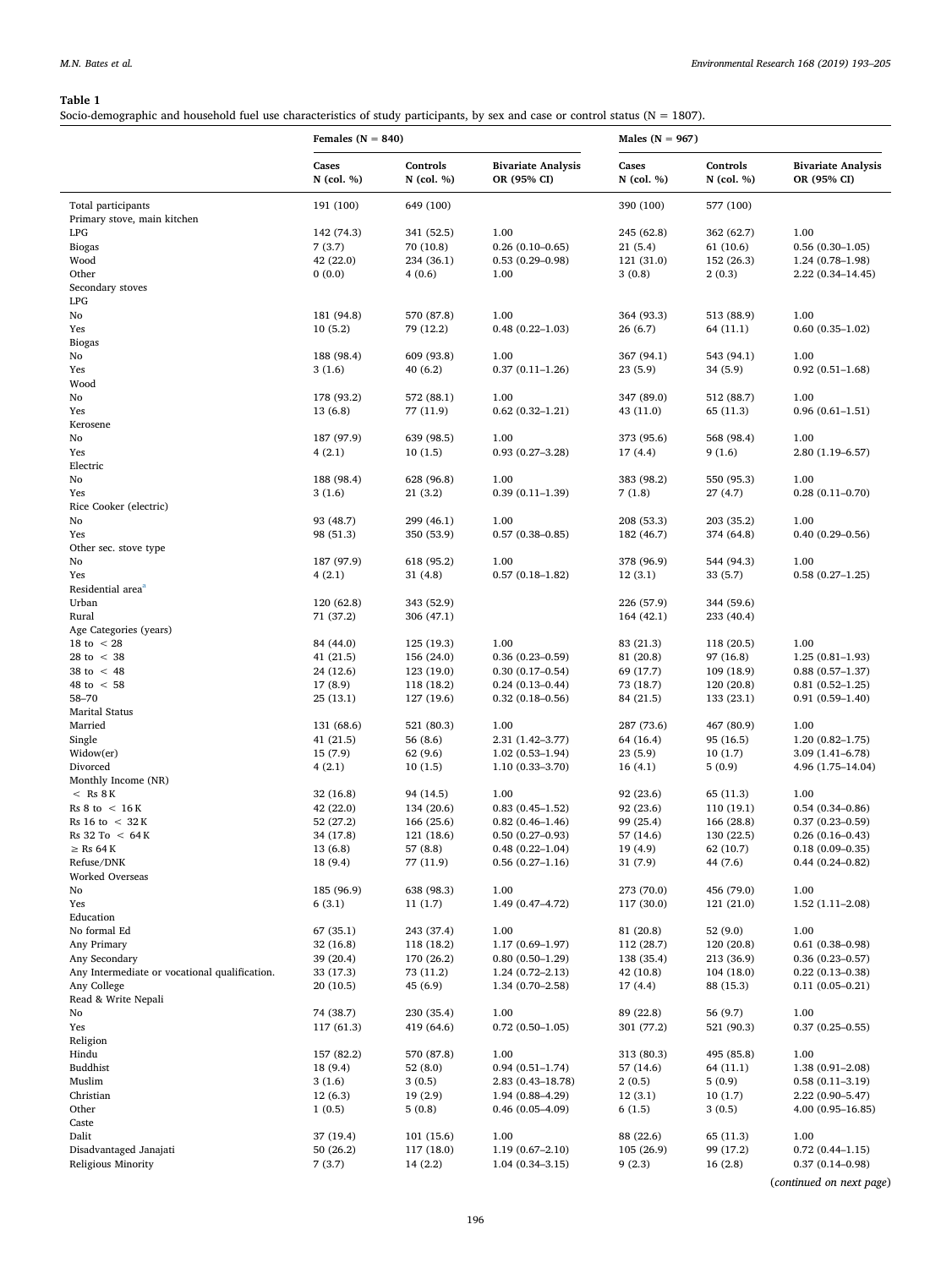# **Table 1** (*continued*)

|                                                          | Females $(N = 840)$    |                          |                                          | Males ( $N = 967$ )      |                          |                                          |  |
|----------------------------------------------------------|------------------------|--------------------------|------------------------------------------|--------------------------|--------------------------|------------------------------------------|--|
|                                                          | Cases<br>N (col. %)    | Controls<br>N (col. %)   | <b>Bivariate Analysis</b><br>OR (95% CI) | Cases<br>N (col. %)      | Controls<br>N (col. %)   | <b>Bivariate Analysis</b><br>OR (95% CI) |  |
| Relative Adv. Janajatis                                  | 51 (26.7)              | 145 (22.3)               | $0.81(0.46 - 1.43)$                      | 103 (26.4)               | 153 (26.5)               | $0.44(0.28 - 0.71)$                      |  |
| <b>Upper Caste</b>                                       | 46 (24.1)              | 272 (41.9)               | $0.43(0.25 - 0.74)$                      | 85 (21.8)                | 244 (42.3)               | $0.21(0.13 - 0.33)$                      |  |
| Own Land                                                 |                        |                          |                                          |                          |                          |                                          |  |
| No                                                       | 20 (10.5)              | 47 (7.2)                 | 1.00                                     | 54 (13.8)                | 34(5.9)                  | 1.00                                     |  |
| Yes<br>Refuse/DNK                                        | 162 (84.8)             | 599 (92.3)               | $0.74(0.41 - 1.34)$                      | 334 (85.6)               | 540 (93.6)               | $0.39(0.24 - 0.64)$                      |  |
| Kitchen Location                                         | 9(4.7)                 | 3(0.5)                   | $\qquad \qquad -$                        | 2(0.5)                   | 3(0.5)                   |                                          |  |
| Kitchen inside house                                     | 135 (70.7)             | 409 (63.0)               | 1.00                                     | 268 (68.7)               | 367 (63.6)               | 1.00                                     |  |
| <b>Attached Kitchen</b>                                  | 35(18.3)               | 149 (23.0)               | $0.82(0.52 - 1.30)$                      | 66 (16.9)                | 141 (24.4)               | $0.68(0.47-0.98)$                        |  |
| Unattached Kitchen                                       | 16(8.4)                | 78 (12.0)                | $0.81(0.43 - 1.54)$                      | 38 (9.7)                 | 64 (11.1)                | $0.66(0.41-1.09)$                        |  |
| Outside Kitchen                                          | 5(2.6)                 | 13(2.0)                  | $1.47(0.41 - 5.30)$                      | 18 (4.6)                 | 5(0.9)                   | $5.01(1.64 - 15.33)$                     |  |
| House ownership                                          |                        |                          |                                          |                          |                          |                                          |  |
| Yes                                                      | 106(55.5)              | 563 (86.7)               | 1.00                                     | 241 (61.8)               | 505 (87.5)               | 1.00                                     |  |
| No                                                       | 85 (44.5)              | 86 (13.3)                | $3.96(2.59 - 6.05)$                      | 149 (38.2)               | 72 (12.5)                | $6.78(4.59-10.00)$                       |  |
| Household Crowding                                       |                        |                          |                                          |                          |                          |                                          |  |
| $\leq$ 2/room<br>$> 2$ /room                             | 148 (77.5)             | 606 (93.4)               | 1.00                                     | 284 (72.8)               | 527 (91.3)               | 1.00                                     |  |
| Has transportation <sup>b</sup>                          | 43 (22.5)              | 43 (6.6)                 | $3.16(1.92 - 5.19)$                      | 106 (27.2)               | 50(8.7)                  | $3.82(2.58 - 5.64)$                      |  |
| No                                                       | 123 (64.4)             | 407 (62.7)               | 1.00                                     | 272 (69.7)               | 253 (43.8)               | 1.00                                     |  |
| Yes                                                      | 68 (35.6)              | 242 (37.3)               | $0.61(0.42 - 0.90)$                      | 118 (30.3)               | 324 (56.2)               | $0.24(0.17-0.34)$                        |  |
| Lighting when electricity not available<br>Kerosene Lamp |                        |                          |                                          |                          |                          |                                          |  |
| No                                                       | 180 (94.2)             | 620 (95.5)               | 1.00                                     | 361 (92.6)               | 553 (95.8)               | 1.00                                     |  |
| Yes                                                      | 11(5.8)                | 29(4.5)                  | $2.04(0.85 - 4.88)$                      | 29 (7.4)                 | 24(4.2)                  | $1.87(1.03 - 3.41)$                      |  |
| Candles                                                  |                        |                          |                                          |                          |                          |                                          |  |
| No                                                       | 120 (62.8)             | 497 (76.6)               | 1.00                                     | 235 (60.3)               | 428 (74.2)               | 1.00                                     |  |
| Yes                                                      | 71 (37.2)              | 152 (23.4)               | $1.62(1.11-2.36)$                        | 155 (39.7)               | 149 (25.8)               | 2.02 (1.49-2.74)                         |  |
| Solar Lamp                                               |                        |                          |                                          |                          |                          |                                          |  |
| No<br>Yes                                                | 166 (86.9)             | 484 (74.6)<br>165(25.4)  | 1.00<br>$0.47(0.28 - 0.79)$              | 344 (88.2)<br>46 (11.8)  | 395 (68.5)<br>182 (31.5) | 1.00<br>$0.27(0.18 - 0.41)$              |  |
| <b>Battery Lights</b>                                    | 25 (13.1)              |                          |                                          |                          |                          |                                          |  |
| No                                                       | 82 (42.9)              | 268 (41.3)               | 1.00                                     | 153 (39.2)               | 300(52.0)                | 1.00                                     |  |
| Yes                                                      | 109 (57.1)             | 381 (58.7)               | $0.86(0.59-1.23)$                        | 237 (60.8)               | 277 (48.0)               | $1.82(1.35 - 2.45)$                      |  |
| Oil Lamp                                                 |                        |                          |                                          |                          |                          |                                          |  |
| No                                                       | 183 (95.8)             | 622 (95.8)               | 1.00                                     | 375 (96.2)               | 564 (97.7)               | 1.00                                     |  |
| Yes                                                      | 8(4.2)                 | 27(4.2)                  | $1.30(0.54 - 3.14)$                      | 15(3.8)                  | 13(2.3)                  | $1.27(0.54 - 3.00)$                      |  |
| Generator for Lights                                     |                        |                          |                                          |                          |                          |                                          |  |
| No                                                       | 191 (100.0)            | 648 (99.8)               |                                          | 387 (99.2)               | 574 (99.5)               | 1.00                                     |  |
| Yes                                                      | 0(0.0)                 | 1(0.2)                   |                                          | 3(0.8)                   | 3(0.5)                   | $1.48(0.27 - 8.19)$                      |  |
| <b>Burn Mosquito Coils</b>                               |                        |                          |                                          |                          |                          |                                          |  |
| No<br>Yes                                                | 129 (67.5)<br>62(32.5) | 478 (73.7)<br>171 (26.3) | 1.00<br>$1.15(0.78 - 1.69)$              | 224 (57.4)<br>166 (42.6) | 411 (71.2)<br>166 (28.8) | 1.00<br>$1.92(1.42 - 2.59)$              |  |
| Burn Incense                                             |                        |                          |                                          |                          |                          |                                          |  |
| No                                                       | 86 (45.0)              | 188 (29.0)               | 1.00                                     | 162(41.5)                | 158 (27.4)               | 1.00                                     |  |
| Yes                                                      | 105(55.0)              | 461 (71.0)               | $0.42(0.28 - 0.61)$                      | 228 (58.5)               | 419 (72.6)               | $0.49(0.36 - 0.67)$                      |  |
| Heat Home                                                |                        |                          |                                          |                          |                          |                                          |  |
| No                                                       | 164 (85.9)             | 555 (85.5)               | 1.00                                     | 354 (90.8)               | 501 (86.8)               | 1.00                                     |  |
| Yes                                                      | 27 (14.1)              | 94 (14.5)                | $0.82(0.49-1.39)$                        | 36(9.2)                  | 76 (13.2)                | $0.61(0.39 - 0.97)$                      |  |
| Smoking status                                           |                        |                          |                                          |                          |                          |                                          |  |
| Non Smoker                                               | 145 (75.9)             | 515 (79.4)               | 1.00                                     | 142 (36.4)               | 339 (58.8)               | 1.00                                     |  |
| $\leq$ 8 pack-years                                      | 14 (7.3)               | 48 (7.4)                 | $1.36(0.68 - 2.70)$                      | 88 (22.6)                | 113 (19.6)               | $1.81(1.25 - 2.64)$                      |  |
| > 8 pack-years                                           | 32 (16.8)              | 86 (13.3)                | $1.38(0.85 - 2.25)$                      | 160 (41.0)               | 125(21.7)                | 3.17 (2.28-4.42)                         |  |
| Other Household Smoker<br>No                             | 130 (68.1)             | 483 (74.4)               | 1.00                                     | 287 (73.6)               | 471 (81.6)               | 1.00                                     |  |
| Yes                                                      | 61 (31.9)              | 166 (25.6)               | $1.47(1.00 - 2.17)$                      | 103 (26.4)               | 106 (18.4)               | $1.63(1.17-2.27)$                        |  |
| Ventilation/Windows                                      |                        |                          |                                          |                          |                          |                                          |  |
| Open Windows                                             | 126 (66.0)             | 460 (70.9)               | 1.00                                     | 256 (65.6)               | 434 (75.2)               | 1.00                                     |  |
| $< 4$ Walls                                              | 18 (9.4)               | 44 (6.8)                 | $2.15(1.08 - 4.31)$                      | 36(9.2)                  | 31(5.4)                  | $1.95(1.12 - 3.40)$                      |  |
| Closed/No Windows                                        | 47 (24.6)              | 145 (22.3)               | $1.26(0.83 - 1.92)$                      | 98 (25.1)                | 112 (19.4)               | $1.52(1.09 - 2.13)$                      |  |
| Use Smoke Hood                                           |                        |                          |                                          |                          |                          |                                          |  |
| No                                                       | 169 (88.5)             | 560 (86.3)               | 1.00                                     | 351 (90.0)               | 465 (80.6)               | 1.00                                     |  |
| Yes                                                      | 22 (11.5)              | 89 (13.7)                | $0.58(0.33 - 1.02)$                      | 39 (10.0)                | 112 (19.4)               | $0.46(0.30-0.69)$                        |  |
| Days with insufficient food in last 6 months             |                        |                          |                                          |                          |                          |                                          |  |
| No                                                       | 188 (98.4)             | 645 (99.4)               | 1.00                                     | 381 (97.7)               | 573 (99.3)               | 1.00                                     |  |
| Some Days                                                | 3(1.6)                 | 4(0.6)                   | $1.92(0.36 - 10.20)$                     | 9(2.3)                   | 4(0.7)                   | $2.88(0.83 - 10.00)$                     |  |
| Drink Alcohol<br>Don't drink                             | 117 (61.3)             | 457 (70.4)               | 1.00                                     | 43 (11.0)                | 112 (19.4)               | 1.00                                     |  |
| Occasional Drink                                         | 40 (20.9)              | 136 (21.0)               | $1.10(0.72 - 1.70)$                      | 75 (19.2)                | 191 (33.1)               | $1.07(0.67 - 1.70)$                      |  |
| $1 +$ /wk for 6 + Month                                  | 34 (17.8)              | 56 (8.6)                 | 2.12 (1.25-3.59)                         | 272 (69.7)               | 274 (47.5)               | 2.39 (1.57-3.64)                         |  |
| Family member with TB in last 10 Years                   |                        |                          |                                          |                          |                          |                                          |  |
| No                                                       | 149 (78.0)             | 558 (86.0)               | 1.00                                     | 309 (79.2)               | 497 (86.1)               | 1.00                                     |  |
| Yes                                                      | 32 (16.8)              | 33(5.1)                  | 4.11 (2.24-7.55)                         | 59 (15.1)                | 22(3.8)                  | $4.64(2.69 - 8.01)$                      |  |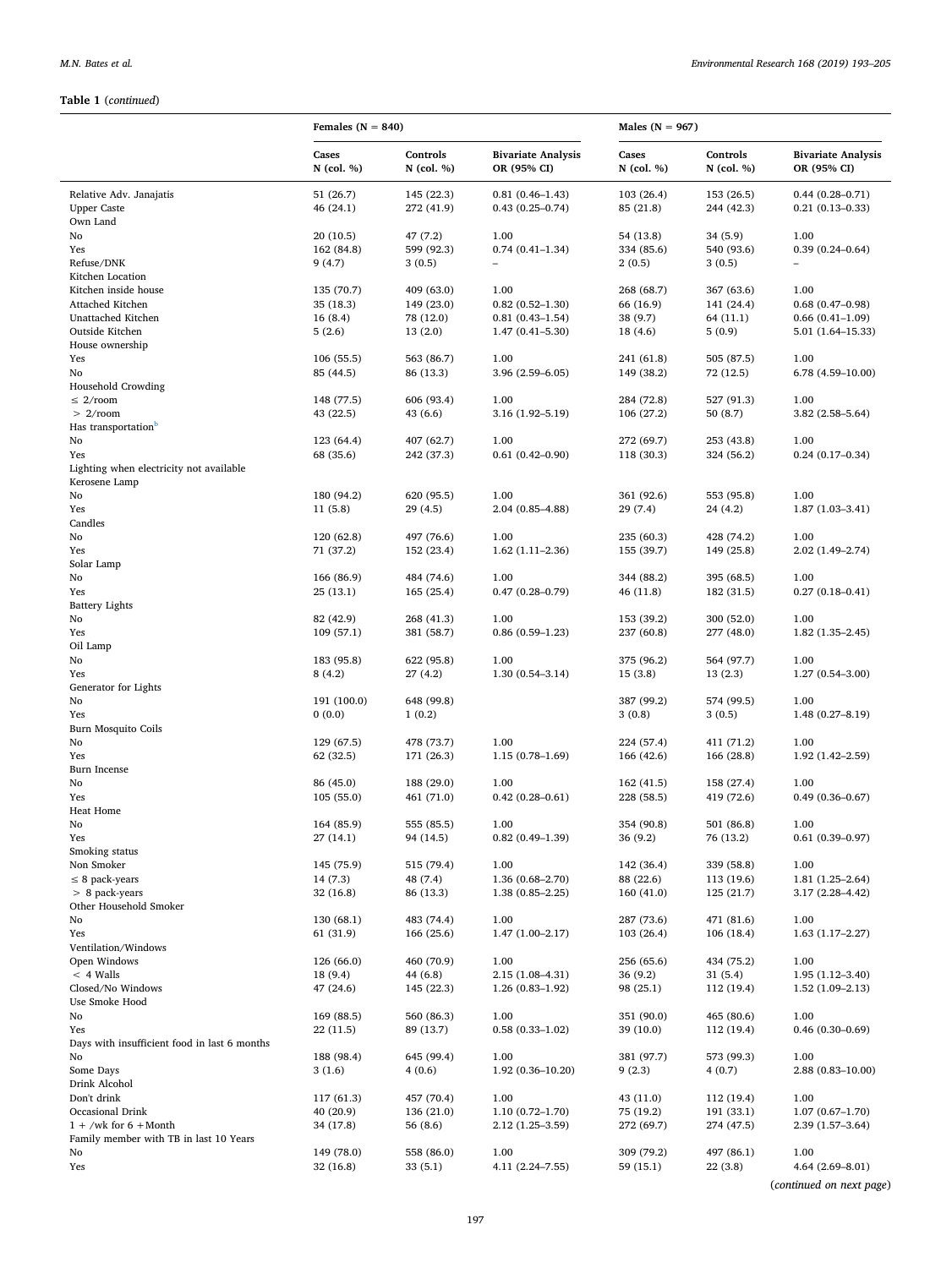## **Table 1** (*continued*)

|                               | Females $(N = 840)$   |                          |                                          | Males $(N = 967)$     |                          |                                          |
|-------------------------------|-----------------------|--------------------------|------------------------------------------|-----------------------|--------------------------|------------------------------------------|
|                               | Cases<br>$N$ (col. %) | Controls<br>$N$ (col. %) | <b>Bivariate Analysis</b><br>OR (95% CI) | Cases<br>$N$ (col. %) | Controls<br>$N$ (col. %) | <b>Bivariate Analysis</b><br>OR (95% CI) |
| Refuse/DNK<br><b>Diabetes</b> | 10(5.2)               | 58 (8.9)                 | $1.22(0.54 - 2.77)$                      | 22(5.6)               | 58(10.1)                 | $0.49(0.27-0.88)$                        |
| No                            | 148 (77.5)            | 570 (87.8)               | 1.00                                     | 298 (76.4)            | 484 (83.9)               | 1.00                                     |
| Dr.-diagnosed diabetes        | 12(6.3)               | 19(2.9)                  | $2.31(1.02 - 5.25)$                      | 32(8.2)               | 41(7.1)                  | $1.02(0.60 - 1.73)$                      |
| HbA1c $\geq$ 7                | 31 (16.2)             | 60(9.2)                  | $2.05(1.16-3.61)$                        | 60(15.4)              | 52(9.0)                  | $1.63(1.05-2.54)$                        |
| HIV doctor diagnosis          |                       |                          |                                          |                       |                          |                                          |
| No                            | 188 (98.4)            | 648 (99.8)               | 1.00                                     | 382 (97.9)            | 576 (99.8)               | 1.00                                     |
| Yes                           | 3(1.6)                | 1(0.2)                   | 7.58 (0.77-74.55)                        | 8(2.1)                | 1(0.2)                   | $\overline{\phantom{0}}$                 |

<span id="page-5-0"></span>Matching factor (rural VDCs, urban wards): no OR calculation.

<span id="page-5-1"></span><sup>b</sup> Transportation: family has bicycle, bullock cart, motorcycle, motorscooter, tractor or motor vehicle.

were more likely to use LPG and those with other types of kitchen, particularly kitchens in unattached buildings and outdoors, to use wood. Home ownership was associated with being more likely to use wood than people who did not own, who were more likely to use LPG. People who used kerosene lamps for lighting when there was no electricity supply were more likely to use wood for cooking; non-smokers were more likely to be LPG users. The overall general picture is that participants who fell into higher socio-economic groups were more likely to be LPG users.

The results of the multivariate analysis for the sources of household air pollution are shown in [Table 3](#page-8-0). The only strong associations with pulmonary tuberculosis in which the confidence interval excludes the null are for primary stove type in women (using either a wood or biogas cookstove is protective relative to using an LPG stove), tobacco smoking by both sexes, and burning incense for women. The latter is in a protective direction. Relative to the bivariate results in [Table 1,](#page-3-0) the protective directive of the relationship for primary stoves cooking with wood has strengthened for women. Among men, the association with wood has moved in the direction of a protective relationship; with biogas the OR has moved to above the null, but both confidence intervals include 1.00. The pattern with secondary stoves generally reflects the pattern with primary stoves, particularly for women: having a secondary LPG cookstove was associated with higher risk, while having either a biogas or wood-burning secondary cookstove was associated with reduced risk.

In both sexes, tobacco smoking was associated with TB. None of the other sources of household air pollution—lighting, heating, mosquito coils, other household members who smoked—showed clear evidence of an association with pulmonary TB, although small numbers (e.g., for kerosene lamps) may have made it difficult to identify associations if they were present.

To examine possible effect modifiers, [Table 4](#page-9-0) shows fully adjusted results, similar to those in [Table 3](#page-8-0), but just for primary cookstoves, subsetted by various kitchen situations—households with only one kitchen, households with only a 4-walled kitchen, and urban and rural households separately. The most striking differences are for residential location, where for women the apparent protective associations, relative to LPG, for both biogas and woodstove kitchen households are much stronger in rural than in urban settings. Somewhat anomalously, biogas cooking appears to be a strong risk factor for men in urban settings, but not in rural areas.

To investigate whether exclusion of participants with a history of TB could explain the disparity of previous results, we conducted a stratified, random-effects model meta-analysis. Studies of adults were stratified into (i) those for which either at least cases explicitly excluded those with a prior TB history, and (ii) those for which there is no evidence of such a limitation on eligibility of both cases and controls, or for which only control eligibility included a requirement for no prior TB history. We treated case exclusions and control exclusions differently because prior TB histories will be much more common in cases than in

controls, since TB in the general population is a relatively rare condition. For the studies to include in our meta-analysis we relied on searches carried out for previous recent meta-analyses of adult TB ([Kurmi et al., 2014;](#page-12-5) [Lin et al., 2014\)](#page-12-6), and included a few more recently published studies, but not our present study.

We excluded studies for which the comparison was not between biomass and gas (i.e., LPG, natural gas or biogas) as the reference category. Those excluded were studies involving comparisons of the extent of biomass use [\(Crampin et al., 2004; Garcia-Sancho et al., 2009](#page-11-6)), studies where virtually everyone used solid fuels ([Woldesemayat et al.,](#page-12-9) [2014\)](#page-12-9), and studies using solid fuels or kerosene in the comparison group ([Mishra et al., 1999](#page-12-10); [Gupta et al., 1997\)](#page-11-7). We used results for females only when they were available [\(Pokhrel et al., 2010;](#page-12-7) [Rabbani](#page-12-8) [et al., 2017;](#page-12-8) [Kan et al., 2011](#page-12-11); [Lakshmi et al., 2012](#page-12-12); [Gninafon et al.,](#page-11-8) [2011\)](#page-11-8), but when results only for males and females combined were available, we used those ([Dhanaraj et al., 2015; Perez-Padilla et al.,](#page-11-5) [2001; Oxlade and Murray, 2012; Shetty et al., 2006; Kolappan and](#page-11-5) [Subramani, 2009\)](#page-11-5). [Fig. 1](#page-9-1) shows a Forest plot from the meta-analysis. There is a clear difference in the summary estimates for the two categories of study, with the estimate for studies when prior TB cases were not excluded being higher than the estimate for studies with the exclusion of at least cases with prior TB. Based on the  $I<sup>2</sup>$  values, results of neither group of studies was significantly heterogeneous.

## **4. Discussion**

This case-control study sought to provide clear evidence of an association between household air pollution from solid fuel use and pulmonary TB. As illustrated by two recent systematic reviews/metaanalyses of the existing evidence, studies to date have provided, at most, only weak and somewhat inconsistent evidence of an association with solid fuel use ([Kurmi et al., 2014](#page-12-5); [Lin et al., 2014\)](#page-12-6).

The present study was a follow-up to a small, clinic-based, casecontrol study in the same district of Nepal. That study provided little evidence for an association of solid fuel use for cooking with pulmonary TB, but did provide evidence of an association of TB with solid fuel use for heating and also, at the time unexpectedly, evidence of an association of TB with kerosene use, both for cooking and lighting [\(Pokhrel](#page-12-7) [et al., 2010\)](#page-12-7). The present study was prompted particularly because most cases and controls in that previous study were obtained from different institutions—leading to the concern that results might be a consequence of selection bias arising from different catchment areas for cases and controls. Controls in the present study were population-based—mainly selected from areas where pulmonary TB cases attending the WRTC during the previous 3 years had lived. The underlying assumption was that the cases in the following years were likely to come from the same catchment area.

A second motivation to carry out the present study was to confirm the striking and unprecedented results for kerosene obtained in the previous Kaski study [\(Pokhrel et al., 2010](#page-12-7)). However, since that study,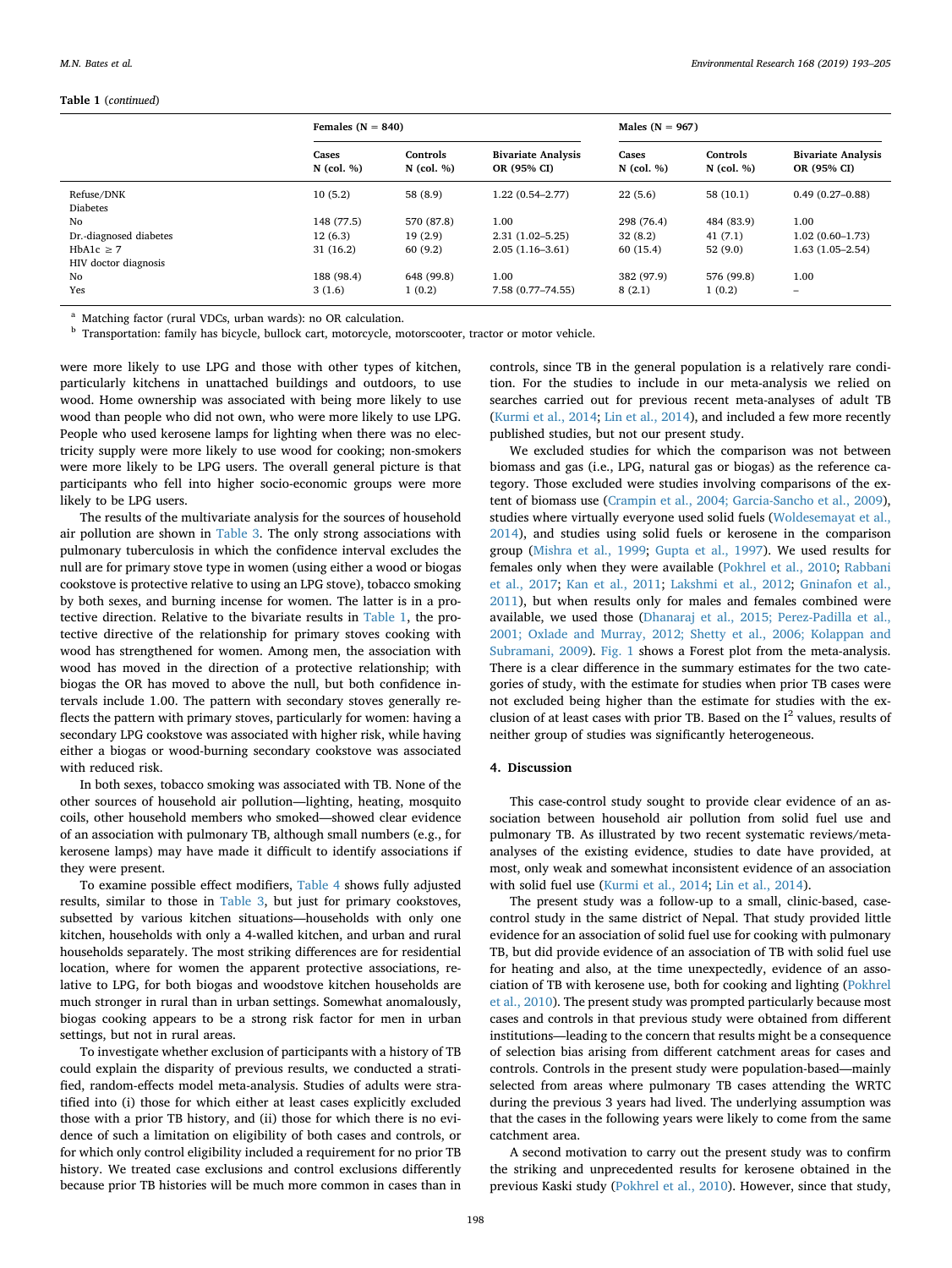# <span id="page-6-0"></span>**Table 2**

Socio-demographic characteristics of study participants, by sex and primary cooking fuel type ( $N = 1799$ ).

| Female Subjects ( $N = 836$ )<br>LPG<br>483 (57.7%)<br>452 (57%)<br>31 (72%)<br>420 (56%)<br>63 (72%)<br>470 (57%)<br>13 (100%)<br>464 (57%)<br>19 (83%)<br>134 (34%)<br>349 (78%) | <b>Biogas</b><br>77 (9.2%)<br>30 (4%)<br>47 (53%)<br>$\overline{\phantom{0}}$<br>53 (7%)<br>24 (28%)<br>77 (9%)<br>$0(0\%)$<br>76 (9%)<br>1(4%)<br>36 (9%)                                                                                                                                           | Wood<br>276 (33.0%)<br>235 (31%)<br>41 (47%)<br>264 (33%)<br>12 (28%)<br>$\qquad \qquad -$<br>276 (34%)<br>$0(0\%)$<br>273 (34%)<br>3 (13%)                                                                                                                      | $X^2$ p-value<br>0.000<br>0.046<br>0.000<br>0.008                                                                                                                                                                                                                                        | Male Subjects ( $N = 963$ )<br>LPG<br>607 (62.1%)<br>÷<br>573 (63%)<br>34 (60%)<br>534 (62%)<br>73 (70%)<br>584 (62%)<br>23 (100%)<br>573 (62%) | <b>Biogas</b><br>82 (8.5%)<br>34 (4%)<br>48 (53%)<br>-<br>$\overline{\phantom{0}}$<br>50 (6%)<br>32 (30%)<br>82 (9%)<br>$0(0\%)$<br>82 (9%)                                                                                                                                                                       | Wood<br>273 (28.4%)<br>231 (26%)<br>42 (47%)<br>250 (28%)<br>23 (40%)<br>$\overline{\phantom{0}}$<br>$\overline{\phantom{a}}$<br>273 (29%)<br>$0(0\%)$                                                                                                               | $X^2$ p-value<br>0.000<br>0.015<br>0.000<br>0.001                                                                                                                                                                                                                                                                             |
|------------------------------------------------------------------------------------------------------------------------------------------------------------------------------------|------------------------------------------------------------------------------------------------------------------------------------------------------------------------------------------------------------------------------------------------------------------------------------------------------|------------------------------------------------------------------------------------------------------------------------------------------------------------------------------------------------------------------------------------------------------------------|------------------------------------------------------------------------------------------------------------------------------------------------------------------------------------------------------------------------------------------------------------------------------------------|-------------------------------------------------------------------------------------------------------------------------------------------------|-------------------------------------------------------------------------------------------------------------------------------------------------------------------------------------------------------------------------------------------------------------------------------------------------------------------|----------------------------------------------------------------------------------------------------------------------------------------------------------------------------------------------------------------------------------------------------------------------|-------------------------------------------------------------------------------------------------------------------------------------------------------------------------------------------------------------------------------------------------------------------------------------------------------------------------------|
|                                                                                                                                                                                    |                                                                                                                                                                                                                                                                                                      |                                                                                                                                                                                                                                                                  |                                                                                                                                                                                                                                                                                          |                                                                                                                                                 |                                                                                                                                                                                                                                                                                                                   |                                                                                                                                                                                                                                                                      |                                                                                                                                                                                                                                                                                                                               |
|                                                                                                                                                                                    |                                                                                                                                                                                                                                                                                                      |                                                                                                                                                                                                                                                                  |                                                                                                                                                                                                                                                                                          |                                                                                                                                                 |                                                                                                                                                                                                                                                                                                                   |                                                                                                                                                                                                                                                                      |                                                                                                                                                                                                                                                                                                                               |
|                                                                                                                                                                                    |                                                                                                                                                                                                                                                                                                      |                                                                                                                                                                                                                                                                  |                                                                                                                                                                                                                                                                                          |                                                                                                                                                 |                                                                                                                                                                                                                                                                                                                   |                                                                                                                                                                                                                                                                      |                                                                                                                                                                                                                                                                                                                               |
|                                                                                                                                                                                    |                                                                                                                                                                                                                                                                                                      |                                                                                                                                                                                                                                                                  |                                                                                                                                                                                                                                                                                          |                                                                                                                                                 |                                                                                                                                                                                                                                                                                                                   |                                                                                                                                                                                                                                                                      |                                                                                                                                                                                                                                                                                                                               |
|                                                                                                                                                                                    |                                                                                                                                                                                                                                                                                                      |                                                                                                                                                                                                                                                                  |                                                                                                                                                                                                                                                                                          |                                                                                                                                                 |                                                                                                                                                                                                                                                                                                                   |                                                                                                                                                                                                                                                                      |                                                                                                                                                                                                                                                                                                                               |
|                                                                                                                                                                                    |                                                                                                                                                                                                                                                                                                      |                                                                                                                                                                                                                                                                  |                                                                                                                                                                                                                                                                                          |                                                                                                                                                 |                                                                                                                                                                                                                                                                                                                   |                                                                                                                                                                                                                                                                      |                                                                                                                                                                                                                                                                                                                               |
|                                                                                                                                                                                    |                                                                                                                                                                                                                                                                                                      |                                                                                                                                                                                                                                                                  |                                                                                                                                                                                                                                                                                          |                                                                                                                                                 |                                                                                                                                                                                                                                                                                                                   |                                                                                                                                                                                                                                                                      |                                                                                                                                                                                                                                                                                                                               |
|                                                                                                                                                                                    |                                                                                                                                                                                                                                                                                                      |                                                                                                                                                                                                                                                                  |                                                                                                                                                                                                                                                                                          |                                                                                                                                                 |                                                                                                                                                                                                                                                                                                                   |                                                                                                                                                                                                                                                                      |                                                                                                                                                                                                                                                                                                                               |
|                                                                                                                                                                                    |                                                                                                                                                                                                                                                                                                      |                                                                                                                                                                                                                                                                  |                                                                                                                                                                                                                                                                                          |                                                                                                                                                 |                                                                                                                                                                                                                                                                                                                   |                                                                                                                                                                                                                                                                      |                                                                                                                                                                                                                                                                                                                               |
|                                                                                                                                                                                    |                                                                                                                                                                                                                                                                                                      |                                                                                                                                                                                                                                                                  |                                                                                                                                                                                                                                                                                          |                                                                                                                                                 |                                                                                                                                                                                                                                                                                                                   |                                                                                                                                                                                                                                                                      |                                                                                                                                                                                                                                                                                                                               |
|                                                                                                                                                                                    |                                                                                                                                                                                                                                                                                                      |                                                                                                                                                                                                                                                                  |                                                                                                                                                                                                                                                                                          |                                                                                                                                                 |                                                                                                                                                                                                                                                                                                                   |                                                                                                                                                                                                                                                                      |                                                                                                                                                                                                                                                                                                                               |
|                                                                                                                                                                                    |                                                                                                                                                                                                                                                                                                      |                                                                                                                                                                                                                                                                  |                                                                                                                                                                                                                                                                                          |                                                                                                                                                 |                                                                                                                                                                                                                                                                                                                   |                                                                                                                                                                                                                                                                      |                                                                                                                                                                                                                                                                                                                               |
|                                                                                                                                                                                    |                                                                                                                                                                                                                                                                                                      |                                                                                                                                                                                                                                                                  |                                                                                                                                                                                                                                                                                          |                                                                                                                                                 |                                                                                                                                                                                                                                                                                                                   |                                                                                                                                                                                                                                                                      |                                                                                                                                                                                                                                                                                                                               |
|                                                                                                                                                                                    |                                                                                                                                                                                                                                                                                                      |                                                                                                                                                                                                                                                                  |                                                                                                                                                                                                                                                                                          |                                                                                                                                                 |                                                                                                                                                                                                                                                                                                                   |                                                                                                                                                                                                                                                                      |                                                                                                                                                                                                                                                                                                                               |
|                                                                                                                                                                                    |                                                                                                                                                                                                                                                                                                      |                                                                                                                                                                                                                                                                  |                                                                                                                                                                                                                                                                                          |                                                                                                                                                 |                                                                                                                                                                                                                                                                                                                   |                                                                                                                                                                                                                                                                      |                                                                                                                                                                                                                                                                                                                               |
|                                                                                                                                                                                    |                                                                                                                                                                                                                                                                                                      |                                                                                                                                                                                                                                                                  |                                                                                                                                                                                                                                                                                          |                                                                                                                                                 |                                                                                                                                                                                                                                                                                                                   |                                                                                                                                                                                                                                                                      |                                                                                                                                                                                                                                                                                                                               |
|                                                                                                                                                                                    |                                                                                                                                                                                                                                                                                                      |                                                                                                                                                                                                                                                                  |                                                                                                                                                                                                                                                                                          |                                                                                                                                                 |                                                                                                                                                                                                                                                                                                                   |                                                                                                                                                                                                                                                                      |                                                                                                                                                                                                                                                                                                                               |
|                                                                                                                                                                                    |                                                                                                                                                                                                                                                                                                      |                                                                                                                                                                                                                                                                  |                                                                                                                                                                                                                                                                                          |                                                                                                                                                 |                                                                                                                                                                                                                                                                                                                   | 273 (29%)                                                                                                                                                                                                                                                            |                                                                                                                                                                                                                                                                                                                               |
|                                                                                                                                                                                    |                                                                                                                                                                                                                                                                                                      |                                                                                                                                                                                                                                                                  | 0.050                                                                                                                                                                                                                                                                                    | 34 (100%)                                                                                                                                       | $0(0\%)$                                                                                                                                                                                                                                                                                                          | $0(0\%)$                                                                                                                                                                                                                                                             | 0.000                                                                                                                                                                                                                                                                                                                         |
|                                                                                                                                                                                    |                                                                                                                                                                                                                                                                                                      |                                                                                                                                                                                                                                                                  |                                                                                                                                                                                                                                                                                          |                                                                                                                                                 |                                                                                                                                                                                                                                                                                                                   |                                                                                                                                                                                                                                                                      |                                                                                                                                                                                                                                                                                                                               |
|                                                                                                                                                                                    |                                                                                                                                                                                                                                                                                                      | 220 (56%)                                                                                                                                                                                                                                                        |                                                                                                                                                                                                                                                                                          | 150 (37%)                                                                                                                                       | 35 (9%)                                                                                                                                                                                                                                                                                                           | 221 (54%)                                                                                                                                                                                                                                                            |                                                                                                                                                                                                                                                                                                                               |
|                                                                                                                                                                                    | 41 (9%)                                                                                                                                                                                                                                                                                              | 56 (13%)                                                                                                                                                                                                                                                         | 0.000                                                                                                                                                                                                                                                                                    | 457 (82%)                                                                                                                                       | 47 (8%)                                                                                                                                                                                                                                                                                                           | 52 (9%)                                                                                                                                                                                                                                                              | 0.000                                                                                                                                                                                                                                                                                                                         |
|                                                                                                                                                                                    |                                                                                                                                                                                                                                                                                                      |                                                                                                                                                                                                                                                                  |                                                                                                                                                                                                                                                                                          |                                                                                                                                                 |                                                                                                                                                                                                                                                                                                                   |                                                                                                                                                                                                                                                                      |                                                                                                                                                                                                                                                                                                                               |
| 475 (59%)                                                                                                                                                                          | 72 (9%)                                                                                                                                                                                                                                                                                              | 254 (32%)                                                                                                                                                                                                                                                        |                                                                                                                                                                                                                                                                                          | 595 (65%)                                                                                                                                       | 75 (8%)                                                                                                                                                                                                                                                                                                           | 247 (27%)                                                                                                                                                                                                                                                            |                                                                                                                                                                                                                                                                                                                               |
| 8 (23%)                                                                                                                                                                            | 5(14%)                                                                                                                                                                                                                                                                                               | 22 (63%)                                                                                                                                                                                                                                                         |                                                                                                                                                                                                                                                                                          | 12 (27%)                                                                                                                                        | 7 (16%)                                                                                                                                                                                                                                                                                                           | 26 (58%)                                                                                                                                                                                                                                                             |                                                                                                                                                                                                                                                                                                                               |
|                                                                                                                                                                                    |                                                                                                                                                                                                                                                                                                      |                                                                                                                                                                                                                                                                  |                                                                                                                                                                                                                                                                                          |                                                                                                                                                 |                                                                                                                                                                                                                                                                                                                   |                                                                                                                                                                                                                                                                      |                                                                                                                                                                                                                                                                                                                               |
| 141 (67%)                                                                                                                                                                          | 13(6)                                                                                                                                                                                                                                                                                                | 56 (28)                                                                                                                                                                                                                                                          |                                                                                                                                                                                                                                                                                          | 140 (73)                                                                                                                                        | 16(8)                                                                                                                                                                                                                                                                                                             | 35(18)                                                                                                                                                                                                                                                               |                                                                                                                                                                                                                                                                                                                               |
|                                                                                                                                                                                    |                                                                                                                                                                                                                                                                                                      |                                                                                                                                                                                                                                                                  |                                                                                                                                                                                                                                                                                          |                                                                                                                                                 |                                                                                                                                                                                                                                                                                                                   |                                                                                                                                                                                                                                                                      |                                                                                                                                                                                                                                                                                                                               |
|                                                                                                                                                                                    |                                                                                                                                                                                                                                                                                                      |                                                                                                                                                                                                                                                                  |                                                                                                                                                                                                                                                                                          |                                                                                                                                                 |                                                                                                                                                                                                                                                                                                                   |                                                                                                                                                                                                                                                                      |                                                                                                                                                                                                                                                                                                                               |
|                                                                                                                                                                                    |                                                                                                                                                                                                                                                                                                      |                                                                                                                                                                                                                                                                  |                                                                                                                                                                                                                                                                                          |                                                                                                                                                 |                                                                                                                                                                                                                                                                                                                   |                                                                                                                                                                                                                                                                      |                                                                                                                                                                                                                                                                                                                               |
|                                                                                                                                                                                    |                                                                                                                                                                                                                                                                                                      |                                                                                                                                                                                                                                                                  |                                                                                                                                                                                                                                                                                          |                                                                                                                                                 |                                                                                                                                                                                                                                                                                                                   |                                                                                                                                                                                                                                                                      | 0.000                                                                                                                                                                                                                                                                                                                         |
|                                                                                                                                                                                    |                                                                                                                                                                                                                                                                                                      |                                                                                                                                                                                                                                                                  |                                                                                                                                                                                                                                                                                          |                                                                                                                                                 |                                                                                                                                                                                                                                                                                                                   |                                                                                                                                                                                                                                                                      |                                                                                                                                                                                                                                                                                                                               |
|                                                                                                                                                                                    |                                                                                                                                                                                                                                                                                                      |                                                                                                                                                                                                                                                                  |                                                                                                                                                                                                                                                                                          |                                                                                                                                                 |                                                                                                                                                                                                                                                                                                                   |                                                                                                                                                                                                                                                                      |                                                                                                                                                                                                                                                                                                                               |
|                                                                                                                                                                                    |                                                                                                                                                                                                                                                                                                      |                                                                                                                                                                                                                                                                  |                                                                                                                                                                                                                                                                                          |                                                                                                                                                 |                                                                                                                                                                                                                                                                                                                   |                                                                                                                                                                                                                                                                      |                                                                                                                                                                                                                                                                                                                               |
|                                                                                                                                                                                    |                                                                                                                                                                                                                                                                                                      |                                                                                                                                                                                                                                                                  |                                                                                                                                                                                                                                                                                          |                                                                                                                                                 |                                                                                                                                                                                                                                                                                                                   |                                                                                                                                                                                                                                                                      |                                                                                                                                                                                                                                                                                                                               |
|                                                                                                                                                                                    |                                                                                                                                                                                                                                                                                                      |                                                                                                                                                                                                                                                                  |                                                                                                                                                                                                                                                                                          |                                                                                                                                                 |                                                                                                                                                                                                                                                                                                                   |                                                                                                                                                                                                                                                                      | 0.058                                                                                                                                                                                                                                                                                                                         |
|                                                                                                                                                                                    |                                                                                                                                                                                                                                                                                                      |                                                                                                                                                                                                                                                                  |                                                                                                                                                                                                                                                                                          |                                                                                                                                                 |                                                                                                                                                                                                                                                                                                                   |                                                                                                                                                                                                                                                                      |                                                                                                                                                                                                                                                                                                                               |
|                                                                                                                                                                                    |                                                                                                                                                                                                                                                                                                      |                                                                                                                                                                                                                                                                  |                                                                                                                                                                                                                                                                                          |                                                                                                                                                 |                                                                                                                                                                                                                                                                                                                   |                                                                                                                                                                                                                                                                      |                                                                                                                                                                                                                                                                                                                               |
|                                                                                                                                                                                    |                                                                                                                                                                                                                                                                                                      |                                                                                                                                                                                                                                                                  |                                                                                                                                                                                                                                                                                          |                                                                                                                                                 |                                                                                                                                                                                                                                                                                                                   |                                                                                                                                                                                                                                                                      |                                                                                                                                                                                                                                                                                                                               |
|                                                                                                                                                                                    |                                                                                                                                                                                                                                                                                                      |                                                                                                                                                                                                                                                                  |                                                                                                                                                                                                                                                                                          |                                                                                                                                                 |                                                                                                                                                                                                                                                                                                                   |                                                                                                                                                                                                                                                                      |                                                                                                                                                                                                                                                                                                                               |
|                                                                                                                                                                                    |                                                                                                                                                                                                                                                                                                      |                                                                                                                                                                                                                                                                  |                                                                                                                                                                                                                                                                                          |                                                                                                                                                 |                                                                                                                                                                                                                                                                                                                   |                                                                                                                                                                                                                                                                      |                                                                                                                                                                                                                                                                                                                               |
|                                                                                                                                                                                    |                                                                                                                                                                                                                                                                                                      |                                                                                                                                                                                                                                                                  |                                                                                                                                                                                                                                                                                          |                                                                                                                                                 |                                                                                                                                                                                                                                                                                                                   |                                                                                                                                                                                                                                                                      |                                                                                                                                                                                                                                                                                                                               |
|                                                                                                                                                                                    |                                                                                                                                                                                                                                                                                                      |                                                                                                                                                                                                                                                                  |                                                                                                                                                                                                                                                                                          |                                                                                                                                                 |                                                                                                                                                                                                                                                                                                                   |                                                                                                                                                                                                                                                                      | 0.000                                                                                                                                                                                                                                                                                                                         |
|                                                                                                                                                                                    |                                                                                                                                                                                                                                                                                                      |                                                                                                                                                                                                                                                                  |                                                                                                                                                                                                                                                                                          |                                                                                                                                                 |                                                                                                                                                                                                                                                                                                                   |                                                                                                                                                                                                                                                                      |                                                                                                                                                                                                                                                                                                                               |
|                                                                                                                                                                                    |                                                                                                                                                                                                                                                                                                      |                                                                                                                                                                                                                                                                  |                                                                                                                                                                                                                                                                                          |                                                                                                                                                 |                                                                                                                                                                                                                                                                                                                   |                                                                                                                                                                                                                                                                      |                                                                                                                                                                                                                                                                                                                               |
|                                                                                                                                                                                    |                                                                                                                                                                                                                                                                                                      |                                                                                                                                                                                                                                                                  |                                                                                                                                                                                                                                                                                          |                                                                                                                                                 |                                                                                                                                                                                                                                                                                                                   |                                                                                                                                                                                                                                                                      |                                                                                                                                                                                                                                                                                                                               |
|                                                                                                                                                                                    |                                                                                                                                                                                                                                                                                                      |                                                                                                                                                                                                                                                                  |                                                                                                                                                                                                                                                                                          |                                                                                                                                                 |                                                                                                                                                                                                                                                                                                                   |                                                                                                                                                                                                                                                                      | 0.301                                                                                                                                                                                                                                                                                                                         |
|                                                                                                                                                                                    |                                                                                                                                                                                                                                                                                                      |                                                                                                                                                                                                                                                                  |                                                                                                                                                                                                                                                                                          |                                                                                                                                                 |                                                                                                                                                                                                                                                                                                                   |                                                                                                                                                                                                                                                                      |                                                                                                                                                                                                                                                                                                                               |
|                                                                                                                                                                                    |                                                                                                                                                                                                                                                                                                      |                                                                                                                                                                                                                                                                  |                                                                                                                                                                                                                                                                                          |                                                                                                                                                 |                                                                                                                                                                                                                                                                                                                   |                                                                                                                                                                                                                                                                      |                                                                                                                                                                                                                                                                                                                               |
|                                                                                                                                                                                    |                                                                                                                                                                                                                                                                                                      |                                                                                                                                                                                                                                                                  |                                                                                                                                                                                                                                                                                          |                                                                                                                                                 |                                                                                                                                                                                                                                                                                                                   |                                                                                                                                                                                                                                                                      |                                                                                                                                                                                                                                                                                                                               |
|                                                                                                                                                                                    |                                                                                                                                                                                                                                                                                                      |                                                                                                                                                                                                                                                                  |                                                                                                                                                                                                                                                                                          |                                                                                                                                                 |                                                                                                                                                                                                                                                                                                                   |                                                                                                                                                                                                                                                                      |                                                                                                                                                                                                                                                                                                                               |
|                                                                                                                                                                                    |                                                                                                                                                                                                                                                                                                      |                                                                                                                                                                                                                                                                  |                                                                                                                                                                                                                                                                                          |                                                                                                                                                 |                                                                                                                                                                                                                                                                                                                   |                                                                                                                                                                                                                                                                      |                                                                                                                                                                                                                                                                                                                               |
|                                                                                                                                                                                    |                                                                                                                                                                                                                                                                                                      |                                                                                                                                                                                                                                                                  |                                                                                                                                                                                                                                                                                          |                                                                                                                                                 |                                                                                                                                                                                                                                                                                                                   |                                                                                                                                                                                                                                                                      | 0.000                                                                                                                                                                                                                                                                                                                         |
|                                                                                                                                                                                    |                                                                                                                                                                                                                                                                                                      |                                                                                                                                                                                                                                                                  |                                                                                                                                                                                                                                                                                          |                                                                                                                                                 |                                                                                                                                                                                                                                                                                                                   |                                                                                                                                                                                                                                                                      |                                                                                                                                                                                                                                                                                                                               |
|                                                                                                                                                                                    |                                                                                                                                                                                                                                                                                                      |                                                                                                                                                                                                                                                                  |                                                                                                                                                                                                                                                                                          |                                                                                                                                                 |                                                                                                                                                                                                                                                                                                                   |                                                                                                                                                                                                                                                                      |                                                                                                                                                                                                                                                                                                                               |
|                                                                                                                                                                                    |                                                                                                                                                                                                                                                                                                      |                                                                                                                                                                                                                                                                  |                                                                                                                                                                                                                                                                                          |                                                                                                                                                 |                                                                                                                                                                                                                                                                                                                   |                                                                                                                                                                                                                                                                      | 0.000                                                                                                                                                                                                                                                                                                                         |
|                                                                                                                                                                                    |                                                                                                                                                                                                                                                                                                      |                                                                                                                                                                                                                                                                  |                                                                                                                                                                                                                                                                                          |                                                                                                                                                 |                                                                                                                                                                                                                                                                                                                   |                                                                                                                                                                                                                                                                      |                                                                                                                                                                                                                                                                                                                               |
|                                                                                                                                                                                    |                                                                                                                                                                                                                                                                                                      |                                                                                                                                                                                                                                                                  |                                                                                                                                                                                                                                                                                          |                                                                                                                                                 |                                                                                                                                                                                                                                                                                                                   |                                                                                                                                                                                                                                                                      |                                                                                                                                                                                                                                                                                                                               |
|                                                                                                                                                                                    |                                                                                                                                                                                                                                                                                                      |                                                                                                                                                                                                                                                                  |                                                                                                                                                                                                                                                                                          |                                                                                                                                                 |                                                                                                                                                                                                                                                                                                                   |                                                                                                                                                                                                                                                                      |                                                                                                                                                                                                                                                                                                                               |
| 5 (83%)                                                                                                                                                                            | $0(0\%)$                                                                                                                                                                                                                                                                                             | 1 (17%)                                                                                                                                                                                                                                                          |                                                                                                                                                                                                                                                                                          |                                                                                                                                                 | $0(0\%)$                                                                                                                                                                                                                                                                                                          | 2(29%)                                                                                                                                                                                                                                                               |                                                                                                                                                                                                                                                                                                                               |
| 19 (61%)                                                                                                                                                                           | $0(0\%)$                                                                                                                                                                                                                                                                                             | 12 (39%)                                                                                                                                                                                                                                                         |                                                                                                                                                                                                                                                                                          | 16 (73%)                                                                                                                                        | 1(5%)                                                                                                                                                                                                                                                                                                             | 5(23%)                                                                                                                                                                                                                                                               |                                                                                                                                                                                                                                                                                                                               |
| 3(50%)                                                                                                                                                                             |                                                                                                                                                                                                                                                                                                      | 3(50%)                                                                                                                                                                                                                                                           |                                                                                                                                                                                                                                                                                          | 6(67%)                                                                                                                                          |                                                                                                                                                                                                                                                                                                                   |                                                                                                                                                                                                                                                                      | 0.057                                                                                                                                                                                                                                                                                                                         |
|                                                                                                                                                                                    |                                                                                                                                                                                                                                                                                                      |                                                                                                                                                                                                                                                                  |                                                                                                                                                                                                                                                                                          |                                                                                                                                                 |                                                                                                                                                                                                                                                                                                                   |                                                                                                                                                                                                                                                                      |                                                                                                                                                                                                                                                                                                                               |
| 55 (40%)                                                                                                                                                                           | 7(5%)                                                                                                                                                                                                                                                                                                | 76 (55%)                                                                                                                                                                                                                                                         |                                                                                                                                                                                                                                                                                          | 63 (41%)                                                                                                                                        | 7(5%)                                                                                                                                                                                                                                                                                                             | 82 (54%)                                                                                                                                                                                                                                                             |                                                                                                                                                                                                                                                                                                                               |
| 94 (57%)                                                                                                                                                                           | 13 (8%)                                                                                                                                                                                                                                                                                              | 59 (36%)                                                                                                                                                                                                                                                         |                                                                                                                                                                                                                                                                                          | 126 (62%)                                                                                                                                       | 9(4%)                                                                                                                                                                                                                                                                                                             | 67 (33%)                                                                                                                                                                                                                                                             |                                                                                                                                                                                                                                                                                                                               |
| 14 (67%)                                                                                                                                                                           | 1(5%)                                                                                                                                                                                                                                                                                                | 6(29%)                                                                                                                                                                                                                                                           |                                                                                                                                                                                                                                                                                          | 14 (56%)                                                                                                                                        | 3(12%)                                                                                                                                                                                                                                                                                                            | 8 (32%)                                                                                                                                                                                                                                                              |                                                                                                                                                                                                                                                                                                                               |
| 147 (76%)                                                                                                                                                                          | 5(3%)                                                                                                                                                                                                                                                                                                | 42 (22%)                                                                                                                                                                                                                                                         |                                                                                                                                                                                                                                                                                          | 194 (76%)                                                                                                                                       | 12 (5%)                                                                                                                                                                                                                                                                                                           | 50 (20%)                                                                                                                                                                                                                                                             |                                                                                                                                                                                                                                                                                                                               |
| 173 (55%)                                                                                                                                                                          | 51 (16%)                                                                                                                                                                                                                                                                                             | 93 (29%)                                                                                                                                                                                                                                                         | 0.000                                                                                                                                                                                                                                                                                    | 210 (64%)                                                                                                                                       | 51 (16%)                                                                                                                                                                                                                                                                                                          | 66 (20%)                                                                                                                                                                                                                                                             | 0.000                                                                                                                                                                                                                                                                                                                         |
|                                                                                                                                                                                    |                                                                                                                                                                                                                                                                                                      |                                                                                                                                                                                                                                                                  |                                                                                                                                                                                                                                                                                          |                                                                                                                                                 |                                                                                                                                                                                                                                                                                                                   |                                                                                                                                                                                                                                                                      |                                                                                                                                                                                                                                                                                                                               |
| 383 (83%)                                                                                                                                                                          | 34 (7%)                                                                                                                                                                                                                                                                                              | 44 (10%)                                                                                                                                                                                                                                                         |                                                                                                                                                                                                                                                                                          | 490 (86%)                                                                                                                                       | 32 (6%)                                                                                                                                                                                                                                                                                                           | 45 (8%)                                                                                                                                                                                                                                                              |                                                                                                                                                                                                                                                                                                                               |
| 100 (27%)                                                                                                                                                                          | 43 (11%)                                                                                                                                                                                                                                                                                             | 232 (62%)                                                                                                                                                                                                                                                        | 0.000                                                                                                                                                                                                                                                                                    | 117 (30%)                                                                                                                                       | 50 (13%)                                                                                                                                                                                                                                                                                                          | 228 (58%)                                                                                                                                                                                                                                                            | 0.000                                                                                                                                                                                                                                                                                                                         |
|                                                                                                                                                                                    |                                                                                                                                                                                                                                                                                                      |                                                                                                                                                                                                                                                                  |                                                                                                                                                                                                                                                                                          |                                                                                                                                                 |                                                                                                                                                                                                                                                                                                                   |                                                                                                                                                                                                                                                                      |                                                                                                                                                                                                                                                                                                                               |
| 42 (63%)                                                                                                                                                                           | 2(3%)                                                                                                                                                                                                                                                                                                | 23 (34%)                                                                                                                                                                                                                                                         |                                                                                                                                                                                                                                                                                          | 64 (74%)                                                                                                                                        |                                                                                                                                                                                                                                                                                                                   | 20 (23%)                                                                                                                                                                                                                                                             |                                                                                                                                                                                                                                                                                                                               |
|                                                                                                                                                                                    | 120 (63)<br>85 (57)<br>68 (51)<br>75 (47)<br>362 (56)<br>73 (76)<br>35 (45)<br>10 (83)<br>41 (33)<br>92 (53)<br>136 (62)<br>119 (77)<br>49 (71)<br>43 (46)<br>470 (57%)<br>13 (76%)<br>139 (45%)<br>78 (52%)<br>133 (64%)<br>82 (78%)<br>51 (78%)<br>126 (42%)<br>357 (67%)<br>397 (55%)<br>59 (84%) | 9(5)<br>10(7)<br>21(16)<br>23 (14)<br>62 (10)<br>8(8)<br>6(8)<br>0(0)<br>11(9)<br>14(8)<br>24 (11)<br>10(6)<br>4(6)<br>13 (14)<br>76 (9%)<br>1(6%)<br>39 (13%)<br>9(6%)<br>11 (5%)<br>11 (10%)<br>7(11%)<br>34 (11%)<br>43 (8%)<br>75 (10%)<br>2(3%)<br>$0(0\%)$ | 62 (32)<br>55 (37)<br>45 (34)<br>62 (39)<br>227 (35)<br>15(16)<br>36 (47)<br>2(17)<br>74 (59)<br>68 (39)<br>58 (27)<br>26 (17)<br>16 (23)<br>38 (40)<br>273 (33%)<br>3(18%)<br>129 (42%)<br>63 (42%)<br>65 (31%)<br>12 (11%)<br>7(11%)<br>141 (47%)<br>135 (25%)<br>251 (35%)<br>9 (13%) | 0.000<br>0.000<br>0.000<br>0.287<br>0.000<br>0.000<br>0.000                                                                                     | 129 (73)<br>119 (68)<br>113(61)<br>99 (42)<br>453 (60)<br>116 (73)<br>19 (58)<br>12 (63)<br>58 (37)<br>107(54)<br>186 (70)<br>149 (80)<br>66 (81)<br>34 (45)<br>467 (64%)<br>140 (60%)<br>58 (44%)<br>111 (48%)<br>242 (69%)<br>109 (75%)<br>87 (83%)<br>58 (41%)<br>549 (67%)<br>489 (61%)<br>91 (75%)<br>5(71%) | 12(7)<br>9(5)<br>17(9)<br>28 (12)<br>67 (9)<br>12(8)<br>1(3)<br>2(11)<br>7(4)<br>18(9)<br>25(9)<br>16(9)<br>6(7)<br>10(13)<br>63 (9%)<br>19 (8%)<br>6(5%)<br>16 (7%)<br>35 (10%)<br>14 (10%)<br>11 (10%)<br>7(5%)<br>75 (9%)<br>75 (9%)<br>4(3%)<br>2 (22%)<br>2(2%) | 36 (20)<br>48 (27)<br>55 (30)<br>107 (46)<br>232 (31)<br>31(19)<br>13 (39)<br>5(26)<br>92 (59)<br>73 (37)<br>54 (20)<br>22 (12)<br>9(11)<br>31(41)<br>197 (27%)<br>76 (32%)<br>67 (51%)<br>102 (45%)<br>74 (21%)<br>23 (16%)<br>7(7%)<br>77 (54%)<br>196 (24%)<br>239 (30%)<br>26 (21%)<br>1(11%)<br>(continued on next page) |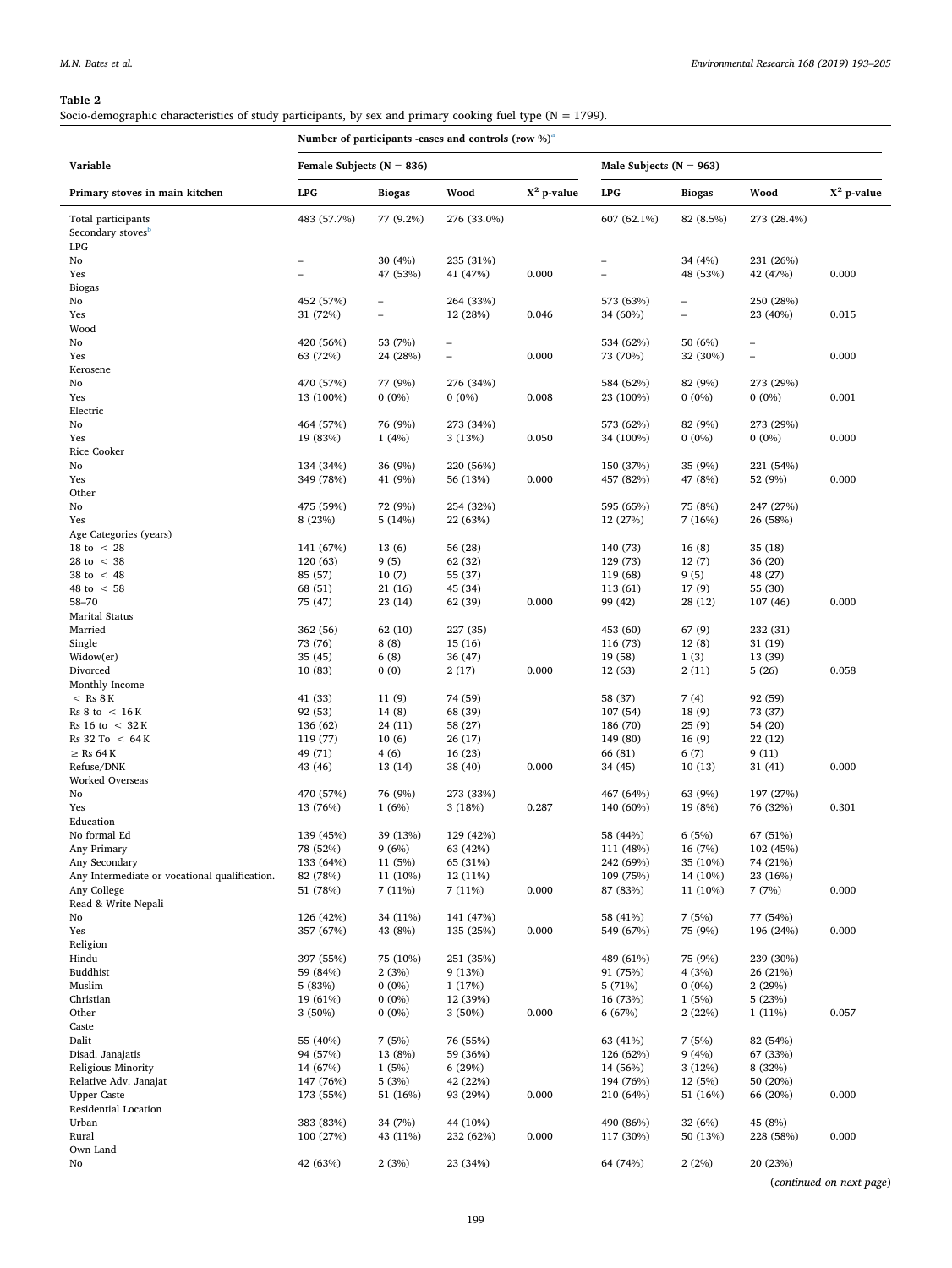# **Table 2** (*continued*)

|                                       |           |                               | Number of participants -cases and controls (row %) <sup>a</sup> |               |                             |               |           |                          |
|---------------------------------------|-----------|-------------------------------|-----------------------------------------------------------------|---------------|-----------------------------|---------------|-----------|--------------------------|
| Variable                              |           | Female Subjects ( $N = 836$ ) |                                                                 |               | Male Subjects ( $N = 963$ ) |               |           |                          |
| Primary stoves in main kitchen        | LPG       | <b>Biogas</b>                 | Wood                                                            | $X^2$ p-value | LPG                         | <b>Biogas</b> | Wood      | $X^2$ p-value            |
| Yes                                   | 431 (57%) | 75 (10%)                      | 251 (33%)                                                       |               | 540 (62%)                   | 80 (9%)       | 251 (29%) |                          |
| Refuse/DNK                            | 10 (83%)  | $0(0\%)$                      | 2(17%)                                                          | 0.133         | 3(60%)                      | $0(0\%)$      | 2(40%)    | 0.101                    |
| Kitchen Location                      |           |                               |                                                                 |               |                             |               |           |                          |
| Inside Kitchen                        | 369 (68%) | 47 (9%)                       | 125 (23%)                                                       |               | 452 (72%)                   | 52 (8%)       | 127 (20%) |                          |
| Attached Kitchen                      | 89 (49%)  | 21 (11%)                      | 73 (40%)                                                        |               | 120 (58%)                   | 21 (10%)      | 65 (32%)  |                          |
| Unattached Kitchen                    | 23 (24%)  | $9(10\%)$                     | 62 (66%)                                                        |               | 31 (30%)                    | 9(9%)         | 62 (61%)  |                          |
| Outside Kitchen                       | 2 (11%)   | $0(0\%)$                      | 16 (89%)                                                        | 0.000         | 4 (17%)                     | $0(0\%)$      | 19 (83%)  | 0.000                    |
| Owns House                            |           |                               |                                                                 |               |                             |               |           |                          |
| Yes                                   | 330 (50%) | 77 (12%)                      | 258 (39%)                                                       |               | 414 (56%)                   | 80 (11%)      | 250 (34%) |                          |
| No                                    | 153 (89%) | $0(0\%)$                      | 18 (11%)                                                        | 0.000         | 193 (89%)                   | 2(1%)         | 23 (11%)  | 0.000                    |
| Household Crowding                    |           |                               |                                                                 |               |                             |               |           |                          |
| $\leq$ = 2/room                       | 426 (57%) | 74 (10%)                      | 250 (33%)                                                       |               | 502 (62%)                   | 80 (10%)      | 226 (28%) |                          |
| $> 2$ /room                           | 57 (66%)  | 3(3%)                         | 26 (30%)                                                        | 0.089         | 105 (68%)                   | 2(1%)         | 47 (31%)  | 0.002                    |
| Has Transportation                    |           |                               |                                                                 |               |                             |               |           |                          |
| No                                    | 229 (43%) | 51 (10%)                      | 248 (47%)                                                       |               | 236 (45%)                   | 48 (9%)       | 236 (45%) |                          |
| Yes                                   | 254 (82%) | 26 (8%)                       | 28 (9%)                                                         | 0.000         | 371 (84%)                   | 34 (8%)       | 37 (8%)   | 0.000                    |
| Lighting during electricity blackouts |           |                               |                                                                 |               |                             |               |           |                          |
| Kerosene Lamp                         |           |                               |                                                                 |               |                             |               |           |                          |
| No                                    | 476 (60%) | 74 (9%)                       | 246 (31%)                                                       |               | 592 (65%)                   | 80 (9%)       | 237 (26%) |                          |
| Yes                                   | 7(18%)    | 3(8%)                         | 30 (75%)                                                        | 0.000         | 15 (28%)                    | 2(4%)         | 36 (68%)  | 0.000                    |
| Candles                               |           |                               |                                                                 |               |                             |               |           |                          |
| No                                    | 337 (55%) | 60 (10%)                      | 218 (35%)                                                       |               | 384 (58%)                   | 67 (10%)      | 210 (32%) |                          |
| Yes                                   | 146 (66%) | 17 (8%)                       | 58 (26%)                                                        | 0.014         | 223 (74%)                   | 15 (5%)       | 63 (21%)  | 0.000                    |
| Solar Lamp                            |           |                               |                                                                 |               |                             |               |           |                          |
|                                       | 375 (58%) | 51 (8%)                       | 221 (34%)                                                       |               | 480 (65%)                   | 39 (5%)       | 217 (29%) |                          |
| No                                    |           |                               |                                                                 |               |                             |               |           |                          |
| Yes                                   | 108 (57%) | 26 (14%)                      | 55 (29%)                                                        | 0.036         | 127 (56%)                   | 43 (19%)      | 56 (25%)  | 0.000                    |
| <b>Battery Lights</b>                 |           |                               |                                                                 |               |                             |               |           |                          |
| No                                    | 212 (61%) | 35 (10%)                      | 100 (29%)                                                       |               | 296 (66%)                   | 44 (10%)      | 110 (24%) |                          |
| Yes                                   | 271 (55%) | 42 (9%)                       | 176 (36%)                                                       | 0.091         | 311 (61%)                   | 38 (7%)       | 163 (32%) | 0.028                    |
| Oil Lamp                              |           |                               |                                                                 |               |                             |               |           |                          |
| No                                    | 474 (59%) | 73 (9%)                       | 255 (32%)                                                       |               | 598 (64%)                   | 80 (9%)       | 256 (27%) |                          |
| Yes                                   | 9(26%)    | 4(12%)                        | 21 (62%)                                                        | 0.001         | 9 (32%)                     | 2(7%)         | 17 (61%)  | 0.001                    |
| Generator for Lights                  |           |                               |                                                                 |               |                             |               |           |                          |
| No                                    | 482 (58%) | 77 (9%)                       | 276 (33%)                                                       |               | 601 (63%)                   | 82 (9%)       | 273 (29%) |                          |
| Yes                                   | 1 (100%)  | $0(0\%)$                      | $0(0\%)$                                                        | 0.694         | $6(100\%)$                  | $0(0\%)$      | $0(0\%)$  | 0.171                    |
| Burn Mosquito Coils                   |           |                               |                                                                 |               |                             |               |           |                          |
| No                                    | 329 (54%) | 53 (9%)                       | 222 (37%)                                                       |               | 367 (58%)                   | 52 (8%)       | 213 (34%) |                          |
| Yes                                   | 154 (66%) | 24 (10%)                      | 54 (23%)                                                        | 0.001         | 240 (73%)                   | 30 (9%)       | 60 (18%)  | 0.000                    |
| Burn Incense                          |           |                               |                                                                 |               |                             |               |           |                          |
| No                                    | 139 (51%) | 17 (6%)                       | 115 (42%)                                                       |               | 169 (53%)                   | 25 (8%)       | 123 (39%) |                          |
| Yes                                   | 344 (61%) | 60 (11%)                      | 161 (28%)                                                       | 0.000         | 438 (68%)                   | 57 (9%)       | 150 (23%) | 0.000                    |
| Heat Home                             |           |                               |                                                                 |               |                             |               |           |                          |
| No                                    | 418 (58%) | 69 (10%)                      | 229 (32%)                                                       |               | 533 (63%)                   | 70 (8%)       | 247 (29%) |                          |
| Yes                                   | 65 (54%)  | 8(7%)                         | 47 (39%)                                                        | 0.234         | 74 (66%)                    | 12 (11%)      | 26 (23%)  | 0.353                    |
| Smoking status                        |           |                               |                                                                 |               |                             |               |           |                          |
| Non Smoker                            | 399 (61%) | 54 (8%)                       | 204 (31%)                                                       |               | 317 (66%)                   | 50 (10%)      | 112 (23%) |                          |
| $<\,=\,8$ pack-years                  | 38 (61%)  | 3(5%)                         | 21 (34%)                                                        |               | 145 (71%)                   | 12 (6%)       | 48 (23%)  |                          |
| $> 8$ pack-years                      | 46 (39%)  | 20 (17%)                      | 51 (44%)                                                        | 0.000         | 145 (52%)                   | 20 (7%)       | 113 (41%) | 0.000                    |
| Other Household Smoker                |           |                               |                                                                 |               |                             |               |           |                          |
| No                                    | 376 (62%) | 55 (9%)                       | 179 (29%)                                                       |               | 496 (66%)                   | 70 (9%)       | 186 (25%) |                          |
| Yes                                   | 107 (48%) | 22 (10%)                      | 96 (43%)                                                        | 0.001         | 111 (53%)                   | 12 (6%)       | 86 (41%)  | 0.000                    |
| Ventilation/Windows                   |           |                               |                                                                 |               |                             |               |           |                          |
| Open Windows                          | 378 (65%) | 63 (11%)                      | 142 (24%)                                                       |               | 480 (70%)                   | 60 (9%)       | 149 (22%) |                          |
| $< 4$ Walls                           | 7(11%)    | $1(2\%)$                      | 54 (87%)                                                        |               | 9(14%)                      | 5(8%)         | 52 (79%)  |                          |
| Closed/No Windows                     | 98 (51%)  | 13 (7%)                       | 80 (42%)                                                        | 0.000         | 118 (57%)                   | 17 (8%)       | 72 (35%)  | 0.000                    |
| Use Smoke Hood                        |           |                               |                                                                 |               |                             |               |           |                          |
| No                                    | 383 (53%) | 69 (10%)                      | 274 (38%)                                                       |               | 468 (58%)                   | 75 (9%)       | 268 (33%) |                          |
| Yes                                   | 100 (91%) | 8 (7%)                        | 2(2%)                                                           | 0.000         | 139 (92%)                   | 7(5%)         | 5 (3%)    | 0.000                    |
| Miss/no food in 6 months              |           |                               |                                                                 |               |                             |               |           |                          |
| No                                    | 478 (58%) | 77 (9%)                       | 274 (33%)                                                       |               | 603 (64%)                   | 82 (9%)       | 264 (28%) |                          |
| Some Days                             | 5(71%)    | $0(0\%)$                      | 2(29%)                                                          | 0.631         | 4 (31%)                     | $0(0\%)$      | 9 (69%)   | 0.004                    |
| Drink Alcohol                         |           |                               |                                                                 |               |                             |               |           |                          |
| Don't drink                           | 313 (55%) | 65 (11%)                      | 194 (34%)                                                       |               | 101 (65%)                   | 21 (14%)      | 33 (21%)  |                          |
| Occasional Drink                      | 121 (70%) | 6(3%)                         | 47 (27%)                                                        |               | 194 (73%)                   | 23 (9%)       | 49 (18%)  |                          |
| $1 +$ /wk for 6 + Month               | 49 (54%)  | 6(7%)                         | 35 (39%)                                                        | 0.001         | 312 (58%)                   | 38 (7%)       | 191 (35%) | 0.000                    |
| Family w/TB last 10 Years             |           |                               |                                                                 |               |                             |               |           |                          |
| No                                    | 427 (61%) | 70 (10%)                      | 208 (30%)                                                       |               | 513 (64%)                   | 77 (10%)      | 212 (26%) |                          |
| Yes                                   | 34 (52%)  | 3(5%)                         | 28 (43%)                                                        |               | 62 (78%)                    | 1(1%)         | 17 (21%)  |                          |
| Refuse/DNK                            | 22 (33%)  | 4(6%)                         | 40 (61%)                                                        | 0.000         | 32 (40%)                    | 4(5%)         | 44 (55%)  | 0.000                    |
| Diabetes                              |           |                               |                                                                 |               |                             |               |           |                          |
| No                                    | 403 (56%) | 70 (10%)                      | 242 (34%)                                                       |               | 478 (62%)                   | 66 (8%)       | 233 (30%) |                          |
|                                       |           |                               |                                                                 |               |                             |               |           |                          |
|                                       |           |                               |                                                                 |               |                             |               |           | (continued on next page) |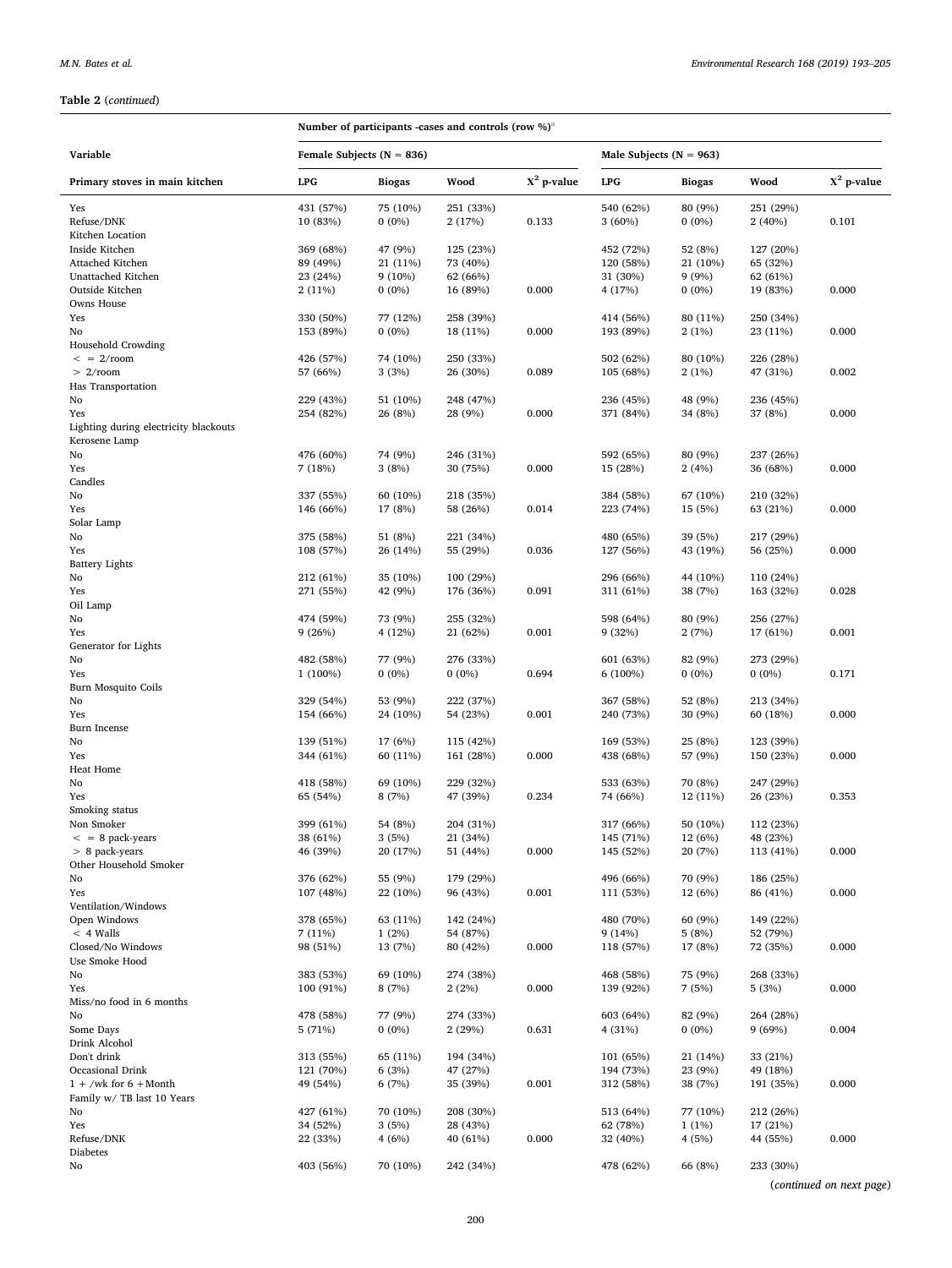### **Table 2** (*continued*)

|                                |                               |               | Number of participants -cases and controls (row $\%$ ) <sup>a</sup> |               |                             |               |           |               |  |  |  |  |
|--------------------------------|-------------------------------|---------------|---------------------------------------------------------------------|---------------|-----------------------------|---------------|-----------|---------------|--|--|--|--|
| Variable                       | Female Subjects ( $N = 836$ ) |               |                                                                     |               | Male Subjects ( $N = 963$ ) |               |           |               |  |  |  |  |
| Primary stoves in main kitchen | LPG                           | <b>Biogas</b> | Wood                                                                | $X^2$ p-value | LPG                         | <b>Biogas</b> | Wood      | $X^2$ p-value |  |  |  |  |
| Dr. diag diabetes              | 22 (73%)                      | 1(3%)         | 7(23%)                                                              |               | 56 (77%)                    | 6(8%)         | 11(15%)   |               |  |  |  |  |
| HbA1c > 7                      | 58 (64%)                      | 6(7%)         | 27 (30%)                                                            | 0.245         | 73 (65%)                    | 10(9%)        | 29 (26%)  | 0.089         |  |  |  |  |
| <b>HIV</b> Doctor diagnosis    |                               |               |                                                                     |               |                             |               |           |               |  |  |  |  |
| No                             | 481 (58%)                     | 77 (9%)       | 274 (33%)                                                           |               | 601 (63%)                   | 81 (8%)       | 271 (28%) |               |  |  |  |  |
| Yes                            | 2(50%)                        | $0(0\%)$      | 2(50%)                                                              | 0.683         | 6(67%)                      | $1(11\%)$     | 2(22%)    | 0.900         |  |  |  |  |

<span id="page-8-1"></span><sup>a</sup> Eight participants excluded because they used other main cooking fuel types (kerosene, electricity, coal).

<span id="page-8-2"></span><sup>b</sup> Secondary stoves when different to the primary stove.

# <span id="page-8-0"></span>**Table 3**

Multivariate conditional logistic regression analysis of pulmonary tuberculosis and sources of household air pollution, in and around Kaski district, Nepal, by sex.

|                                           | OR (95% confidence interval) <sup>a</sup> |                             |
|-------------------------------------------|-------------------------------------------|-----------------------------|
|                                           | <b>Females</b><br>OR (95% CI)             | <b>Males</b><br>OR (95% CI) |
| Primary stove type in main kitchen        |                                           |                             |
| LPG                                       | 1.00                                      | 1.00                        |
| <b>Biogas</b>                             | 0.24(0.06, 0.87)                          | 1.41(0.61, 3.23)            |
| Wood                                      | 0.21(0.08, 0.52)                          | 0.80(0.37, 1.74)            |
| Secondary, fuel-using stoves <sup>D</sup> |                                           |                             |
| LPG                                       |                                           |                             |
| No                                        | 1.00                                      | 1.00                        |
| Yes                                       | 1.49 (0.47, 4.70)                         | 0.69(0.32, 1.45)            |
| <b>Biogas</b>                             |                                           |                             |
| No                                        | 1.00                                      | 1.00                        |
| Yes                                       | $0.46$ $(0.13, 1.65)$                     | 1.83(0.83, 4.04)            |
| Wood                                      |                                           |                             |
| No                                        | 1.00                                      | 1.00                        |
| Yes                                       | 0.89(0.39, 2.03)                          | 0.82(0.36, 1.86)            |
| Kerosene                                  |                                           |                             |
| No                                        | 1.00                                      | 1.00                        |
| Yes                                       | 0.77(0.06, 9.38)                          | 1.26(0.45, 3.49)            |
| During electricity blackouts, use:        |                                           |                             |
| Kerosene Lamp                             |                                           |                             |
| No                                        | 1.00                                      | 1.00                        |
| Yes                                       | 2.24(0.81, 6.21)                          | 1.61(0.76, 3.42)            |
| Candles                                   |                                           |                             |
| No                                        | 1.00                                      | 1.00                        |
| Yes                                       | 1.21 (0.71, 2.05)                         | 0.94(0.62, 1.44)            |
| Oil Lamp                                  |                                           |                             |
| No                                        | 1.00                                      | 1.00                        |
| Yes                                       | 1.62 (0.50, 5.27)                         | 0.58(0.23, 1.44)            |
| Burn Mosquito Coils                       |                                           |                             |
| No                                        | 1.00                                      | 1.00                        |
| Yes                                       | 0.77(0.49, 1.19)                          | 1.31 (0.87, 1.97)           |
| <b>Burn Incense</b>                       |                                           |                             |
| No                                        | 1.00                                      | 1.00                        |
| Yes                                       | 0.64(0.41, 0.98)                          | 0.73(0.51, 1.04)            |
| <b>Heat Home</b>                          |                                           |                             |
| No                                        | 1.00                                      | 1.00                        |
| Yes                                       | 0.83(0.41, 1.68)                          | 0.73(0.46, 1.15)            |
| Tobacco smoking                           |                                           |                             |
| Never                                     | 1.00                                      | 1.00                        |
| $\leq$ 8 pack-years<br>$> 8$ pack-years   | 1.56(0.52, 4.63)                          | 1.06 (0.66, 1.70)           |
| Other Household Smoker(s)                 | 2.26 (1.12, 4.56)                         | 2.88 (1.81, 4.59)           |
| No                                        | 1.00                                      | 1.00                        |
| Yes                                       |                                           | 1.31 (0.87, 1.99)           |
|                                           | 1.38 (0.77, 2.48)                         |                             |

<span id="page-8-3"></span><sup>a</sup> Adjusted for age (continuous), income, education, literacy, home ownership, use of electric stoves and rice cookers, solar lamps or battery lights, alcohol consumption, and family member with TB in last 10 years.

<span id="page-8-4"></span><sup>b</sup> Secondary stoves that are different to the primary stove in household.

the Government of Nepal had removed the subsidy for kerosene. Probably as a consequence of this, we found few kerosene cookstove users in our study population, rendering it impossible to confirm the kerosene cookstove-related results of our previous study. The small number of kerosene lighting users made it difficult to examine with sufficient sample size the kerosene lighting result previously obtained. Elevated odds for the association with kerosene lamp use were obtained for both males and females ([Table 3\)](#page-8-0), but both confidence intervals included the null.

In addition to the population-based sampling frame, other strengths of this study were: it had a larger sample size than any previous casecontrol study that had addressed this issue in a population using a variety of fuel types; it excluded anyone, case or control, who had a prior TB diagnosis; and it collected a comprehensive range of data on fuels used for household cooking, including secondary cookstoves, heating and lighting. The focus of most other studies has been on cooking only, and then focused only on the primary cookstove.

The results for cooking fuels obtained in the present study are both surprising and concerning. They suggest that, for women, cooking with solid fuel (almost all wood) is "protective" relative to cooking with LPG. If wood had been used as the reference fuel in [Table 3](#page-8-0), the OR for LPG would have been 4.76 (95% CI: 1.92, 12.5). A similar directionality of effect, but much weaker, was found for men. Supporting the findings, particularly for women, the pattern of results for secondary stoves was broadly similar to that for primary stoves, but with weaker effect sizes. The protective association with wood stove use was much stronger for rural than for urban participants [\(Table 4](#page-9-0)).

With such unexpected results it is particularly important to consider whether they could be caused by confounding, information bias, or selection bias. We collected a wide range of household and socio-demographic information in our study, key items of which are shown in [Table 1](#page-3-0). Despite extensive efforts to identify confounding that could explain the apparently higher risk associated with LPG use, the cooking fuel results proved robust.

The likelihood that information bias, either of outcome or exposure, explains our results seems low: TB cases were confirmed by sputum examination or by GeneXpert. We did not, however, test controls to ensure they were free of PTB. If some controls were actually undiagnosed TB cases, they would almost certainly have been only a small proportion of the total controls and the resulting bias would have been towards the null—which could not explain our results. In terms of the possibility for misclassification of exposures, all interviews were carried out at participant residences and the field team inspected and photographed cooking devices. Thus the likelihood of misclassification of cooking devices is small.

In regard to selection bias, the participation rates of both cases and controls were very high and efforts to ensure both groups were drawn from the same population were incorporated into the study design. Controls were chosen to represent the geographic distribution of TB case residences in the 3 years before the study began. We found no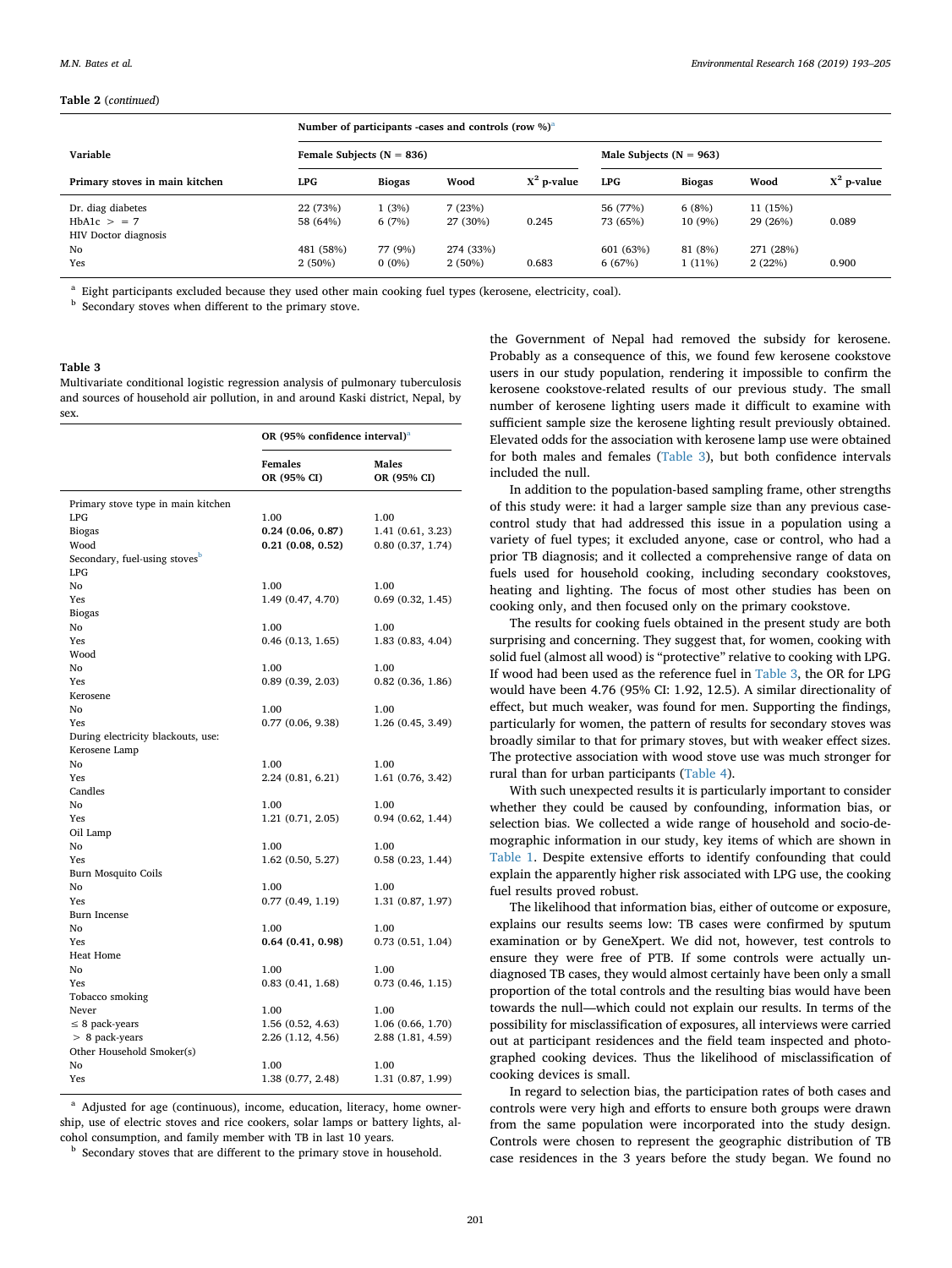#### <span id="page-9-0"></span>**Table 4**

Multivariate conditional logistic regression analysis results for primary biogas and wood cookstoves, relative to primary LPG cookstoves (OR = 1.00), subsetted for various kitchen situations and settings, separately by sex.

| Kitchen settings             | Females |                                                 |                                       | Males |                                          |                                        |
|------------------------------|---------|-------------------------------------------------|---------------------------------------|-------|------------------------------------------|----------------------------------------|
|                              | n       | <b>Biogas stove</b><br>OR (95% CI) <sup>a</sup> | Wood stove<br>OR (95% CD <sup>a</sup> | N     | Biogas stove<br>OR (95% CI) <sup>a</sup> | Wood stove<br>OR (95% CI) <sup>a</sup> |
| All Kitchens (as in Table 3) | 645     | 0.24(0.06, 0.87)                                | 0.21(0.08, 0.52)                      | 918   | 1.41(0.61, 3.23)                         | 0.80(0.37, 1.74)                       |
| Single kitchen households    | 588     | 0.18(0.04, 0.72)                                | 0.26(0.09, 0.71)                      | 839   | 1.66(0.62, 4.43)                         | 0.79(0.34, 1.83)                       |
| 4-wall kitchen households    | 595     | 0.15(0.04, 0.65)                                | 0.10(0.03, 0.29)                      | 855   | 1.43(0.57, 3.59)                         | 0.45(0.19, 1.06)                       |
| Urban households             | 399     | 0.36(0.05, 2.55)                                | 0.52(0.13, 2.06)                      | 550   | 5.65(1.30, 24.60)                        | 1.29(0.44, 3.81)                       |
| Rural households             | 246     | 0.11(0.01, 1.03)                                | 0.08(0.02, 0.25)                      | 368   | 0.37(0.10, 1.40)                         | 0.31(0.11, 0.90)                       |

<span id="page-9-2"></span><sup>a</sup> Adjusted for age (continuous), income, education, literacy, home ownership, secondary stoves, lighting types used when electricity was unavailable, home heating, use of incense and mosquito coils, cigarette smoking, alcohol consumption, other household member who smokes, and family member with TB in last 10 years.

evidence that the catchment area for cases had changed substantially by the time of our study.

If some form of bias or confounding is not obviously explaining our results, then why have other studies investigating this issue in adults not obtained similar results? A few other studies have suggested a protective association with biomass cooking [\(Crampin et al., 2004;](#page-11-6) [Kan](#page-12-11) [et al., 2011;](#page-12-11) [Behera and Aggarwal, 2010\)](#page-11-9); others have provided evidence of a positive association with biomass burning ([Rabbani et al.,](#page-12-8) [2017;](#page-12-8) [Dhanaraj et al., 2015;](#page-11-5) [Mishra et al., 1999](#page-12-10); [Gupta et al., 1997](#page-11-7); [Lakshmi et al., 2012;](#page-12-12) [Perez-Padilla et al., 2001](#page-12-13); [Oxlade and Murray,](#page-12-14) [2012\)](#page-12-14); while others have found little evidence of association between pulmonary tuberculosis and cooking with biomass [\(Pokhrel et al., 2010](#page-12-7); [Gninafon et al., 2011](#page-11-8); [Shetty et al., 2006](#page-12-15)).

Although issues with control selection are evident in some of the previous studies, there is another possible reason for the wide disparity in results: Our study was unusual in that it took care to exclude any case or control who had a previous TB diagnosis. The literature from previous studies shows that most studies either did not exclude people with such a history, or it is not specified in the publication that such people were excluded, which we interpret as meaning that such exclusions were not made. A few studies were based on "newly diagnosed" pulmonary TB, but this does not mean that they explicitly excluded people with a history of TB.

 $\sim$ 

To test the hypothesis that exclusion of participants with prior TB could be responsible for our results, we carried out a meta-analysis, after stratifying according to whether cases with prior TB had been excluded [\(Fig. 1](#page-9-1)). The two groups produced quite different summary estimates. The group of studies that did not exclude cases with prior TB is visually quite consistent, with the exception of one study [\(Behera and](#page-11-9) [Aggarwal, 2010](#page-11-9)), which produced a small OR. That this study did not exclude prior cases of TB is inferred from a statement in the publication that the cases were "consecutive patients" and no mention of exclusion criteria. The main analysis adjusted for respiratory symptoms while cooking, which variable was very strongly associated with the TB outcome (adjusted OR =  $10.7$ , 95% CI: 2.9, 39.6). Since these symptoms are likely to have been a consequence of TB disease, they could not have confounded the association between cooking fuel use and TB. Hence adjustment for this variable appears to have been inappropriate and the induced bias may explain the low observed OR for the association of biomass with TB in that study. Overall, the meta-analysis results support a hypothesis that excluding participants with prior TB is the reason for our findings.

Why then should such an exclusion criterion make such a difference to results? A possible reason is that pulmonary TB, even when cured, leaves residual lung damage, including cavities and scarring. Evidence of previous TB disease is apparent, both radiologically and clinically,

<span id="page-9-1"></span>

|                                                |                   | 70     |
|------------------------------------------------|-------------------|--------|
|                                                | OR (95% CI)       | Weight |
|                                                |                   |        |
|                                                | 1.21 (0.48, 3.05) | 19.61  |
|                                                | 0.90 (0.46, 1.76) | 35.11  |
|                                                | 1.40 (0.70, 2.70) | 34 74  |
|                                                | 0.39(0.11, 1.43)  | 10.53  |
|                                                | 1.02 (0.67, 1.56) | 100.00 |
|                                                |                   |        |
|                                                | 0.60(0.22, 1.63)  | 5.47   |
|                                                | 1 70 (1 00, 2 90) | 1646   |
|                                                | 2 33 (1 18, 4 59) | 11.00  |
|                                                | 2.20 (1.10, 4.20) | 11 26  |
|                                                | 3.00 (1.10, 4.90) | 9.32   |
|                                                | 2.00 (1.35, 2.98) | 25 48  |
|                                                | 1.81 (1.15, 2.85) | 21 01  |
|                                                | 1 91 (1 49, 2 43) | 100.00 |
| NOTE: Weights are from random effects analysis |                   |        |
|                                                |                   |        |

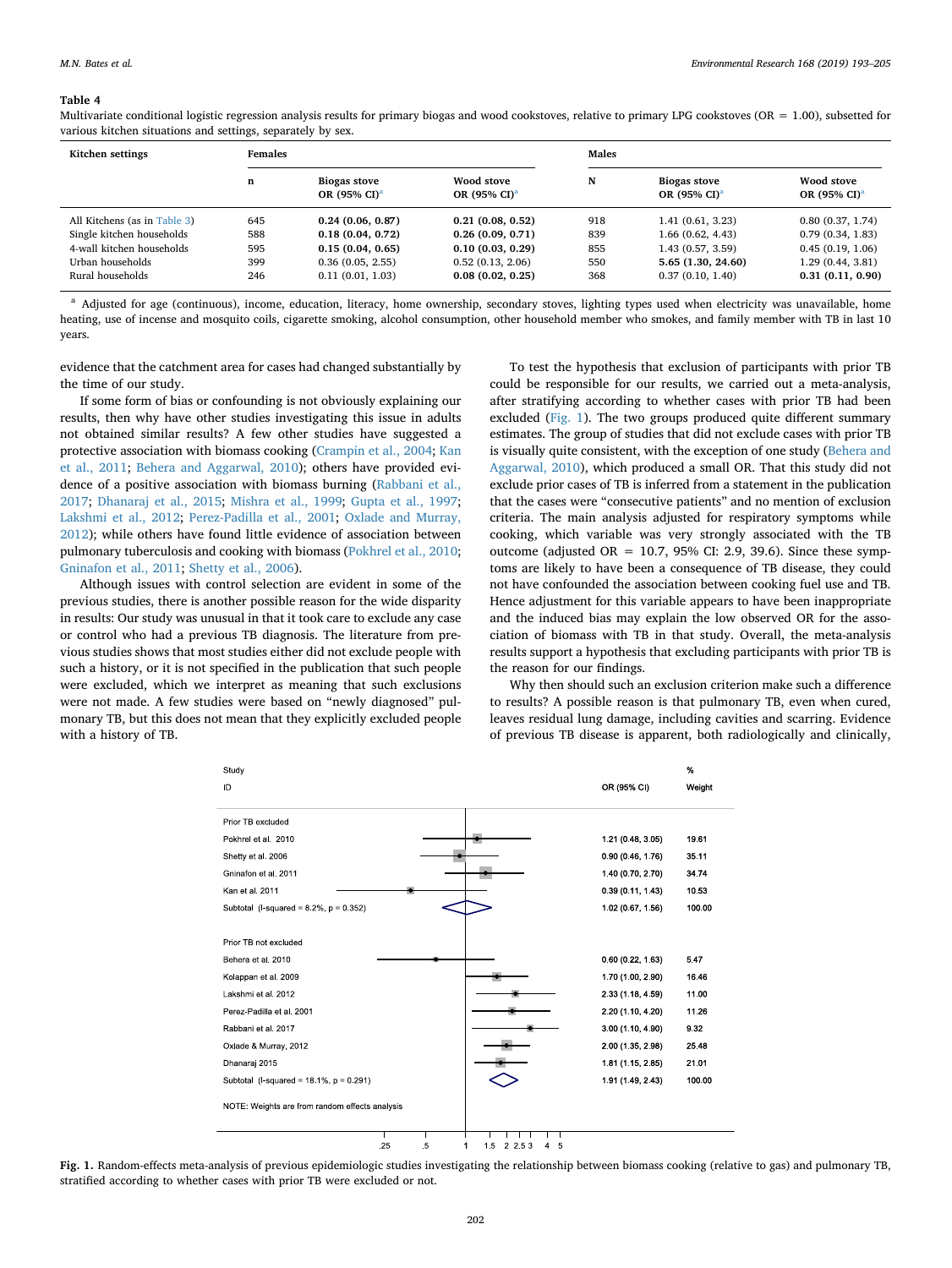such as by reduced lung function, even in people who have been treated for and are considered cured of the condition. The risk of TB by new infection is higher in people who have previously had TB, even after successful treatment ([Verver et al., 2005](#page-12-16)), and there is increasing evidence that the risk of COPD-like illness is much higher in people who have had previous pulmonary TB ([Sarkar et al., 2017](#page-12-17)). This damage may make the lungs more susceptible to other TB risk factors or even reinfection. However, to account for our results, this would mean that LPG would need to have a higher risk of causing first pulmonary TB manifestations than biomass smoke.

There are several reasons why that may be the case. First, there is evidence from other studies that in homes where biomass is used for cooking, infants at least are less likely to spend time in the kitchen during cooking than are infants in homes where cooking is with kerosene or with gas [\(Bates et al., 2013;](#page-11-10) [Saksena et al., 2003\)](#page-12-18). This may reflect the behaviors of their mothers when using different fuels. It is possible that this accounts for the urban-rural difference apparent in [Table 4.](#page-9-0) Rural-living women may have greater opportunities to leave their kitchens during cooking.

Second, depending on how it is burned, gas can produce very small particles. This is particularly the case when gas burns with a yellow flame, indicating the formation of particles, the heating of which produces the incandescent glow. Gas cookstove design can be a major determinant of burning efficiency, including the amount of particles that are produced [\(Basu et al., 2008](#page-11-11)). Our observations in Nepal indicate that gas is often burned with a yellow flame, whether from an effort to conserve the fuel or because of blocked gas jets, leading to inefficient combustion. Particles from gas combustion are usually in the ultra-fine range, meaning they are more likely to be inhaled deep into the respiratory tract. Arguing against that as a reason for our results is the fact that biomass, when burned, also produces ultrafine particles–in much greater quantities than from LPG combustion ([Shen et al., 2017](#page-12-19)). We know, however, that biomass smoke provokes physiological responses in the lungs, such as macrophage activation [\(Rylance et al.,](#page-12-20) [2015\)](#page-12-20), which may at the same time affect, possibly enhance, macrophage protection against TB bacilli. We are unaware of evidence that ultrafines alone (as from LPG) provoke a similar physiologic response and possibly they can reach the TB bacilli in the lungs and, in some yetunexplained way, activate them.

If some such mechanism does apply, then it must occur only at lower levels of biomass smoke exposure: in our study, tobacco smoking, a form of biomass combustion, was clearly a risk factor in both men and women [\(Table 3\)](#page-8-0). This confirms other findings [\(Bates et al., 2007;](#page-11-12) [Lin](#page-12-21) [et al., 2007](#page-12-21)) and is likely due to the much heavier smoke exposure from direct tobacco smoking and the fact that the smoke is inhaled deeply into the lungs,

Third, it is well established that burning of LPG produces nitrogen oxides and possibly other chemicals, such as formaldehyde. Potentially, these could be responsible for TB-activating effects of LPG. Fourth, the hotter flame associated with LPG burning is also likely to generate more food or cooking oil particles than the lower heat from wood burning. All or any of these factors could have contributed to the associations found in this study.

It is notable that the results for LPG and biogas are different for women. The biogas result is not explained by primary biogas users having a biomass stove–among women most of them (61%) used LPG as a second stove and only 31% had a second stove which burned biomass ([Table 2\)](#page-6-0). The number of biogas users was small, with wide confidence intervals, allowing for the possibility that the biogas result may be attributable to chance. However, there are substantial differences in composition, properties and combustion characteristics between biogas and LPG. In particular, LPG is a variable mixture of propane and butane, whereas biogas is mainly methane and carbon dioxide ([Surendra](#page-12-22) [et al., 2014](#page-12-22)). In that sense, biogas is similar to natural gas, which is also mainly methane and burns more cleanly, with less particle formation, than LPG and with less NOx formation. Anecdotally, biogas is said in

Nepal to be a cleaner burning fuel than LPG.

Possibly corroborative of the different results for these two gases, is that in an ongoing cross-sectional study of eye diseases in Nepal, we asked a question about how much time a woman spends in the kitchen when cooking. Results were quite different for LPG and biogas users. Of 380 LPG users, 112 (29.5%) spent all or most of their time in the kitchen when cooking, but only 3/59 (5.1%) of biogas users did the same. Unfortunately, we did not ask the same question in our TB study, but the ocular study is being carried out among women in the same district of Nepal.

Why women cooking with biogas would spend less time in the kitchen than women cooking with LPG might have something to do with the stronger odor of biogas in some households. It could also be because biogas, having less calorific value for the same volume of gas, cooks more slowly than LPG, reducing the need for the presence of the cook in the kitchen.

Although, relative to LPG, cooking with solid fuels was not a risk factor in our study, it was perhaps more surprising that we did not find heating the house with solid fuels, relative to no heating at all, to be a risk factor. Heating the house is uncommon in Nepal, as the great majority of people simply wear more clothes inside when it gets cold. In those households which do use fuel for heating we would expect the house to be closed up and become smokier. A possible explanation, consistent with our cookstove results, is that exposures to biomass smoke that are substantially less than those experienced by a tobacco smoker are a weaker risk factor in those who have not already experienced pulmonary TB disease.

Although relatively few households used kerosene for lighting when the electricity supply was unavailable, many more used candles. In some ways, candles are like kerosene lamps in that they produce fine particles, although they emit at a lower rate than kerosene lamps. However, although we found limited evidence that kerosene lamps were a risk factor for TB [\(Table 3](#page-8-0)), the results did not suggest this for candles.

Since the results of our study are radically different to what was anticipated, at least for cookstoves, they should be confirmed by other studies. We recommend that such studies incorporate several features: (i) an exclusion criterion for both cases and controls of no prior history of TB, pulmonary or extra-pulmonary (or at least collecting information on whether each participant had previous TB disease); (ii) a populationbased control group, with care to ensure that controls are representative of the population that generated the cases; (iii) detailed collection of data on cooking practices, including different kitchens, time spent in kitchen while cooking, and stove types used in each; and (iv) a sample size large enough for examination of specific cooking fuels, including (depending on fuels used at the study location) biogas and LPG separately, and wood and cow dung separately. Many previous studies of this issue have stratified combinations of fuels into "clean" and "dirty" or "solid" and "not solid". As our results show, LPG and biogas, which, to the best of our knowledge, in previous studies of household cooking fuel use have always been combined as "gas", may have quite different associations with pulmonary TB. Commonly also, wood and dung have been combined into a "biomass" category. In our study population virtually no-one used cow dung as a fuel and so we were not able to examine its association with TB. Cow dung is a widely used fuel in the southern part of Nepal (the Terai) and other parts of South Asia. The difference may be important as, for example, cow dung smoke has been shown to have much higher levels of endotoxin than wood smoke ([Semple et al., 2010\)](#page-12-23) and the consequent impact on pulmonary TB risk may be different.

If the results of our study are confirmed, they have serious policy implications. There has been a big move internationally to move lessdeveloped countries up the "energy ladder", away from solid fuel use for cooking [\(Goldemberg et al., 2018\)](#page-11-13). Because in most developing countries, electricity connection and supply is largely unaffordable, LPG and, to a lesser extent, biogas are the cooking fuels available to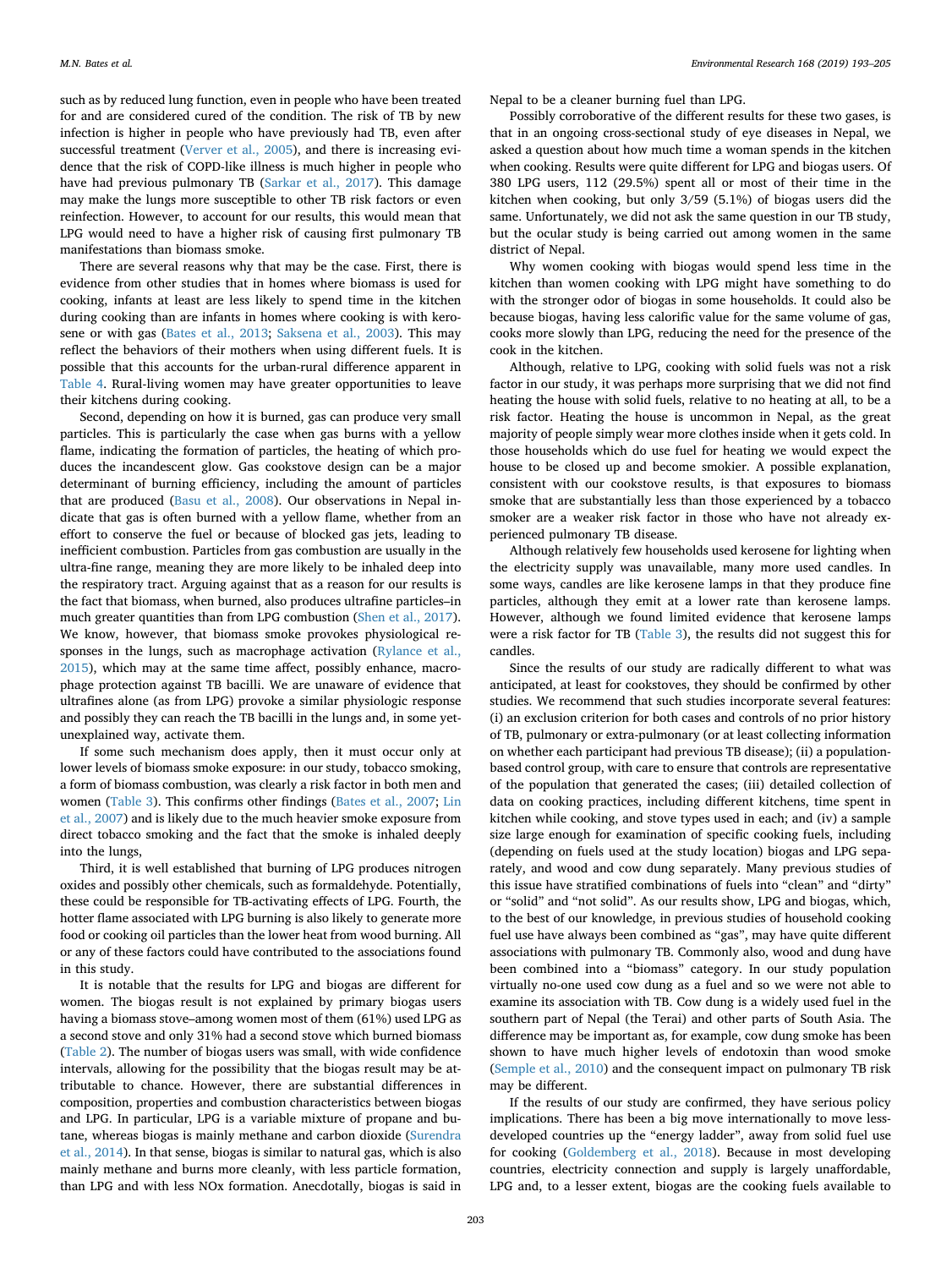replace biomass. However, the World Health Organization has highlighted that there have been few studies evaluating the safety of LPG and it is important that such studies be carried out ([WHO, 2014](#page-12-1)). In general, gas stoves are perceived to be much cleaner than biomass stoves, although levels of ultrafine particulates and low levels of NOx are not generally detectable by people.

Related to this, the results of our study may throw some light on concerns expressed in a recent major publication from the Global Burden of Disease Study 2015 ([GBD Tuberculosis Collaborators, 2017](#page-11-14)). Some countries, including in South Asia, were found to have a burden of TB higher than would be predicted based on their socioeconomic development. The attributable TB burden for household fuel use was not calculated both because of insufficient evidence for a causal relationship with HAP and because of concerns about recall bias in casecontrol studies, as none of them measured air pollution levels. If the results of the present study hold up, it may provide a reason for the apparent inconsistency with expectations based on economic development, as such development is often accompanied by a move from biomass-burning to LPG stoves. It could also overcome previous concerns about the basis for calculating a HAP-related burden of TB: our study provides an explanation for inconsistency of past results and, even though this is a case-control study, recall bias should not be a problem because household stove types were verified by inspection. Objective household air pollution measurements would not necessarily provide more clarity as there is a much smaller mass of  $PM<sub>2.5</sub>$  released by gas stoves than biomass stoves, even if the number of particles released and their ability to penetrate deep into the lungs may be much greater.

Irrespective of whether LPG is confirmed as a TB risk factor, this should not be taken to suggest there is no problem with biomass burning. The fact that, as the meta-analysis suggests, biomass was a stronger risk factor than gas in studies with no prior TB exclusions suggests that it may be a risk factor for TB recurrence, whether from reactivation of existing infections or new infections. Also, there are many other health outcomes that have been clearly associated with biomass burning, the studies of which have not produced the variable range of results seen across the studies focused on pulmonary TB ([Kurmi et al., 2014;](#page-12-5) [Lin et al., 2014](#page-12-6)). Efforts to reduce or eliminate exposure to biomass smoke need to continue unchecked.

#### **5. Conclusions**

The results of our study, particularly when taking into account the results of other studies of household fuel use and PTB, provide a plausible explanation for why the results of those other studies have appeared heterogeneous and insufficient to confirm the widely held, but unverified, assumption that biomass smoke is a risk factor for pulmonary TB. Collectively, the results of all of the studies do suggest that biomass burning is a pulmonary TB risk factor, but this appears more likely to be the case if a person has previously suffered from pulmonary TB.

The most important finding of this study is that cooking with LPG gas appears to be a strong PTB risk factor, relative to cooking with wood or biogas, particularly in people who have not manifested TB previously. This may be mostly people newly infected with the *M. tuberculosis* bacillus, as evidence shows that the risk of manifest TB is highest in the first year after infection ([Esmail et al., 2014\)](#page-11-15).

More studies that exclude previous TB cases are desirable to confirm the findings of the present study. At the same time, re-analysis of existing data from well-conducted epidemiology studies that permit separation of pulmonary TB cases into those who have previously had TB and those who have not had it may help elucidate the present results. Despite the present lack of confirmatory studies, the evidence at this time is sufficient for advocacy of at least the use of hoods for all stoves, including gas stoves, ensuring that the kitchen is well-ventilated during their use, providing more efficiently burning LPG stoves with gas jets less likely to clog, minimizing time in the kitchen during cooking, and

ensuring gas stoves are kept raised above the ground–to help reduce exposures to their emissions. The latter precaution is appropriate also for fire safety reasons.

## **Acknowledgements**

The authors thank Drs. Prakash Mishra and Mukunda Prasad Acharya, Directors of the Western Regional Tuberculosis Center in Pokhara, Nepal, for providing access to cases, and the following members of the Nepal field team for data collection: Ambika Baniya, Avash Bhandari, Anjana Dhakal, Kabita Dhamala, Bina Gurung, Birendra Kunwar, Madhu Maya Pahari, Bhawani Prasad Pandey, Suraj Pant, Nabaraj Poudel, Pradip Poudel, Ramesh Kumar Rijal, Sharada Thapa, Sujata Thapa, and Subash Timilsina. Thanks also to Ellen Eisen, Laura Flores, Dirgha Ghimire, the late Krishna J. Ghimire, Maria-Theresa Hernandez, Drew Hill, Phil Hopewell, Nicholas Jewell, Midori Kato-Maeda, Lee Riley, Kirk Smith, and Nancy Smith for assistance with various aspects of the investigation.

## **Funding**

This work was supported by the National Institute of Environmental Health Sciences of the National Institutes of Health of the United States (grant number R01ES019624). The funding source had no involvement in the study design or collection, analysis or interpretation of the data, in the writing of the publication or the decision to submit the article for publication.

The authors declare they have no actual or potential competing financial interests.

#### **References**

- <span id="page-11-1"></span>[Amegah, A.K., Quansah, R., Jaakkola, J.J., 2014. Household air pollution from solid fuel](http://refhub.elsevier.com/S0013-9351(18)30522-X/sbref1) [use and risk of adverse pregnancy outcomes: a systematic review and meta-analysis of](http://refhub.elsevier.com/S0013-9351(18)30522-X/sbref1) [the empirical evidence. PLoS One 9 \(12\), e113920.](http://refhub.elsevier.com/S0013-9351(18)30522-X/sbref1)
- <span id="page-11-11"></span><span id="page-11-2"></span>[Apte, K., Salvi, S., 2016. Household air pollution and its effects on health. F1000Res 5.](http://refhub.elsevier.com/S0013-9351(18)30522-X/sbref2) [Basu, D., Saha, R., Ganguly, R., Datta, A., 2008. Performance improvement of LPG cook](http://refhub.elsevier.com/S0013-9351(18)30522-X/sbref3)
- <span id="page-11-10"></span>[stoves through burner and nozzle modifications. J. Energy Inst. 81 \(4\), 218–225.](http://refhub.elsevier.com/S0013-9351(18)30522-X/sbref3) [Bates, M.N., Chandyo, R.K., Valentiner-Branth, P., Pokhrel, A.K., Mathisen, M., Basnet, S.,](http://refhub.elsevier.com/S0013-9351(18)30522-X/sbref4) [et al., 2013. Acute lower respiratory infection in childhood and household fuel use in](http://refhub.elsevier.com/S0013-9351(18)30522-X/sbref4)
- <span id="page-11-12"></span>[Bhaktapur, Nepal. Environ. Health Perspect. 121 \(5\), 637–642.](http://refhub.elsevier.com/S0013-9351(18)30522-X/sbref4) [Bates, M.N., Khalakdina, A., Pai, M., Chang, L., Lessa, F., Smith, K.R., 2007. Risk of tu](http://refhub.elsevier.com/S0013-9351(18)30522-X/sbref5)[berculosis from exposure to tobacco smoke: a systematic review and meta-analysis.](http://refhub.elsevier.com/S0013-9351(18)30522-X/sbref5) [Arch. Intern Med 167 \(4\), 335–342](http://refhub.elsevier.com/S0013-9351(18)30522-X/sbref5).
- <span id="page-11-9"></span>[Behera, D., Aggarwal, G., 2010. Domestic cooking fuel exposure and tuberculosis in](http://refhub.elsevier.com/S0013-9351(18)30522-X/sbref6) [Indian women. Indian J. Chest Dis. Allied Sci. 52 \(3\), 139–143](http://refhub.elsevier.com/S0013-9351(18)30522-X/sbref6).
- <span id="page-11-6"></span>[Crampin, A.C., Glynn, J.R., Floyd, S., Malema, S.S., Mwinuka, V.K., Ngwira, B.M., et al.,](http://refhub.elsevier.com/S0013-9351(18)30522-X/sbref7) [2004. Tuberculosis and gender: exploring the patterns in a case control study in](http://refhub.elsevier.com/S0013-9351(18)30522-X/sbref7) [Malawi. Int J. Tuberc. Lung Dis. 8 \(2\), 194–203](http://refhub.elsevier.com/S0013-9351(18)30522-X/sbref7).
- <span id="page-11-5"></span>[Dhanaraj, B., Papanna, M.K., Adinarayanan, S., Vedachalam, C., Sundaram, V.,](http://refhub.elsevier.com/S0013-9351(18)30522-X/sbref8) [Shanmugam, S., et al., 2015. Prevalence and risk factors for adult pulmonary tu](http://refhub.elsevier.com/S0013-9351(18)30522-X/sbref8)[berculosis in a metropolitan city of South India. PLoS One 10 \(4\), e0124260.](http://refhub.elsevier.com/S0013-9351(18)30522-X/sbref8)
- <span id="page-11-15"></span>[Esmail, H., Barry 3rd, C.E., Young, D.B., Wilkinson, R.J., 2014. The ongoing challenge of](http://refhub.elsevier.com/S0013-9351(18)30522-X/sbref9) [latent tuberculosis. Philos. Trans. R. Soc. Lond. B Biol. Sci. 369 \(1645\), 20130437.](http://refhub.elsevier.com/S0013-9351(18)30522-X/sbref9)
- [Garcia-Sancho, M.C., Garcia-Garcia, L., Baez-Saldana, R., Ponce-De-Leon, A., Sifuentes-](http://refhub.elsevier.com/S0013-9351(18)30522-X/sbref10)[Osornio, J., Bobadilla-Del-valle, M., et al., 2009. Indoor pollution as an occupational](http://refhub.elsevier.com/S0013-9351(18)30522-X/sbref10) [risk factor for tuberculosis among women: a population-based, gender oriented, case](http://refhub.elsevier.com/S0013-9351(18)30522-X/sbref10)[control study in Southern Mexico. Rev. Invest. Clin. 61 \(5\), 392–398.](http://refhub.elsevier.com/S0013-9351(18)30522-X/sbref10)
- <span id="page-11-14"></span>[GBD Tuberculosis Collaborators, 2017. The global burden of tuberculosis: results from the](http://refhub.elsevier.com/S0013-9351(18)30522-X/sbref11) [Global Burden of Disease Study 2015. Lancet Infect. Dis. 18 \(3\), 261–284.](http://refhub.elsevier.com/S0013-9351(18)30522-X/sbref11)
- <span id="page-11-3"></span>[Getahun, H., Harrington, M., O'Brien, R., Nunn, P., 2007. Diagnosis of smear-negative](http://refhub.elsevier.com/S0013-9351(18)30522-X/sbref12) [pulmonary tuberculosis in people with HIV infection or AIDS in resource-constrained](http://refhub.elsevier.com/S0013-9351(18)30522-X/sbref12) [settings: informing urgent policy changes. Lancet 369 \(9578\), 2042–2049.](http://refhub.elsevier.com/S0013-9351(18)30522-X/sbref12)
- <span id="page-11-8"></span>[Gninafon, M., Ade, G., Ait-Khaled, N., Enarson, D.A., Chiang, C.Y., 2011. Exposure to](http://refhub.elsevier.com/S0013-9351(18)30522-X/sbref13) [combustion of solid fuel and tuberculosis: a matched case-control study. Eur. Respir.](http://refhub.elsevier.com/S0013-9351(18)30522-X/sbref13) [J. 38 \(1\), 132–138.](http://refhub.elsevier.com/S0013-9351(18)30522-X/sbref13)
- <span id="page-11-13"></span>[Goldemberg, J., Martinez-Gomez, J., Sagar, A., Smith, K., 2018. Household air pollution,](http://refhub.elsevier.com/S0013-9351(18)30522-X/sbref14) [health, and climate change: cleaning the air. Environ. Res. Lett. 13, 030201](http://refhub.elsevier.com/S0013-9351(18)30522-X/sbref14).
- <span id="page-11-0"></span>[Gordon, S.B., Bruce, N.G., Grigg, J., Hibberd, P.L., Kurmi, O.P., Lam, K.B., et al., 2014.](http://refhub.elsevier.com/S0013-9351(18)30522-X/sbref15) [Respiratory risks from household air pollution in low and middle income countries.](http://refhub.elsevier.com/S0013-9351(18)30522-X/sbref15) [Lancet Respir. Med. 2 \(10\), 823–860](http://refhub.elsevier.com/S0013-9351(18)30522-X/sbref15).
- <span id="page-11-7"></span>[Gupta, B.N., Mathur, N., Mahendra, P.N., Srivastava, A.K., Swaroop, V., Agnihortri, M.S.,](http://refhub.elsevier.com/S0013-9351(18)30522-X/sbref16) [1997. A study of household environmental risk factors pertaining to respiratory](http://refhub.elsevier.com/S0013-9351(18)30522-X/sbref16) [diseases. Energy Environ. Monit. 13, 61–67](http://refhub.elsevier.com/S0013-9351(18)30522-X/sbref16).
- <span id="page-11-4"></span>[Hosmer, D.W., Lemeshow, S., 2000. Applied Logistic Regression, Second ed. John Wiley &](http://refhub.elsevier.com/S0013-9351(18)30522-X/sbref17) [Sons, Inc, New York](http://refhub.elsevier.com/S0013-9351(18)30522-X/sbref17).